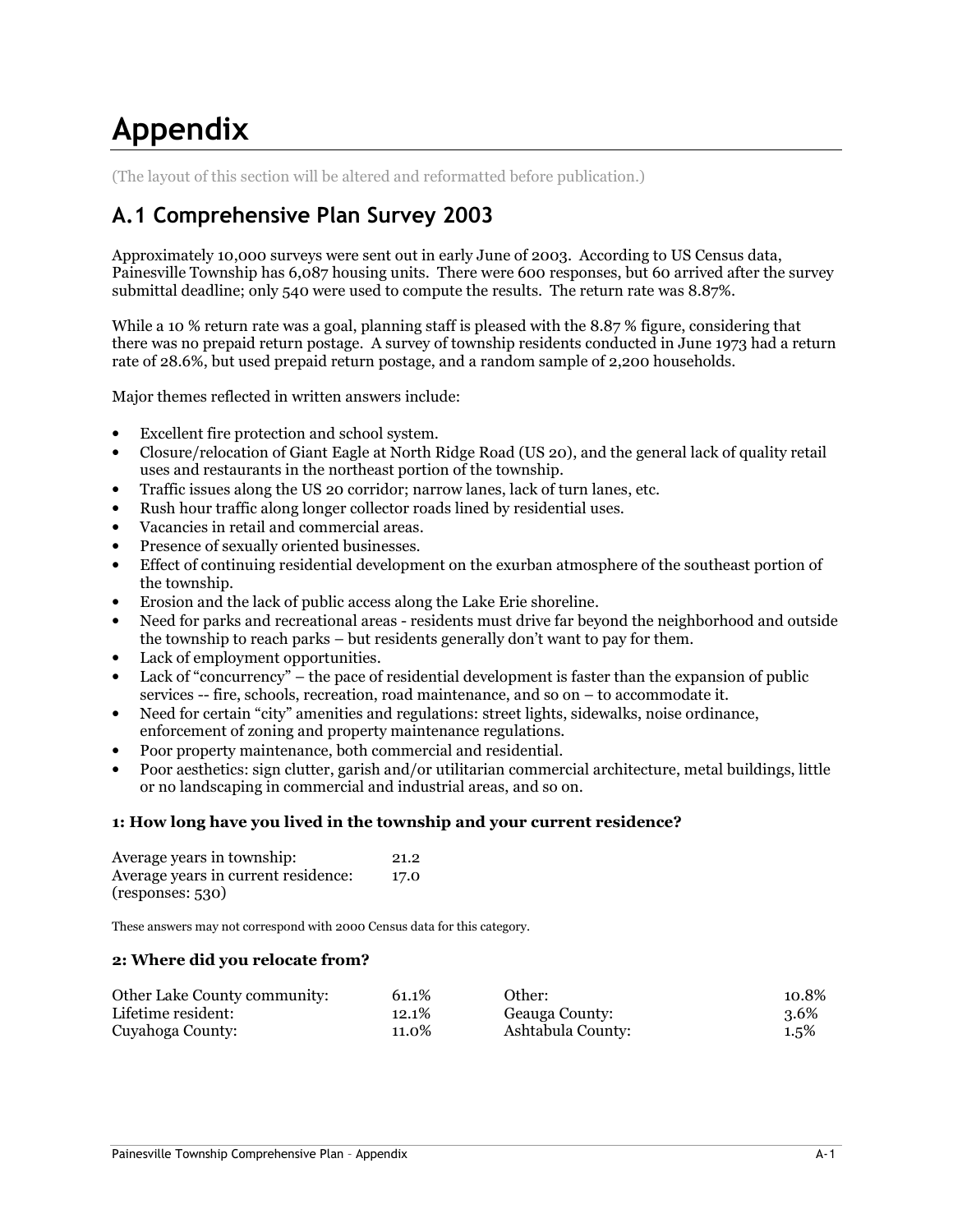# 3: Why did you move to the township?

| $(4 - most important)$       |      | Diversity/quality of housing stock: | 2.14 |
|------------------------------|------|-------------------------------------|------|
| Other:                       | 3.09 | Education (Township schools)        | 2.09 |
| Affordability of living:     | 2.83 | Employment:                         | 1.96 |
| Proximity to transportation: | 2.53 | Lake / recreational opportunities:  | 1.91 |
| Low crime:                   | 2.53 | Higher education:                   | 1.45 |
| Family:                      | 2.36 | $(1 -$ least important)             |      |

When the survey was conducted, a score of 1 was "most important", 5 "least important". This may seem counterintuitive, so the results are displayed as 4 being "most important," and 0 "least important" (5 – [original score] = [displayed score]) .

#### 4: What is your age?

| >6.5      | 32.4% | $35 - 44$         | 14.6%   |
|-----------|-------|-------------------|---------|
| $55 - 65$ | 22.0% | 18-34             | $9.5\%$ |
| 45-54     | 21.6% | (responents: 528) |         |

These answers may not correspond with 2000 Census data for this category.

#### 5: What is your primary occupation?

| Retired:        | 39.0%   | Retail:                        | 4.3%    |
|-----------------|---------|--------------------------------|---------|
| Other:          | 17.0%   | Finance/insurance/real estate: | $4.3\%$ |
| Medical/health: | $9.0\%$ | Transportation:                | $3.4\%$ |
| Manufacturing:  | $9.0\%$ | Personal services:             | $3.0\%$ |
| Education:      | $5.5\%$ | Agriculture:                   | 0.6%    |
| Government:     | $4.5\%$ |                                |         |

These answers may not correspond with 2000 Census data for this category.

#### 6: Where do you commute to work?

| Elsewhere in Lake County:       | 34.9% | Geauga County:    | 4.7%    |
|---------------------------------|-------|-------------------|---------|
| Adjacent Lake County community: | 20.0% | Other:            | $3.9\%$ |
| Cuyahoga County:                | 19.5% | Ashtabula County: | 0.6%    |
| Painesville Township:           | 16.9% |                   |         |

#### 7: Rate the following township and county services.

| $(4 - most favorable)$             |      | Township administration:          | 2.30 |
|------------------------------------|------|-----------------------------------|------|
| Fire protection:                   | 3.37 | Senior services:                  | 2.13 |
| Sheriff protection:                | 3.02 | Public transportation:            | 2.24 |
| Road maintenance and snow removal: | 2.65 | Township recreational facilities: | 2.05 |
| Sidewalks, bike paths and trails:  | 2.59 | Other:                            | 2.04 |
| Library:                           | 2.59 | (o – least favorable)             |      |

When the survey was conducted, a score of 1 was "most favorable", 5 "least favorable". This may seem counterintuitive, so the results are displayed as 4 being "most favorable," and 0 "least favorable" (5 – [original score] = [displayed score]) .

#### 8: Should the Township hire a contractor for the following services?

| Trash pickup      |       | Appliance and furniture pickup |       |
|-------------------|-------|--------------------------------|-------|
| Yes:              | 53.5% | Yes:                           | 43.5% |
| No:               | 46.5% | No:                            | 56.5% |
| (responents: 449) |       | (responents: 444)              |       |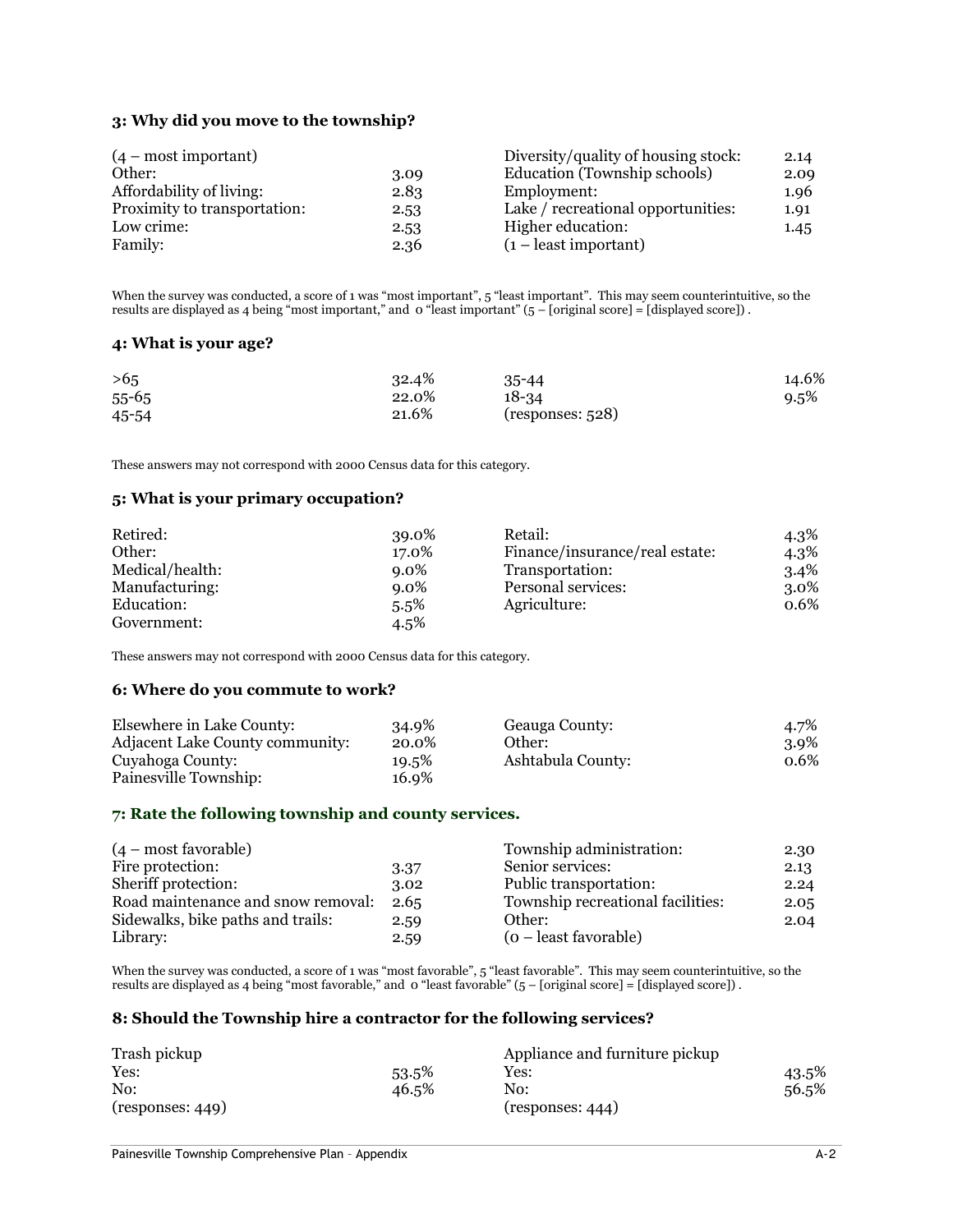| Yard waste and leaf pickup |       | Recycling   |       |
|----------------------------|-------|-------------|-------|
| Yes:                       | 56.5% | Yes:        | 56.1% |
| No:                        | 43.5% | No:         | 43.9% |
| (responents: 451)          |       | (responses: | 451)  |

# 9: Where do you obtain the following goods and services?

|                          | Painesville Twp | City of Painesville | Mentor | Perry   | Other    |
|--------------------------|-----------------|---------------------|--------|---------|----------|
| <b>Goods</b>             |                 |                     |        |         |          |
| Grocery                  | 71.7%           | 9.8%                | 12.1%  | 2.9%    | $3.5\%$  |
| Clothing                 | 6.0%            | 0.4%                | 88.7%  | 1.2%    | 3.7%     |
| Pharmacy                 | 58.4%           | 14.4%               | 20.7%  | 0.0%    | 6.5%     |
| Hardware                 | 34.1%           | 19.9%               | 45.2%  | 0.2%    | 0.6%     |
| Gasoline                 | 50.7%           | 25.0                | 17.3%  | 0.6%    | 6.6%     |
| Auto parts               | 44.8%           | 24.5%               | 24.3%  | 0.6%    | 5.8%     |
| Automobiles              | 21.4%           | 2.9%                | 45.5%  | 0.4%    | 29.8%    |
| Appliances and furniture | $3.1\%$         | 4.5%                | 76.8%  | 0.2%    | 15.5%    |
| Entertainment            | 15.1%           | 2.6%                | 54.2%  | 0.6%    | 27.5%    |
| Sporting and recreation  | 20.4%           | 3.9%                | 25.2%  | $3.2\%$ | 47.4%    |
| Farm and garden Supplies | 22.6%           | 5.3%                | 35.4%  | 25.6%   | 11.0%    |
| <b>Services</b>          |                 |                     |        |         |          |
| Beauty/Barber            | 40.0%           | 15.4%               | 30.6%  | 2.3%    | 11.7%    |
| Medical                  | 10.4%           | 11.7%               | 52.0%  | 0.8%    | 25.4%    |
| Dental                   | 13.9%           | 18.2%               | 36.5%  | 4.7%    | 26.7%    |
| Banking and finance      | 31.6%           | 38.8%               | 20.3%  | 3.4%    | 5.9%     |
| Auto Repair              | 28.1%           | 22.9%               | 28.9%  | 3.4%    | 16.8%    |
| Construction service     | 29.1%           | 6.1%                | 14.1%  | 1.7%    | 49.0%    |
| Legal service            | 12.5%           | 37.8%               | 13.9%  | 0.5%    | $35.3\%$ |
| Restaurant               | 22.0%           | 8.3%                | 57.3%  | 0.8%    | 11.69%   |

# 10: Would you support a levy for the following services:

| New fire station     |       | Community center     |       |
|----------------------|-------|----------------------|-------|
| Yes:                 | 31.8% | Yes:                 | 32.0% |
| No:                  | 68.2% | No:                  | 68.0% |
| Senior center        |       | Public swimming pool |       |
| Yes:                 | 33.0% | Yes:                 | 28.2% |
| No:                  | 67.0% | No:                  | 71.8% |
| Open space and parks |       | Other                |       |
| Yes:                 | 38.2% | Yes:                 | 50.0% |
| No:                  | 61.8% | No:                  | 50.0% |

# 11: What is your opinion of the public Lake Erie and Grand River access?

| (4: most favorable)  |      |
|----------------------|------|
| Average score:       | 2.37 |
| (o: least favorable) |      |

When the survey was conducted, a score of 1 was "most favorable", 5 "least favorable". This may seem counterintuitive, so the results are displayed as 4 being "most favorable," and 0 "least favorable" (5 – [original score] = [displayed score]) .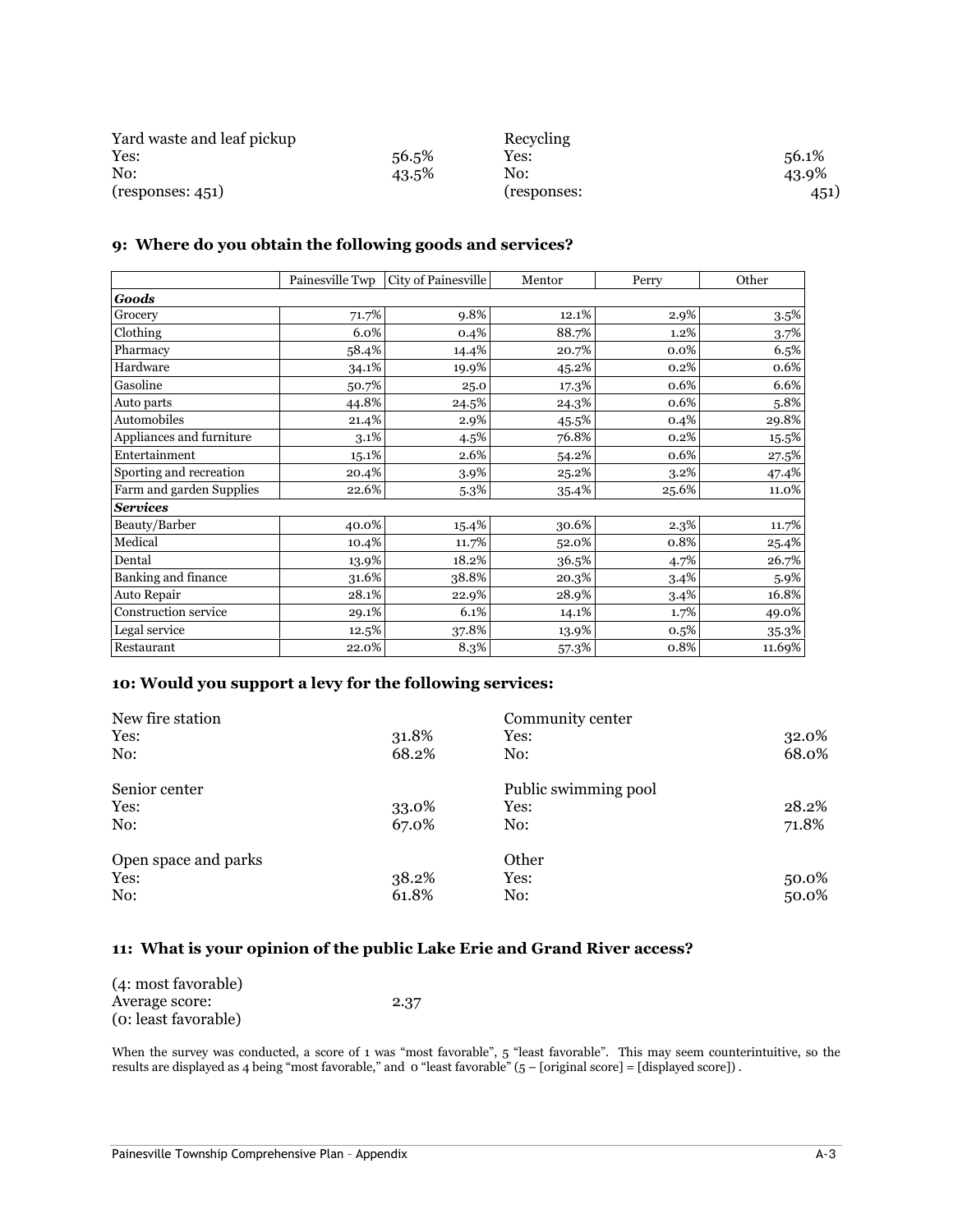# 12: What types of business/industrial uses should be encouraged/pursued for the Twp.?

| (4: most favorable)      |      | Large scale retail (big box) | 2.24 |
|--------------------------|------|------------------------------|------|
| Other                    | 3.10 | Office                       | 2.16 |
| Small scale retail       | 2.80 | Tourism                      | 2.07 |
| Information technology   | 2.45 | Heavy Industry               | 1.38 |
| Light industry           | 2.43 | (o: least favorable)         |      |
| Research and development | 2.39 |                              |      |

When the survey was conducted, a score of 1 was "most favorable", 5 "least favorable". This may seem counterintuitive, so the results are displayed as 4 being "most favorable," and 0 "least favorable" (5 – [original score] = [displayed score]) .

#### 13: What types of residential development would you prefer in the township?

| (4: most favorable)      |      | Other:               | 1.50 |
|--------------------------|------|----------------------|------|
| Single family dwellings: | 3.62 | Duplexes:            | 1.31 |
| Assisted living:         | 2.51 | Modular homes:       | 0.98 |
| Senior housing:          | 2.48 | Apartments:          | 0.71 |
| Detached condominiums:   | 2.28 | (o: least favorable) |      |
| Attached condominiums:   | 1.82 |                      |      |

When the survey was conducted, a score of 1 was "most favorable", 5 "least favorable". This may seem counterintuitive, so the results are displayed as 4 being "most favorable," and 0 "least favorable" (5 – [original score] = [displayed score]) .

Some respondents may not be familiar with the terms used in this question. *Detached condominiums* are usually marketed as "patio homes." Modular homes may be associated with mobile homes, which was not a separate option in this question. There are various levels of assisted living housing, ranging from apartment-like independent living centers to labor-intensive nursing homes. Some respondents may have associated the term *duplex* with an urban two-flat that has one unit above the other, rather than a suburban two-family house where the units are side-by-side.

#### 14: Do you or your family utilize the public recreational facilities?

| Yes: | 52.1% | Average days per year: | 37.4 |
|------|-------|------------------------|------|
| No:  | 47.9% | (responents: 512)      |      |

#### 15: How do you view agricultural lands in the township?

| Important natural resource: | 42.2% | Viable industry:  | 10.8%   |
|-----------------------------|-------|-------------------|---------|
| Nursery:                    | 34.8% | Other:            | $0.6\%$ |
| Land for development:       | 11.7% | (responents: 666) |         |

#### 16: Are farmland preservation efforts a major concern for you?

| Yes: | 63.5% | No: | 36.5% |
|------|-------|-----|-------|
|      |       |     |       |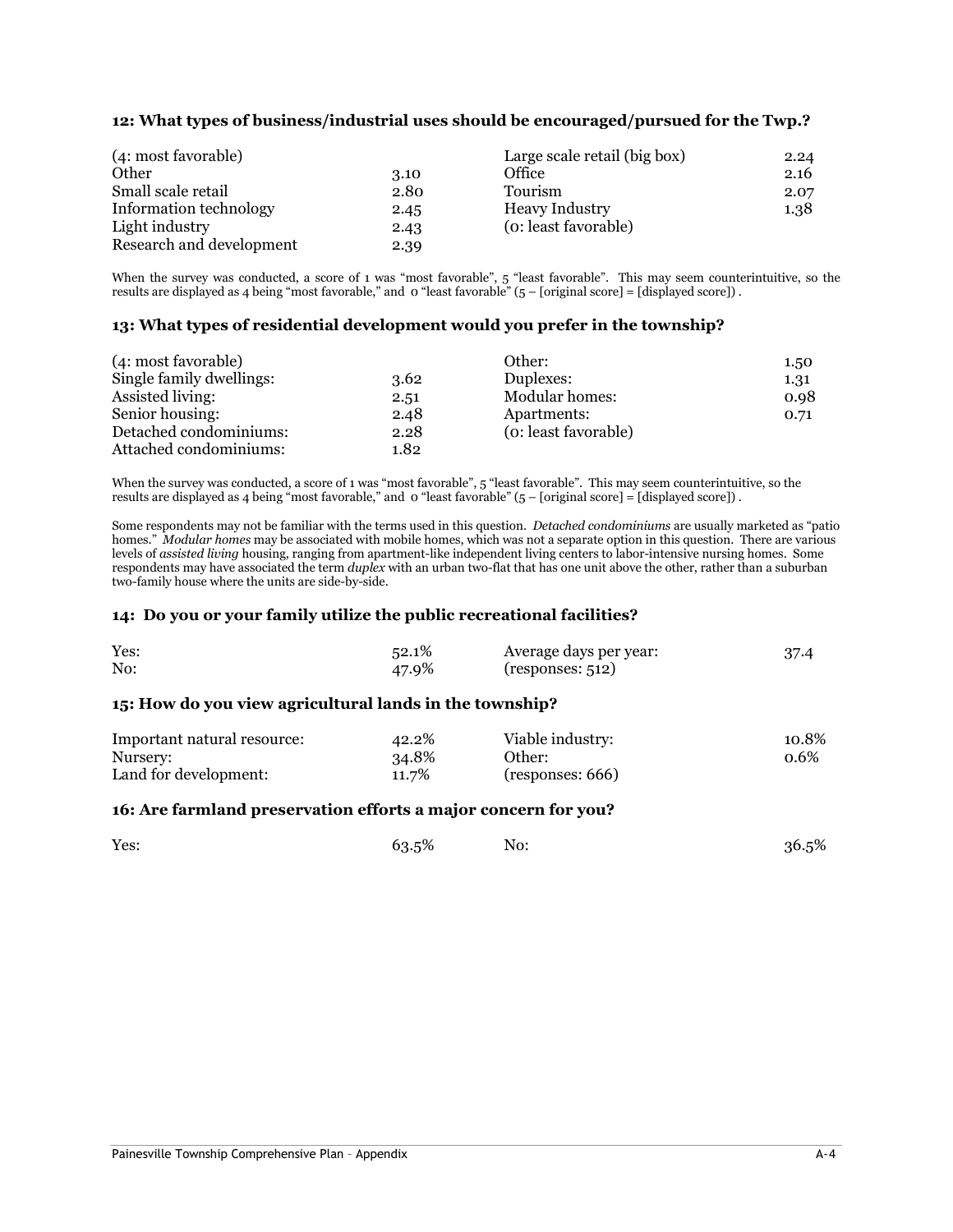## 17: How important is the preservation of the following elements of the township

| (5: most important)  |      |                   |                             |
|----------------------|------|-------------------|-----------------------------|
| Lake Erie shoreline: | 3.42 | (responents: 495) | (weighted score: 1603.80)   |
| Forested areas:      | 3.25 | (responents: 489) | (weighed score: $1589.25$ ) |
| Natural habitat:     | 3.21 | (responents: 486) | (weighted score: 1560.06)   |
| Open space:          | 3.08 | (responents: 483) | (weighed score: $1487.64$ ) |
| Agricultural lands:  | 2.95 | (responents: 489) | (weighed score: $1442.55$ ) |
| Wetlands:            | 2.66 | (responents: 474) | (weighed score: $1260.84$ ) |
| Other:               | 3.06 | (responents: 18)  | (weighed score: $55.8$ )    |
| (o: least important) |      |                   |                             |

When the survey was conducted, a score of 1 was "most important", 5 "least important". This may seem counterintuitive, so the results are displayed as 4 being "most f important," and  $\frac{1}{2}$ "least important" ( $\frac{1}{2}$  – [original score] = [displayed score]). The weighed score is ([displayed score] \* [responses]).

#### 18: Which of the following options would improve the Route 20 corridor?

| Sidewalks:                      | 18.3% | Decorative street lighting: | 10.9%   |
|---------------------------------|-------|-----------------------------|---------|
| Landscaping requirements:       | 17.5% | Township gateways:          | $7.1\%$ |
| Underground utilities:          | 16.1% | Other:                      | 5.2%    |
| Improved signage <sup>*</sup> : | 12.6% | (responents: 1,386)         |         |
| Curb and gutter:                | 12.2% |                             |         |

\* This choice may be unclear. The category is intended to apply to business identification and advertising signs and billboards, but some respondents may think it applies to official street name and traffic control signs.

#### 19: Where do you live in the Township?

| Northeast:      | 32.1% |
|-----------------|-------|
| Southwest:      | 26.7% |
| Southeast:      | 29.5% |
| Northwest:      | 11.7% |
| (386 responses) |       |

#### 20. Due to the close and fragmented nature of the Township's border in relation to Painesville City, Fairport Harbor, Grand River and Mentor, do you feel the Township's identity is lost amongst its neighbors? Do you feel the Township has a true "Town/Community Center?"\*

\* Considering how this question was asked, responses can be difficult to interpret. What was intended to be one question includes two different questions. An answer of "yes" or "no" to either of the questions could have different meanings; "Yes, there is no identity" and "Yes, there is an identity", or "No, there is not an identity" and "No, identity has not been lost". In Table 4.X in Section 4.12 (Land Use / Placemaking), responses that included only the words "yes" or "no", and responses that were vague were tallied as "unclear."

- Yes. (13 responses)
- No. (43 responses)
- Yes. Yes. (2 responses)
- Yes. No. (13 responses)
- No. No. (6 responses)
- No. Yes. (7 responses)
- At times have to drive through less desirable area to get to the Township.
- Yes, they have not though out making grocery shopping accessible on the east side. Giant Eagle's parking lot is the worst design I have ever seen…what a disaster.
- It is fine the way it is, nice and quiet. I'd rather have my tax money go to trash pick-up rather than a community center.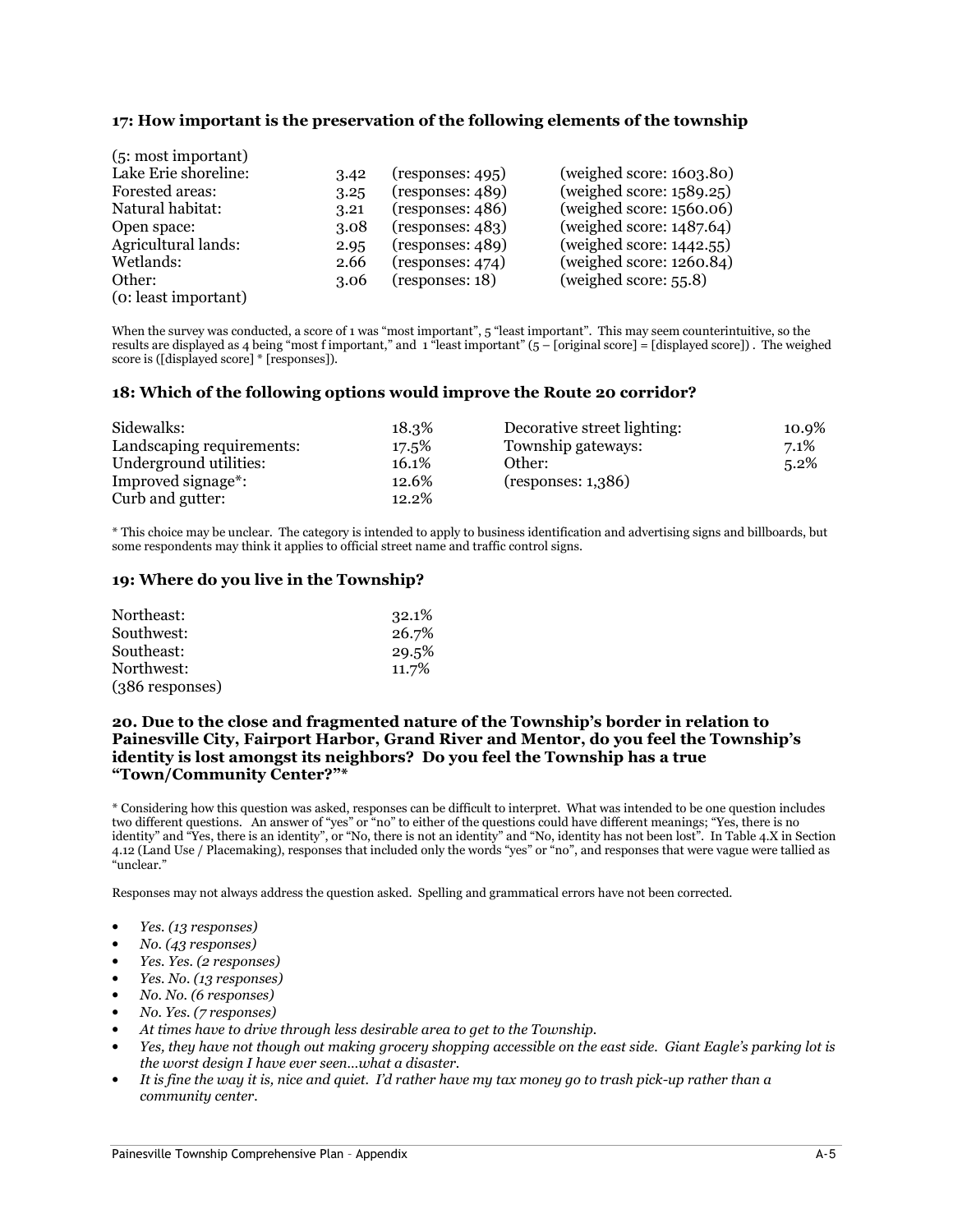- Yes. Identity is tucked away, but I do not feel a town/community center would change that.
- Some ID is lost, but really not that bad. Rather than build more "community centers" , why not utilize schools and their grounds for better community rec?
- I think its okay for the Township not to have "identity." Known only by residence as a good place to live.
- We have no community center, identity is lost.
- No, it is hard to know where the Township begins and ends.
- I consider the east side the Township and Painesville Shopping Center…the rest seems lost.
- No! We have no center as such. Just several commercial centers. Outsiders feel the Township is part of the City.
- I appreciate the Township…excellent Road service and good schools.
- Need to enhance the community feeling.
- No, it (the Township) is perceived as separate entities.
- Township has unique identity that is not lost. Yes, the Township has a true community center.
- The laws of the Township have to be updated because the City is playing kickball with us. Money and big business have the last word an the eminent domain law needs revision or removed.
- Yes, identity is tucked away but I do not feel a town/community center would change that.
- Of course not, we are not a town. Frankly, I'd like to see Painesville Township merge with Painesville City because I'm concerned that Mentor is going to become too dominant in Lake County unless their neighbors unite to create an off setting force.
- We are always striving to promote the Township but seems to get lost between Mentor and Painesville City. Lately, all you hear about is the City taking all our valuable land and we just sit back because there is nothing we can do.
- No, I don't think the identity is lost…I am proud to live in Painesville Township.
- Approve Painesville City form of government and restrictions.
- Township has no "center"—its scattered all around other communities.
- No, coming from New York where there is a rec center and pool and a sense of community involvement. I feel the this Township lacks that. I feel l need to go to Mentor for the rec. programs (i.e. swimming lessons, ice skating, etc.).
- There is no community center. I wish we would be divided so when I say I live in Painesville people will actually know where  $\overline{I}$  live. I have to explain that I am close to Perry.
- Very nice Township office on Nye Rd. but it is off the beaten path.
- Yes, most of the time people don't know if there are in the Township or not. We feel very disconnected to the community and our neighbors.
- Yes, I believe it is lost among the others. Unless I see a sign, I never know where the boundaries are except in my own backyard.
- No everyone knows when you say Township its not the same as Painesville City.
- We are aradually losing out identity.
- No, Painesville Twp. Borders are very confusing—its hard to even say where a true center is.
- Identity loss-yes / True center, has is but needs to promote it better.
- No, there really doesn't seem to be much of a Township presence.
- Yes, I do feel that the Town/Community center is not well defined.
- Yes, it is hard to tell where one begins and the other leaves, but I don't see that it matters much.
- Yes, it holds its own.
- No, the Township needs more identity.
- Having lived in the Township so many years, I still see it as having it own identity and is still a community and proud of it.
- If we have a town hall and/or a community center, we don't know where it is.
- Somewhat of a town center but communication is weak.
- Both of these points are a part of being a township. That's what I like about it. It cost the people of cities and towns a lot of money for identity and community centers. We don't need that.
- We have great communities around us. When we need help they will help us. Even though we have to pay for their services.
- In the area where I live, we have so many streets and commercial properties around us that we seem to blend into the City. And, unfortunately the City must feel the same way as it swallows our borders. Hard to feel Township when the City is around the corner.
- No it seems a part of Painesville.
- Yes, I feel the Twp.'s identity is lost. There is no community center and it cant be connected because it is separated by the City of Painesville.
- No, but that's ok.
- Needs to improve Township identity, location and benefits.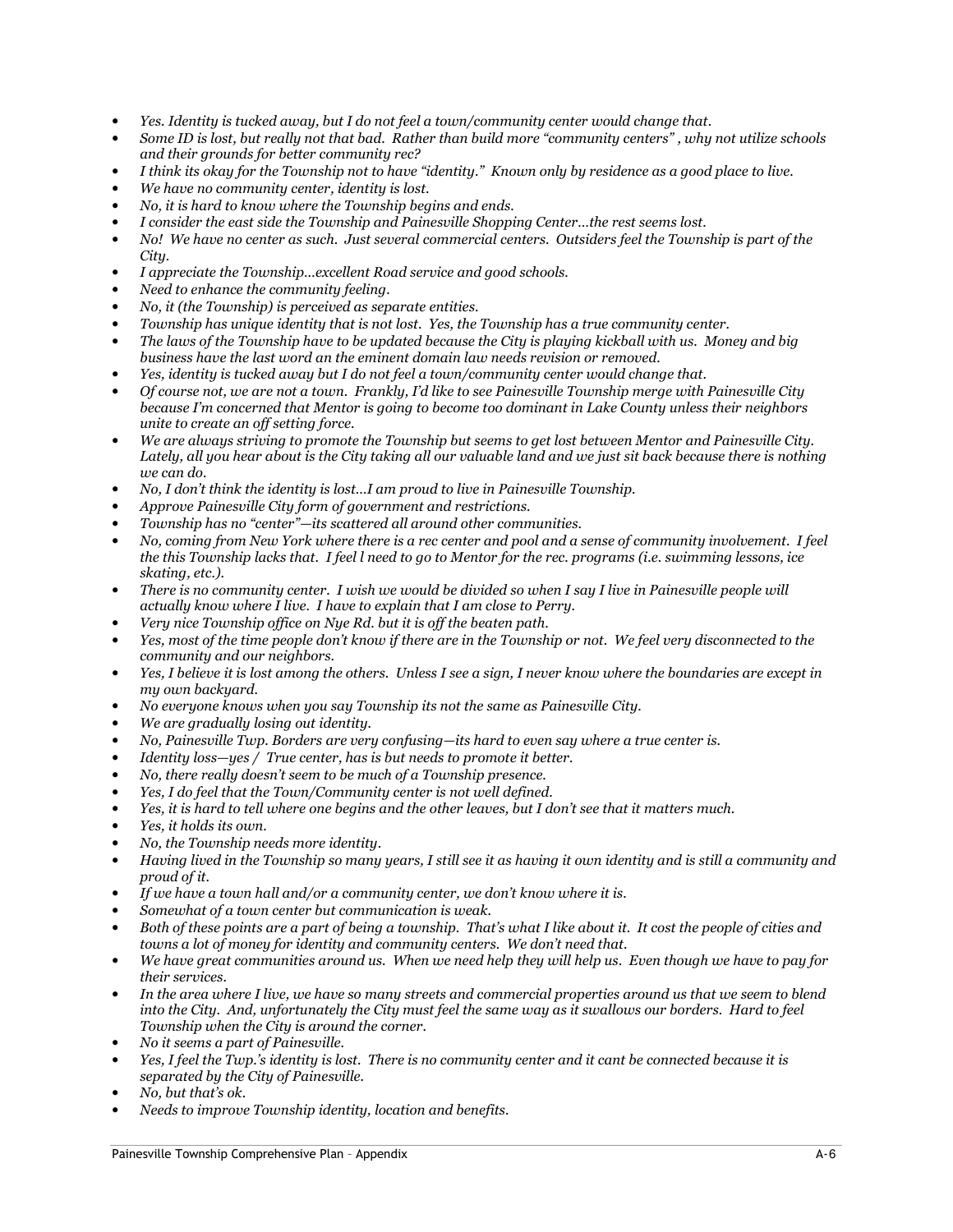- Yes, we are lost among our bordering towns.
- Yes, its so spread out.
- I believe the Township is lost amongst its neighbors. I live in the Township and am still confused about its boundaries.
- Not really…we are keyed to Painesville City.
- No, boundaries are poorly established and marked.
- Brighten Painesville Township by Mentors way of doing things. You do not need anymore strip plazas.
- I believe our schools are our town/community center. They are where we go for recreation.
- No identity…should have never been split from the City.
- Community is people and not a building for a few made with dollars. We should not isolate ourselves but use the resources now available better.
- Somewhat lost…make more traffic friendly.
- Yes, the Township's identity is lost. I see no direction. No town community center, I would rather see the money spent on enforcing zoning laws and residential "junk" laws.
- No, I would like to see the Township do something to beautify the Township or display flags along the main routes.
- Willoughby has its downtown with small shops and diners and Painesville City has its square with small restaurants, local barber, gazebo and park like atmosphere. There is no place to "get it all" or to meet on Sunday. We need a quaint, locally owned strip…ie Route 20, Giant Eagle plaza.
- I believe Grand River, Fairport and Painesville Twp. should join together and form a government controlled city—like Mentor for example.
- I feel the eastern portion of the Township is ignored. We have a lack of shopping areas and good restaurants.
- It is too broken up for a general sense of community but the neighborhoods seem to subdivide into mini communities on their own.
- I do think the identity is lost to a degree. I feel like I'm always explaining the borders to people and there isn't a good center.
- No, we're all connected which is fine.
- No, because the community leaders have not promoted community togetherness with community functions.
- Township identity "lost"—no.
- I cannot sense a true town center.
- We have not lost identity to locals, but we are confused with Painesville City and Concord by people unfamiliar with the area.
- Fire, sheriff and rescue are all very good.
- A second community center located near Bowhall/Bacon Rds. Would improve the Township identity.
- Yes, I consider the Township still to have a low-key atmosphere unlike Mentor which is too over developed with little grass and all concrete and asphalt with no left turn signs taking over. We can develop without overkill.
- Yes, maybe the Nye Rd. area.
- It appears more fragmented today than 25 years ago—schools were stronger then.
- The Township's identity is outstanding…other are or should be envious of the Township.
- Painesville Township Survey: Question 18 Responses
- I do not see the Twp. identity in the 8 yrs. of being here except in one area our school. It seems other cultures do not live in the Township, but around us. Why? Are they not welcome?
- No. No identity.
- We are lost. Painesville = Painesville Twp. Perhaps more communication about who is Painesville Township.
- Yes, I do feel its identity is lost amongst its neighbors.
- No identity loss. Yes true center.
- The township is segregated and split by other communities, which does not provide the "community" with a proper 'family/united' relationship.
- No. I like how Mentor has public swimming pools, civic center, etc.
- Yes, lost; no community center.
- No. Need to promote more restaurants, supermarkets, industry, better paying jobs and benefits for area workers, male and female. Equal for men and women.
- Yes, it is last and no true center.
- Yes Township ID IS LOST. No town/community center.
- No. Does a township identity really matter?
- Yes. No, the township is broken into small pieces…
- Yes, the identity is lost. We need to improve "Town/community center" feeling.
- Identity is not lost. Yes, to town/community center.
- I've never been bothered by the lack of a community center. It's a township, not a city or village.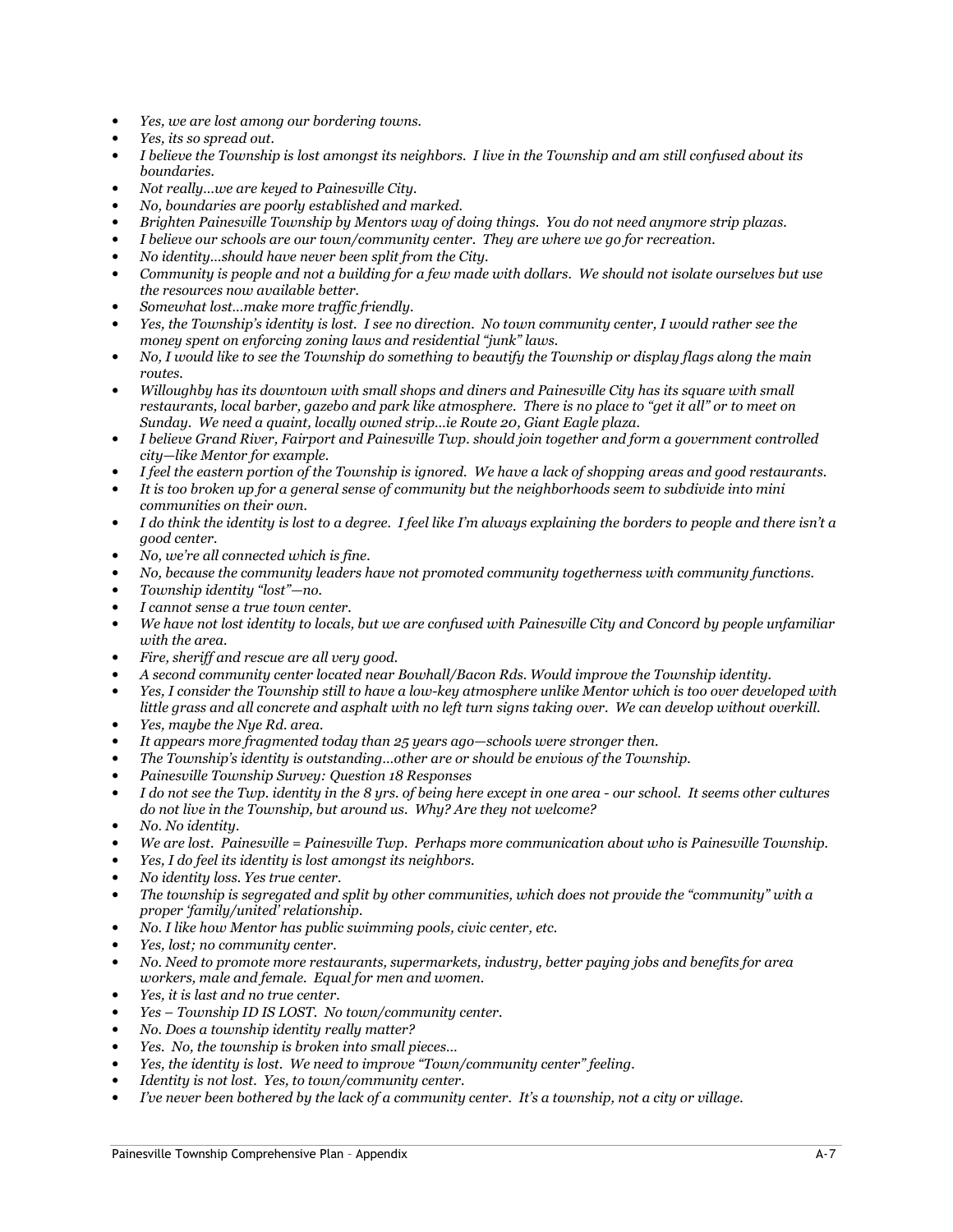- I don't feel its identity is lost. I feel it is getting better. I don't feel, however, that it has a "town/community center".
- No. It has not lost its identity! Sorry to say no to the second question.
- Yes, I'm sure outsiders don't know where Painesville Twp. starts or ends. No. I don't feel the twp. has a true town/community center.
- The Township does not have a true town/community center.
- Yes. I believe it is lost! It would be hard to state a center. Two come to mind Riverside and Painesville Shopping Center.
- No. Information is always late (after the fact) if you want to participate in any community activities. Yes.
- Sometimes township does get lost amongst its neighbors.
- Yes. Don't let Painesville City annex any more Township land.
- Yes. No, it is too split up, segregated.
- Yes, lost among neighbors no town/community center.
- Yes, I feel the Township has lost its identity and No, I do not feel it has a true town or community center.
- Yes, it has a clear identity.
- I love our close neighbors, and I believe that we are doing just fine, but we need more stores like Marc's or Walmart next to the Perry border. I am tired of having Mentor get everything.
- No true center.
- No. Yes, I agree no identity.
- Identity is adequate, but could be better.
- No. They let Painesville steal their land.
- Yes, identity is vague. No true "town/community center", however, I don't mind being considered just Painesville.
- Somewhat "lost". There is no town or community center that I know of.
- No town community.
- Too many people.
- The Township is a great alternative to living in the towns that surround Painesville Township.
- The Township is ok. I like living here as long as Painesville City keeps their hands off of us.
- Yes! Leave well enough alone.
- No. Township, I think, has turn in to the center of commerce, surpassed only by Mentor.
- The township is just fine.
- Yes identity lost.
- Yes. No true community center.
- Yes, it has a nice feeling now, but I'm afraid they are over building to the point of congestion.
- Yes. No, unfortunately. Madison Ave/Park Road area would be great or previous Giant Eagle location. Should be an economic development area with small shops and businesses with a community center.
- Yes. ID is lost and has no center.
- Yes, it seems like a close family.
- Its identity is sometimes lost. We should explore merging with Concord Township or becoming an incorporated city (yes, I know, higher taxes). We do not have a true town/community center. Too many junky stores and shops. You notice the difference the minute you leave Mentor and enter Painesville Township on highway 20.
- No feeling of community, especially when the township allows the City to annex land. Who is next?
- I moved away from the City because cities suck. This community is fine just the way it is.
- Not really that important.
- Not really.
- Yes. No? Maybe the shopping area West Rt. 20
- $Yes.$  I do think there should be a twp. center  $-$  it is fragmented.
- The Township has nothing. Our Giant Eagle has been gone for a long time. Why don't you work on getting a good store down there for all these people? All we have is the high price IGA.
- It think the Township is known but can be better known through its good Road Dept./Fire Dept./and administrators.
- No. It is not lost in my opinion.
- No. It blends in with Painesville City.
- No. Lost.
- Always keep the Township. It's growing with many new housing starts. We have a worldwide corp. manufacturing within our boards – Lubrizol.
- Yes. I feel our identity is lost. We need a town hall a place we can look up to and be proud of Look at Mentor Civic Center area. We could copy this at the high school area.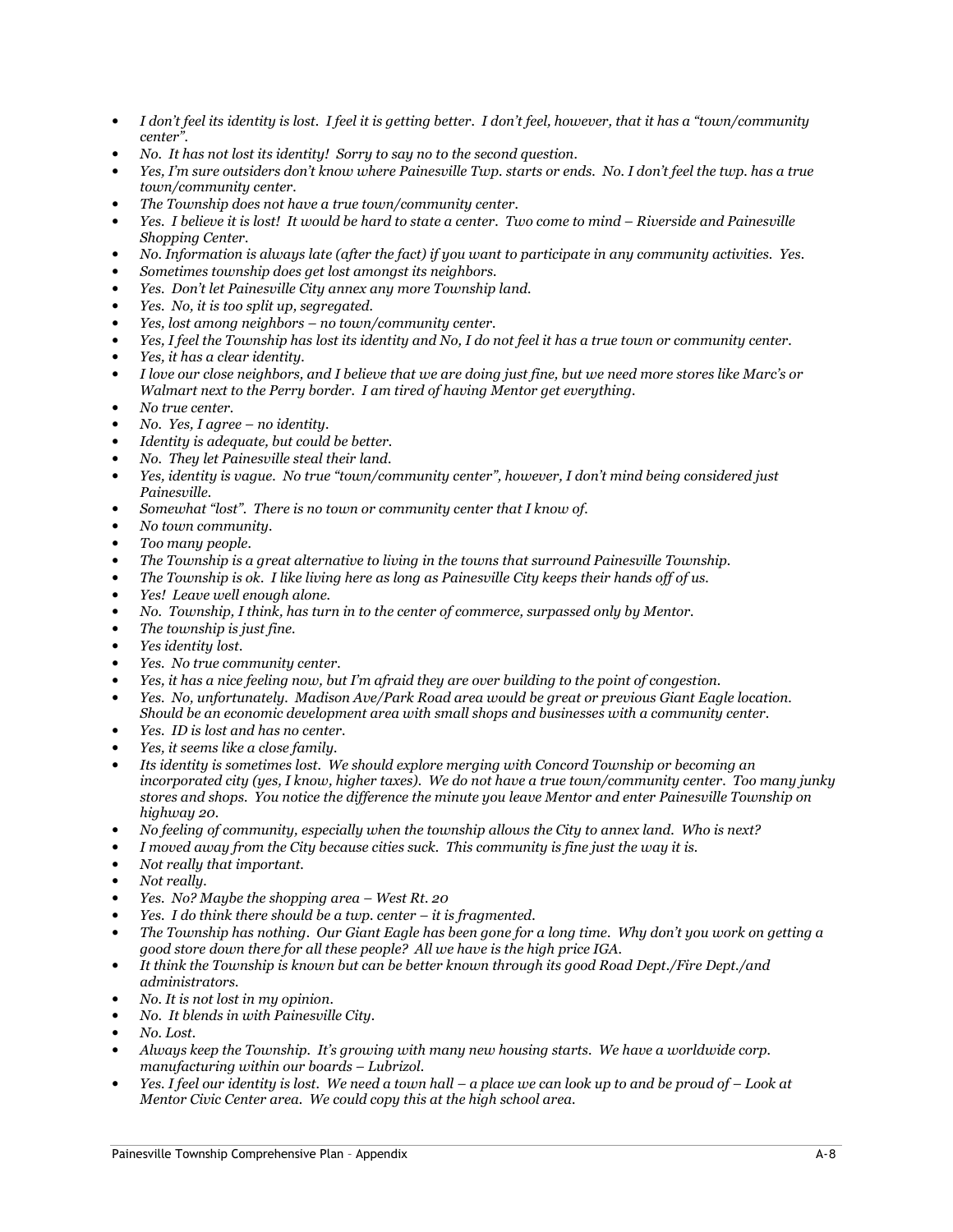- No. Identity lost among ourselves/separated sections. Town/community center not at the present time.
- Let's not cut down threes as Mentor has.
- No identity at all.
- It is lost. Has no distinctiveness. Can't tell where it begins or ends. No true center That's why people go to Mentor.
- Yes and Yes, but Grand River should be included since their children are in our school district.
- Yes, why not become a conglomerate with all combined under one government.
- The Township has an identity problem. "Painesville" means both City and Twp. to everyone.
- Yes. Identity lost. Yes, No true town/community center.
- Yes. Our identity is lost. I believe the community center is lost as well.
- Identity lost. No community center in Township.
- No true town center feeling in the township in my opinion. There isn't any real attraction here. I feel the Township's identity is just the area to pass through on the way to other destinations.
- Identity is somewhat lost among its neighbors.
- The identity is lost, but if we work to save green space, we will become an oasis surrounded by unchecked development.
- Yes, but we need to clean up a lot of areas, especially the "dogpatch" area. Also, Route 20 east of the Grand River.
- No. After I moved here I discovered how disassociated one area of eh Township is from the other with the City in between.
- No. Should have own senior center.
- Needs sprucing up badly.
- I really don't ever think township…not even in my return address on mail. Do we have a community center?
- It seems more like two different towns.
- Township would do well to combine with Painesville City to make a large competitive city.
- The identity is lost because there is no reason to visit the township  $-$  no true center.
- Yes. The identity seems to be lost. There does not seem to be a "true" community center.
- Yes, the "community" is very broken for the most part. However, each section seems to have its own identity and community. I do not see a true town center.
- Yes. It is confused with City. No town/community center.
- Compared to Mentor  $-$  yes it is lost.
- No. The high school campus is probably the closest we have to a "center" and it's on the fringe.
- No. See #9 (211) Nee twp. community center.
- Identity lost, no true center.
- Painesville Township seems to blend into surrounding communities.
- I feel it has its own identity, but to say it has a true town/community center, no.
- I feel the township has a distinct identity and is a very desirable place for people to move into.
- No to the 1st question and No to the 2nd.
- Identity is low, but character per #16 should be retained.
- To have amore community "feel", we need an annual township festival, i.e. nursery days, Lake Erie Festival, Apple Blossom, etc. – sidewalks! A community is one that walks!
- Yes, lost among neighbors. No actual community center.
- The township doesn't have a center, but it this needed? I feel that we should develop this with Painesville City. We are closely aligned to the City so shy not share developments.
- Yes. No., I do not think we have our own identity.
- No. No. I'm fine with the "no town/community center" thing.
- I do feel that the township needs to improve its identity to make it more desirable for new people to move here.
- Where is the center? I wish I had more info.
- Yes. We need stores and things to do in the township. I have to go miles to do anything except go to a drug store.
- Township identity is lost if it ever existed. It never had a true "center"
- Yes, this is our town and we should keep it this way and bring back the small town atmosphere.
- Why not incorporate the City and township; restore a downtown area.
- The township does have a lost identity, but I have a sense of community with all the surrounding cities. Even if there was a "City Center", it wouldn't make me feel more "grounded".
- Yes/No. There is no distinction where the twp. ends and the next community begins.
- Less and less. Reflection of society; not confined to an area..
- Yes. It's located in area between Tops Grocery Store and Giant Eagle Grocery Store.
- Yes, identity problem for sure. Re: town/community Center Where is it?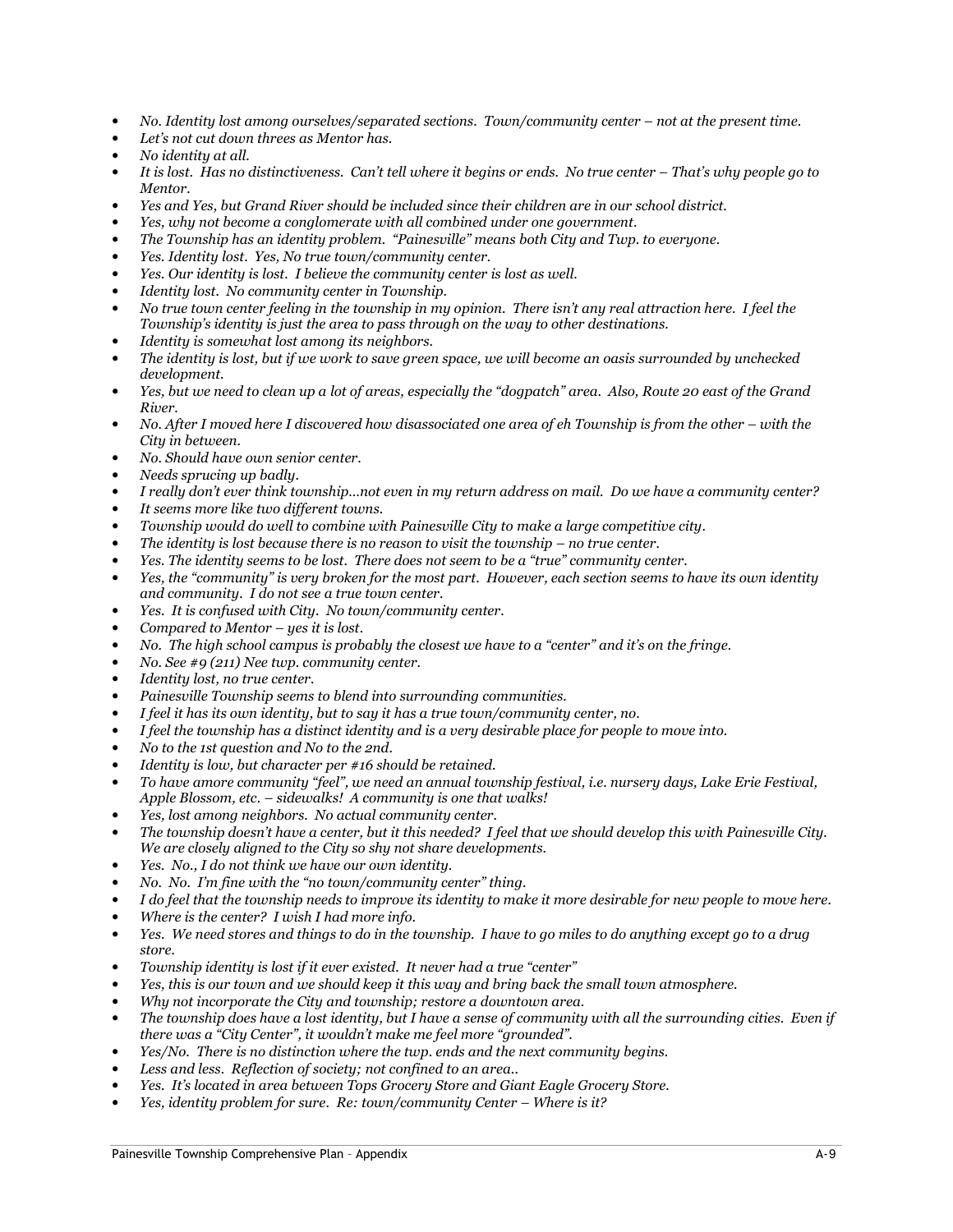- Most definitely lost its identity. Town community center? Where is it?
- Yes. People think we are part of Painesville City area.
- Identity not lost. No. We do not have a town/community center.
- Although I do not feel we have a true community center area, I feel that we definitely have our own identity among our adjacent townships and cities and I thoroughly enjoy being a township.
- Yes. The identity is definitely lost. I don't feel the Township has a true town center. It's very segmented and almost disorganized.
- I feel the Township is a great community to live, with tax exemption, great Lake Metroparks, access to Lake Erie.
- No true community or town center.
- The township needs to establish its own identity as the place to be, visit.
- Not lost among its neighbors.
- No. I like the rural (or semi) atmosphere.
- Being split up does not give us a "center". The Fire Stations appear to be our centers and this is okay.
- No. It is too fragmented. For years, we have thought that this township area should incorporate with the City of Painesville.
- No. There is no gathering place or the residents of the township.
- I do not believe the Township's identity is lost amongst its neighbors, but believe the Township is a better place to live and has the best of schools. Townships are wonderful because of smaller government and less costly. Townships are wonderful because of smaller government and less costly. Townships do not have employee wage income tax, which is a great plus.
- We feel Painesville City stole land from the township. We're mad about it.
- Yes. Identity is lost/there is no town center.
- The township has little identity. It is improving and I would like to see its continued growth.

#### 21: Have you witnessed any positive changes during your residency in Painesville Township?

- Keep it rural. That's why  $I$  moved here.
- County home management seems to be very community oriented with seasonal signage and landscaping.
- Loss of Township territory to all other communities including villages such as Grand River and Fairport.
- Not much as changed, which is good.
- Painesville Square very beautiful.
- Built a Wal-Mart in Mentor.
- Improved real estate.
- Access to freeways and ample shopping centers.
- Taking care of the street paving and repair / Laketran for the elderly and Cleveland sports events / Planting trees and flowers around PV.
- Township fire stations.
- New pavement on Route 84 / New Riverside HS football field.
- Some road improvement / Have had more help ridding my property of falling limbs, etc… / Improved drainage in my case.
- Our great fire departments
- In my area (North Township), many of the older homes and small cottages have been bought and upgraded by new owners.
- Grocery Stores
- The shopping with Kohls, Bed Bath and Beyond and Loews have been well thought out and needed retail.
- I like that the east side has not gone industrial. It still has a country atmosphere which is its appeal.
- Parks, roadways and new housing.
- Curbs on Madison Avenue and sewers.
- Building on the Route 20 Township border.
- Subdivisions on Madison Ave.
- More retail stores / Mill Morr was paved, but we would like street lights and a sidewalk.
- A wonderful school district.
- Plans to improve Route 20 corridor and the improvement in the schools academic performance.
- Recycling and road paving.
- Growth of Township and recycling.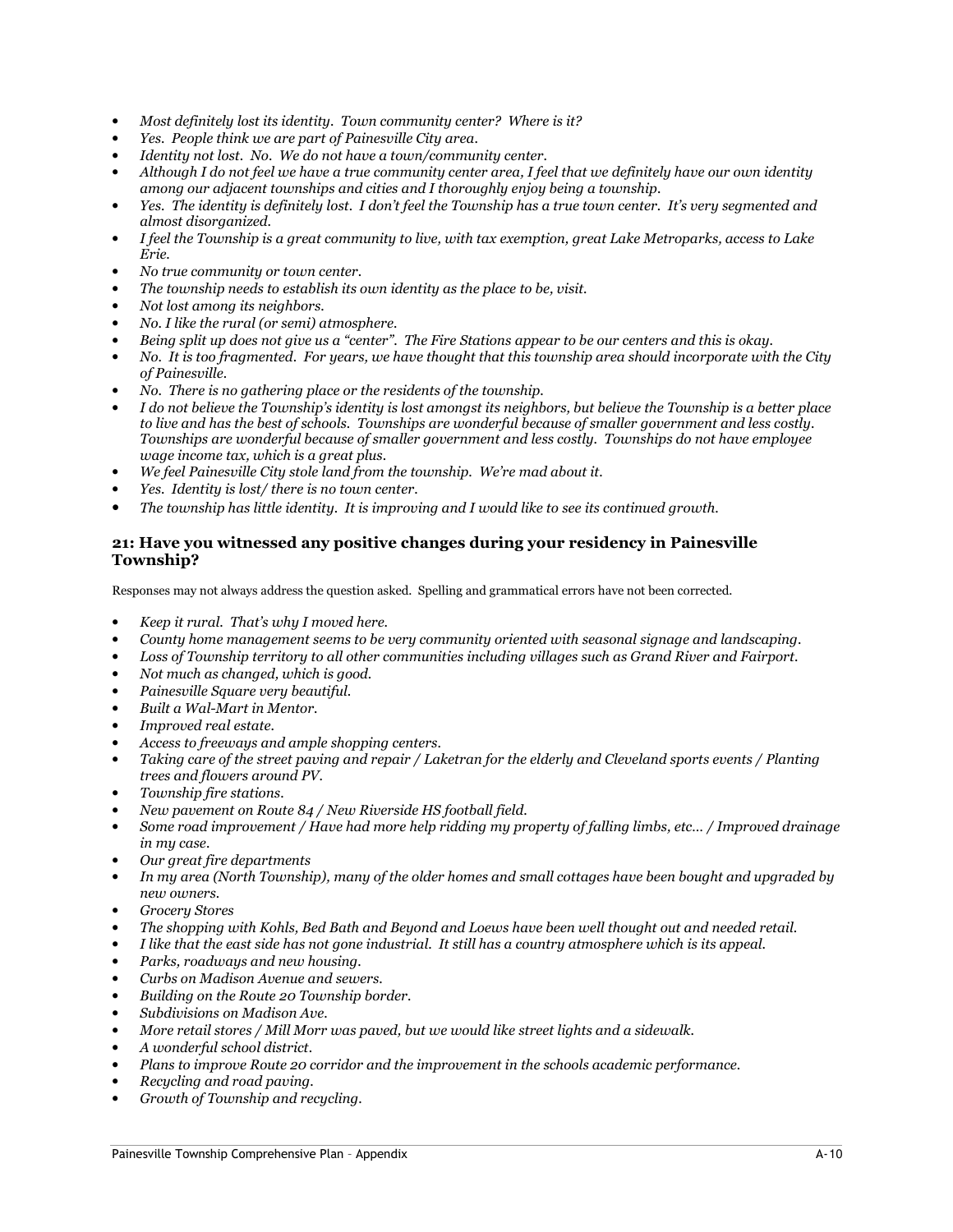- Can't think of any…parks and natural space would be a positive change.
- Controlled growth, not like Mentor.
- Road improvements.
- Expansion of safety forces, more paramedics, firefighters, sheriff. Acquisition of equipment for safety forces.
- Fire and police rescue service.
- New houses in the Painesville Twp. Park area, upkeep of yards has improved.
- Increased services to housing and the new Riverside Field House.
- Retail shopping in the west / Home improvements in Twp. Park or Sunset Point area / Renovation of Painesville Twp. Park / Fire Department / Road improvements throughout the Twp.
- Curbside recycling and special collection events, updated equipment and training for police, fire and rescue personnel, improved parks and roads and less trash on streets and highways.
- Housing value.
- The schools report card.
- Field House.
- In the 3.5 years we've been here we have seen none.
- Lack of rental property as opposed to Painesville City.
- Better roads.
- More stores and restaurants and cleaner.
- Nothing. Way too much development.
- Shopping centers and the ongoing street re-surfacing program.
- Painesville Township park has improved a lot.
- Street repairs and more visible sheriffs patrolling.
- Fire department and rescue squad.
- Good police and fire protection.
- New homes and more streets.
- Sewer, water, fire protection and road maintenance.
- Good roads, snow removal and very good emergency services.
- The improvement in the Riverside Campus.
- Clean-up of Diamond Shamrock property.
- The slowly evolving integrated housing. But, the loss of major industries, having more people to help pay taxes have been a major concern for me.
- Upgrading of roads, property improvement, both public and privately owned.
- Improved communications via Township offices / Housing on Lakefront.
- My family admired our beautiful city park. Of all the improvements, this stands out the most.
- We still govern our own space.
- Some sidewalks need improvement. Bike riders on the sidewalk make it difficult for walkers.
- Road and Building department efforts.
- Metroparks acquisition of Painesville Township Park.
- The development of the Fire Department.
- Continued improvements of Painesville Township schools.
- Township officials are hard workers.
- None, except for the stores at the end of Fairgrounds Rd. and Mentor Ave.
- Not over-building like Mentor.
- Excellent snow removal.
- We have good and adequate fire protection, schools, medical access and road department.
- The red light at the end of Fairgrounds and 84 was a huge improvement to safety. The addition of offices and stores in close proximity—doctors, grocery and banks.
- The Riverside Field House and more diversity of the residents.
- Feeling safe, friendliness of neighbors and the new field house.
- Riverside Field House—excellent.
- Taking buildings down in Painesville…It was a nice shopping place at one time.
- Street-side tree planting years ago. Why did it stop?
- Better police attention—modernize sheriff dept.
- The improvement of our park system, river, streams and lake, the Riverside HS complex and the emergency response time.
- Sewers and housing developments.
- Road improvements, Pineway development and Lake County Baler.
- Continued construction of nice housing.
- New housing and Heisley Rd. build-up.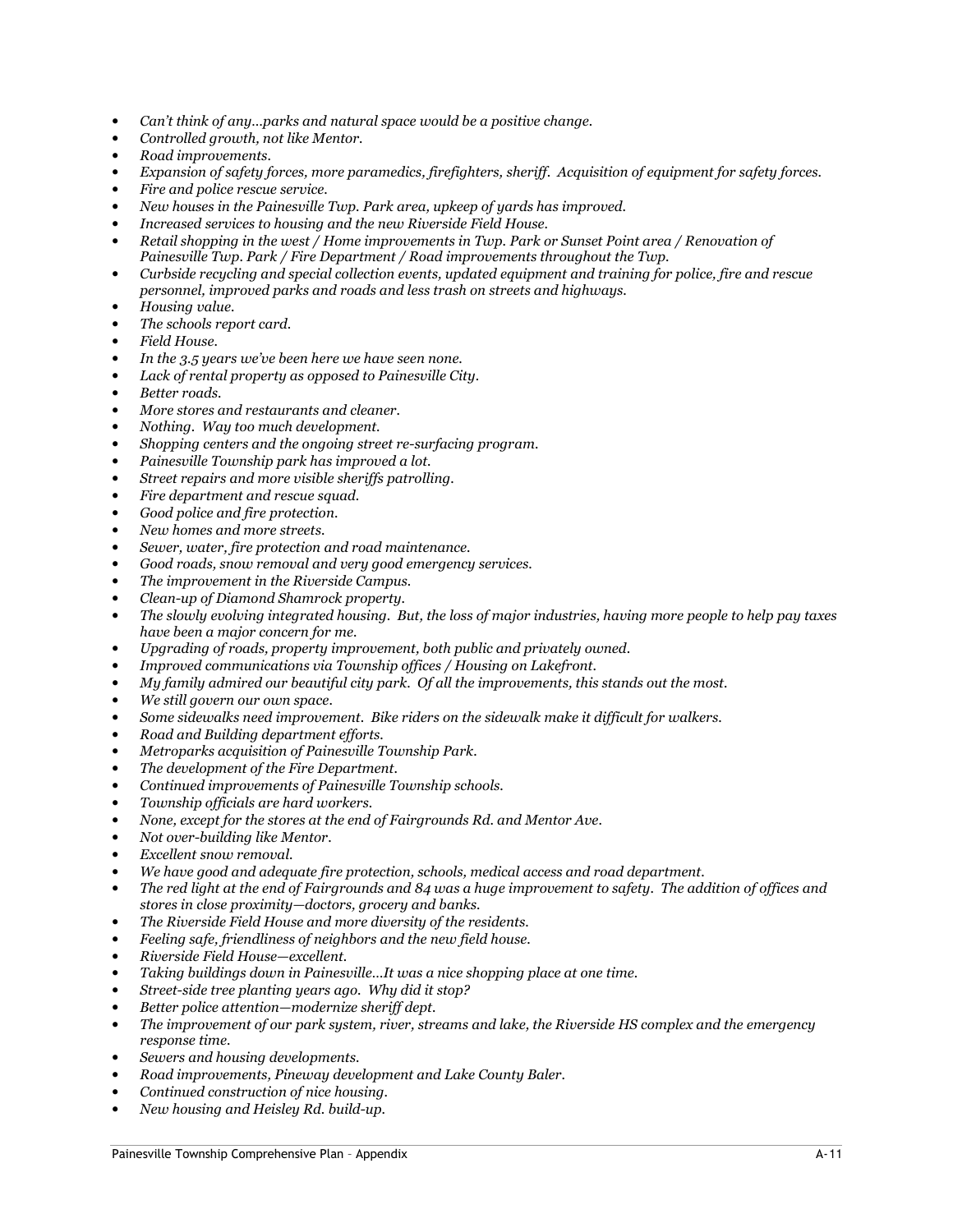- Fire station and office on Nye Rd. and the new Giant Eagle shopping area.
- Field House and Stadium / Cleaning in Metroparks buildings / Laketran
- Much cleaner environment, better police department, better mental health.
- Fire Department
- New Giant Eagle shopping plaza.
- Quieter, decreased traffic, low crime, larger lot sizes.
- Our schools have reached excellent levels / retained large grocery business / retained large manufacturing base.
- Paving of Hale.
- Residential real estate.
- Nothing much has changes other than schools.
- The Riverside community field house.
- Cooperation of officials in government.
- I have seen a couple of new housing developments.
- When we moved here it was country but much of the City has moved out here and it is rapidly being developed.
- Small business owners are not afraid to start a business in our community. The schools have been improved and the parks have added trails and play equipment.
- Nothing. I would like to see a bike/walking path along Bacon Rd.
- Quality of education.
- Growth of new homes and businesses.
- Snow plowing and taking care of our roads.
- Tolerance and acceptance of diversity.
- Improved roads.
- Field house and road improvements.
- Madison Ave. getting repaved.
- Schools improving even more.
- Beautiful housing developments.
- Recycling program / branch pick-up / Improvements on Madison Ave. / Improvements at Riverside High.
- Field house…now kids have at least one place they can go and do physical activities.
- Repaving streets in the Pines development and Route 20.
- Fire department has full-time staffing and road department is top notch compared to 20 years ago.
- Increased business, improved streets and fire protection.
- Schools—Riverside, Auburn and Buckeye.
- Snow removal and road repair has improved.
- Roads have been maintained pretty well / gradually getting more reasonable retail / Not building too many plazas and having them half empty. Keep up the good work.
- Residential growth.
- The people have always been an asset living in Painesville Township.
- They finally repaired the railway crossing roads / like new medical center on Bacon and Route 20.
- The quality of new housing.
- Slow residential growth.
- More homes.
- Giant Eagle complex and the square.
- Snow removal improved.
- Growth Appreciation of property values.
- None.
- People improving their homes.
- None.
- Excellent snow removal.
- Housing developing.
- Opening and directing of the Greenway Corridor.
- No.
- New Township signs great/ park beautification /road improvement.
- Junkyards, landfill, jail are all on east end are not in my backyard.
- Sanitary sewers/City water.
- None.
- Streetlights, better roads, crime protection, better schools.
- Giant Eagle, car wash.
- None.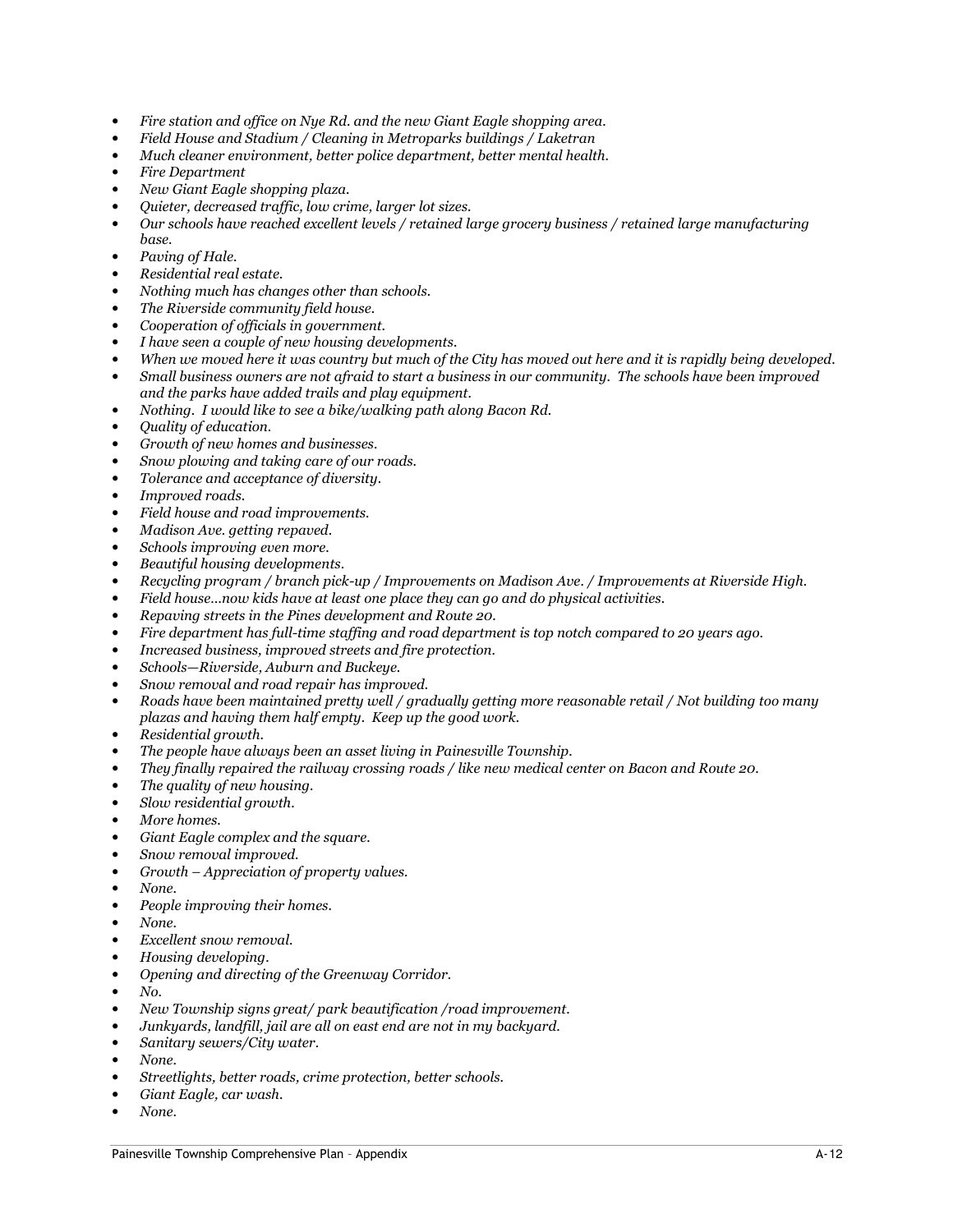- Road resurfacing and great snow removal.
- Rt. 20 near Fairgrounds looks terrible, unkempt storefronts, lack of landscaping, broken and/or faded signs.
- Hopefully green areas with sidewalks and more parks.
- Concerned about too much of the Township being annexed by City of Painesville. It would be nice also to see more business on the Rt. 20 corridor with a professional look – medical and/or professional buildings instead of auto parts, vacant buildings and overgrown or over-signaged property. I would like to keep trash pick up my choice, but have a better yard waste program to encourage owners to keep land nicer and for the environment.
- Brush/branch pick up. Good fire department. Better road upkeep.
- Schools.
- Improved retail and restaurant selection.
- Housing.
- The field house at Riverside. CVS on Mentor Ave. and Bacon Rd. New Giant Eagle complex.
- City water to my home.
- Road paving.
- Can't tell as I am homebound because of disability.
- Painesville Twp. schools have improved dramatically.
- Haven't seen too many changes. Haven't been here that long.
- Growth of single-family homes without destroying the warmth of the township.
- Building of RHS field house, good trustees, good services. Nice newsletter.
- Oakwood Blvd. paved. Increase in sheriff patrol.
- Fire protection. Road department.
- Water, sewer, gas, fire department, road department.
- Road paving, Rec center at Riverside, Recycling.
- None!! Township is always a day late with information if you would like to participate (i.e., witness) very little has changed in 22 years.
- Nothing. Road repairs, recycling.
- More housing construction.
- Roads. Home up keeping in surrounding areas.
- New administration building looks great inside and out.
- Positive I can't really find one. Negative the closing of Giant Eagle on Bacon Road.
- Quality single-family dwellings.
- Getting storm sewers.
- Good zoning laws and enforcement. Roads well maintained. I feel trustees take their jobs very seriously.
- Development of land and businesses. RHS Field House, library, Metroparks, railroad crossing gates.
- Not much.
- Most nurseries when I moved in township '46 years ago are new strip malls.
- Leaf and branch pick up. Better roads, fire and rescue protective services.
- The high school's athletic facility. Other than that, nothing!!!
- Railroad crossing gates put in. Red lights put in. Widening road put in. Drains put in. guard rails put in. Bridges worked on.
- Riverside sports facilities improvements, recycling continued with new contract.
- Safe, we feel safe. Good Schools. No crime.
- Development of Giant Eagle and adjacent stores and improvement to Fairgrounds Road near Rt. 2.
- Maintenance of road.
- Traffic. I can't think of anything positive. There has been too much development. There's too much traffic. We're getting like Mentor. We have managed to keep the Township government from getting out of hand however.
- The Township has avoided being like Mentor. If we could control the traffic, this will remain a great place to live. Too much development will eventually increase traffic to the point we'll be like Mentor.
- Fire Dept., excellent schools, and very good roads. It's a very nice place to live. Pass a law to prevent homeowners from planting thorn bushes near a sidewalk.
- Little to no change.
- Residential growth.
- Lest government.
- Mu retirement.
- Some roads re-paved.
- Sewers, new housing and improved roads.
- New housing, road improvement, township signs.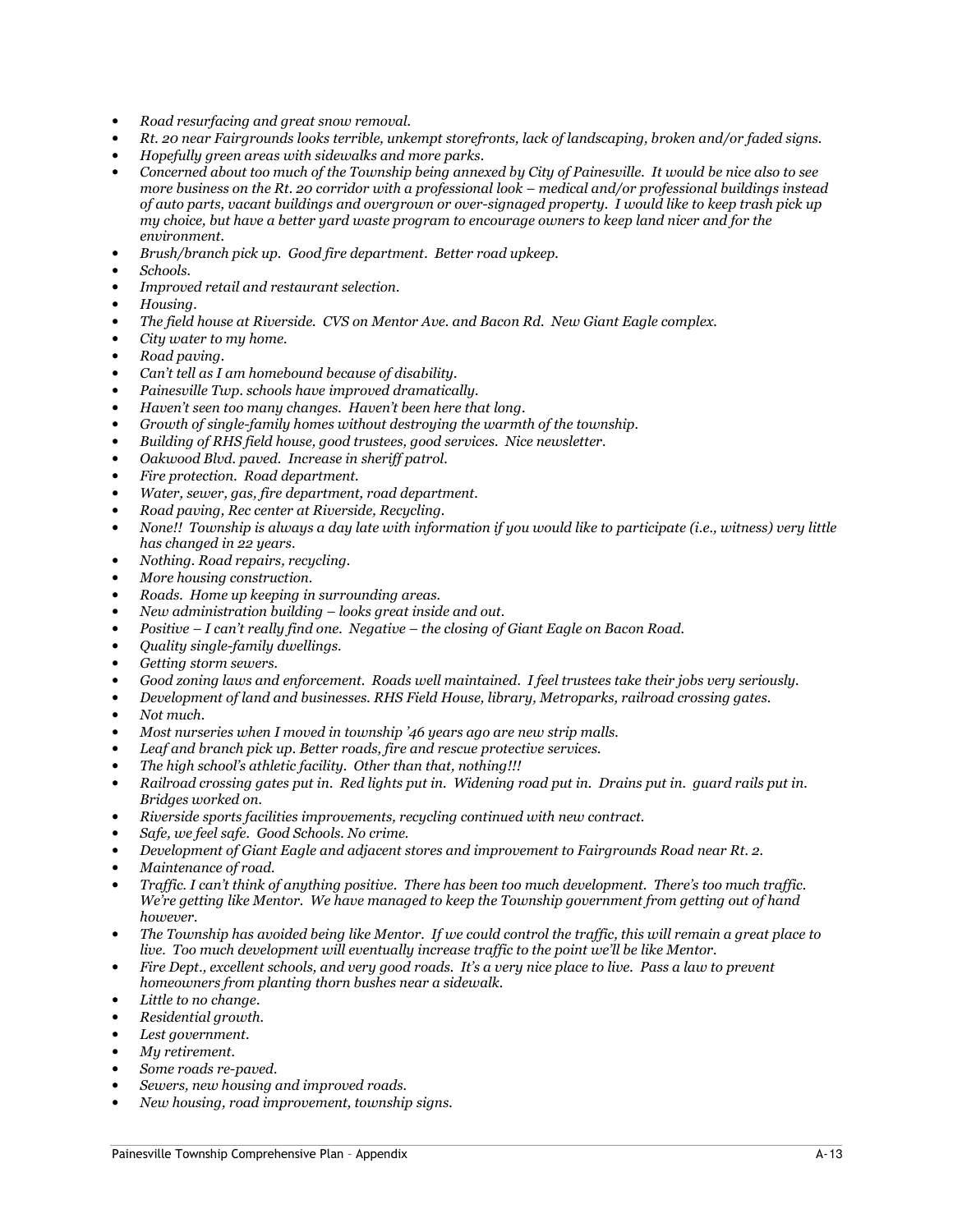- New housing, road improvement, township signs.
- Beautification of Roses Ice Cream Shop.
- Paved Streets. Downtown improvements in Painesville, Viable businesses (new).
- No change but new housing developments are well planned and controlled.
- Housing developments.
- Riverside High School's athletic fields.
- Downtown park.
- New homes.
- Roads are better. School System improved.
- Bike path.
- Fire protection.
- The only positive is there isn't any income tax.
- Township Park, the schools, the roads.
- Diamond Shamrock closing.
- Improved administration (government). Improved fire protection. Better road maintenance and paving. Better zoning requirements. Better balance of housing units.
- Field house is good New Giant Eagle.
- Better snow removal.
- Improved schools.
- You want us to keep our yards clean and picked up, but where the hell are we to get rid of the junk. Once a yea pick up and then the letter was late to let us know. Try twice a summer. In Painesville, you can put it out when you cut the branch. No okay votes from me till I get something. Carol H. Small
- New medical center on Bacon Road.
- Improvement in services such as road/fire/etc. Let's make them better. Building and maintaining older housing streets.
- Cannot comment about this.
- Upscale housing.
- Road Department.
- Neighbors take care of property.
- The changes beginning on Rt. 20 east for safety.
- Better road dept. and school leadership.
- More retail and grocery stores. Excellent medical facilities. More restaurants. Congratulation to Township schools on their excellent rating.
- Don't know of one.
- Giant Eagle moving.
- Education and the wonderful improvements at Riverside High School.
- Traffic signals.
- Improvement in schools. Noticeable change for the better in road dept. but more work is needed.
- Schools better Riverside Field House.
- None that I'm aware of.
- Better roads better maintenance. Better snow removal.
- Better roads, emergency services.
- The increase in new home construction has been a positive change.
- The square in town has been taken care of very well.
- Improvement of Twp. Park.
- I don't now I live one block east of Mentor and was a Mentor resident for over 40 years before that.
- None.
- Putting condos across the street with no safety for kids or place to play. Are sidewalks out of style?
- None really.
- I noticed Giant Eagle's new store. I like it very much.
- Sewers Single-family homes.
- New housing. New doctor's office. New drug store.
- The additional streets and homes added to the area…most of them beautiful and well kept.
- Paved roads Shoreline erosion.
- The raise in property value.
- None.
- Field House.
- Sewers and public water.
- Housing.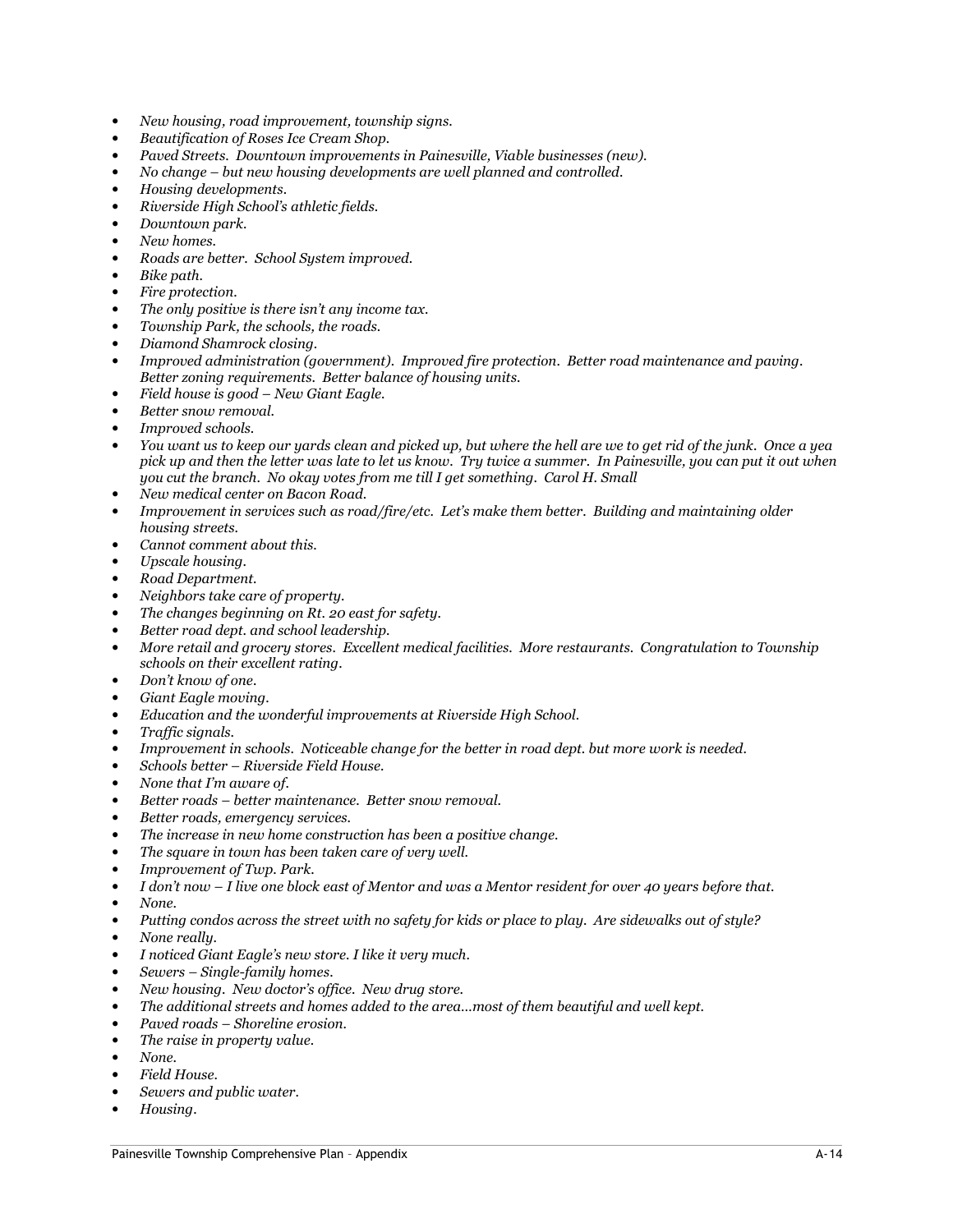- More housing and new citizens because Mentor and Concord are full!
- Better fire dept. Better Sheriff's Dept.
- New, better construction of single-family names and condominiums. The township should have landscaping requirements of each home – old and new.
- Revitalization of shopping center. Road paving.
- The park on the square is very nice but that's not the township. Also the Giant Eagle is nice, but I wished they never moved and whoever designed the parking lot there should be shot.
- Roads.
- Road improvements.
- Great service from road dept.!
- Try to sell and renovate industrial property along Lake abandoned years ago.
- Improved schools.
- Painting Painesville Commons shopping area.
- I'm sure there have been some but none comes to mind.
- Improvement of roads. Madison Ave. /Jackson Street (West) and Rt. 20.
- Housing development and road resurfacing.
- The school's greatly improving.
- Paving roads other than that not much.
- Growth.
- Recovery of schools. New bike path.
- Cannot think of any at present.
- Preservation of some farm/nursery lands.
- Storm sewer fixed after 20+ years of flooding basements. Better road salting (not last winter).
- The corner of 20 and Fairgrounds was helped by tearing down buildings and opened up to Giant Eagle complex, however, that isn't very attractive or eye appealing either. It could use some landscaping.
- The increased housing both east and west has been well done. The school system has improved and is committed to increased success.
- Fire Departments.
- Preservation of old buildings. Bike path.
- The addition of traffic lights in places they were needed, lowering speed limits in some areas, some smart road changes – more needed. Keep it up.
- Can't think of any.
- CVS coming to Ridge Road Dr./Medical complex on Bacon.
- Painesville Township Park. I had been along time Painesville City resident. I have watched Painesville Township Park really improve. Years ago, I would have never moved into the Painesville Township Park run down neighborhood, but I now live here. It has really improved, but still has a long way to go. They need to make an ordinance about junk stock cars and dogs which would take are of a lot of the problems.
- Rt. 20 in process of improvement with widening.
- Planting of trees by the township. Good road/snow removal.
- Road service is better, with better equipment.
- Better paved side streets, an increase in subdivision development. Library is excellent.
- Can't think of any, I am sure they may be some, but I don't know them.
- Clean up days, brush collection.
- Not seen it. I'm sure you will.
- Notifications on activities.
- Metroparks bike/walk trail. Riverside High School improvements.
- School systems rating (Very important for any sustained growth).
- Newer homes being built; however, the contractors are being allowed to put homes far too close together.
- Storm sewers and sanitary sewers. (Roads are still very poor though)
- Full-time Fire Department, recycle program, Riverside Field House.
- We're very pleased with the school system. Our roads are not kept up much better.
- New housing on the last side of the township as well as some new businesses on both east and west ends. Also the excellent ratings of our school district.
- I can't think of any.
- Metroparks managing Township Park.
- Improvement in the P. T. Schools. Updating Painesville Shopping Center.
- Beautiful housing in conjunction with nature. Land size requirements for building. Zoning and building requirements should be at least at ½ acre, if not more. No commercial zoning near residential, agricultural or natural parks, lake, forests, etc. Protect the endangered areas.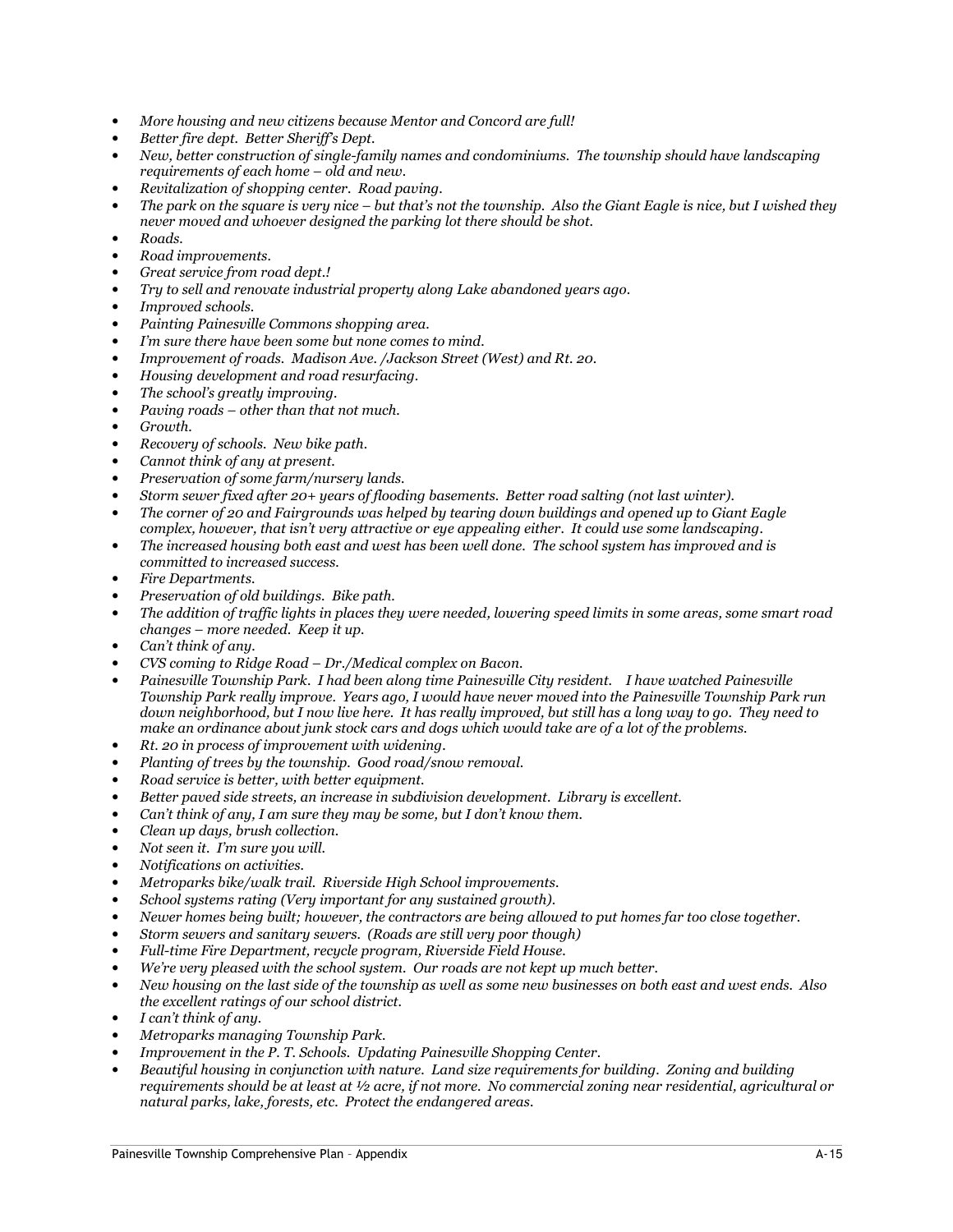- Addition of fire stations, tree planting along streets.
- Yes, many people are very confused about what exactly the Twp. is. No there is no real community feeling in this township. If it were not for family, we wouldn't be here.
- Roads are better Fairport Harbor is much better but township area there not as well defined. More interest in high school and middle schools than before. Painesville shopping Center has improved look wise, but the type of store has not improved. I also thin the new Giant Eagle Mall is a hazard to traffic on Rt. 20 & Fairgrounds Road.
- Plans to change Hale Road/20 intersection.
- Better education, government and wonderful road programs.
- The drainage sewer worked on Normandy Drive helped a lot.
- Fire Department
- Improvements in township school district.
- Bug control.
- I like the Painesville Twp. newsletters.
- Nice homes; let's keep it that way.

#### 22: Have you witnessed any negative changes during your residency in Painesville Township?

- Yes. (4 responses)
- No. (42 responses)
- Lack of support from Township residents including those whom are the Township leaders.
- Moving Giant Eagle. Don't become a Mentor…Leave space for homes and stores.
- Traffic congestion.
- No downtown retail stores.
- Converting all of downtown Painesville City to government offices. Also, strip malls that are vacant.
- Increased congestion.
- Property taxes have increased too much and people on fixed incomes cannot handle this!
- Increased traffic and some light have long delays.
- Land being annexed from Township to City.
- City taking property.
- Seems like the Township is always on the end in getting any help and we're always the ones getting left out.
- Losing access to Giant Eagle on Bacon Rd. plaza. It's a good location but no small retail shopping.
- I'm not happy about them tearing out the woods and building up the Bacon Rd. area.
- Too much standing water.
- Pornography on Route 20.
- Traffic has become unbearable at rush hour and sometimes during the day.
- Loss of industry.
- Bowhall and Route 20 business area. Many have left and replaced by poor looking businesses. It is not very attractive to visitors entering the Township from Route 2.
- Nothing is done about the traffic on Route 20 from Mentor line. Since Loews and Aldi's, traffic is heavy.
- Gibbs on East 20, Strip joint on 20, old Giant Eagle complex empty…Bacon Rd. is blaaa.
- No, except for Giant Eagle closing on Bacon Rd. All large grocers are on the west end and we get an antique and craft outlet—how practical!
- Yes, the change in Painesville City businesses moving away.
- More and more development on Route 20. Its has become Mayfield Rd. #2.
- Road repair on 84.
- The loss of property to Painesville City / The refusal of Trustees to offer more services to a suburbanized community just because it's a Township.
- Over-building.
- Continued degradation of Route 20 corridor.
- Land grabbing by Painesville City.
- The City of Painesville acquired from the Township for such a small amount of money and actions. The proposed propane storage off Jackson St….I attended all the meeting from a fire and safety standpoint and was very disappointed in how it was handled.
- Yes, the house across from us has been vacant since Feb. '03 and the grass is out of control. Something needs to be done.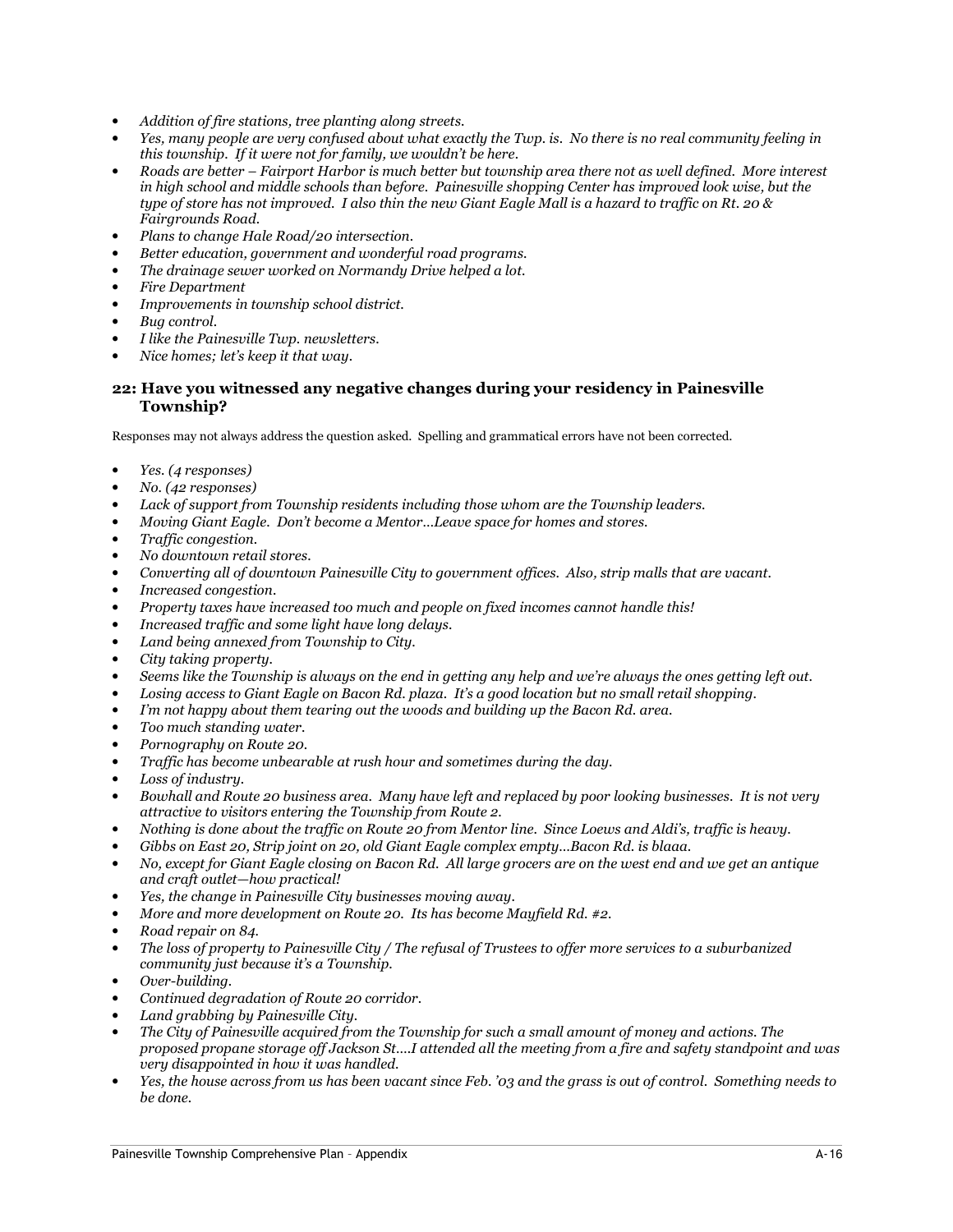- Loss of industries / Loss of retail on East end / Increase in crime (no, its not a Township problem, it's a national problem)
- Its getting a little crowded.
- Yes, you have forgotten the far east side of the Township and out needs are not addressed in any way,
- Property values going down instead of rising like surrounding communities
- Too much development of new subdivisions and condos.
- No, pleasure to live in the Township.
- Traffic control.
- Yes, all the car dealerships on Route 20 will be like Vine St.
- Yes, we need more laws—such as no soliciting and dog leash regulations.
- Losing our land tax base to Painesville / Mentor through development.
- Too many empty storefronts.
- Road conditions in Heatherstone Village.
- Some properties deteriorating and not enough residential zoning.
- Loss of land by annexation by City.
- Large-scale grocery store moving from Bacon Rd. area with no replacement.
- Yes, the traffic is so heavy it's a pain to get onto Mentor Avenue. It is also way too narrow and not safe.
- Starting to look like a circus atmosphere, i.e cars parked on lawns, for sale signs, old garage sale signs.
- Some Township roads are in too bad of shape.
- Traffic on Route 20 is extremely congested / Increased traffic makes it difficult to walk.
- Loss of property to Painesville.
- Yes, not pursuing the development of the vacant land so that Painesville City was able to annex and build on that 460 acres. I understand the annexation laws but Painesville Township should have been developing it before then.
- The closing of Giant Eagle. Its pathetic, we have to drive to west Painesville Township or Madison to grocery shop. There is no fast food in this area either. Its like a ghost town from Mantle Rd. (Route 20) through all of Perry.
- Property taxes are out of line.
- Nothing really has changes except for the closing of the Giant Eagle that put the hurt on a lot of us that are on the eastside of the city. That is the only thing that is on the negative side. Everything else the Township has down is great.
- Yes, Gibbs inspired rental units / Oversupply of mini-malls
- Building houses at the end of Bacon.
- Areas of the Township are beginning to look like the City of Mentor—no greenspaces, store after store which become unoccupied because of lack of new occupants—traffic congestion on Route 20 at times feels like Cleveland—wild animals and pests are being driven into yards because development has taken their homes. My house was country when we moved in  $42$  years ago.
- Too much building and not enough traffic to handle all of the vehicle traffic.
- Just Teazin…not what we need. Route 20, northeast bad looking and losing the Giant Eagle.
- Mentor Ave. from Mentor line to Fairgrounds Rd.—new cars, used cars, vacant storefronts, adult shopsà all reflect your image.
- Empty old houses on Route 20 that used to be antique dealer.
- Yes, missing stores in Painesville…they made a mistake taking down the old buildings.
- The Heatherstone development.
- Increased traffic.
- The area along Route 20 where the strip bars is—certainly negative.
- Stores have all moved out.
- Annexation of property by Painesville City.
- I'm a bit discouraged on how the over-crowded school situation is being handled. I feel open enrollment is part of the problem and tunnel vision for only one solution (new middle school building).
- Yes, Bacon Rd. has more traffic. They need lights and a sidewalk or bike path. People are walking in the road, kids are riding bikes—someone is going to get hit soon. Stop light needed at crossroads by golf course. Mailbox home delivery for mail in the Pines.
- Adult book stores, etc. across from LC Fairgrounds, more deterioration of the fairgrounds (buildings, fences, etc.), mobile home parks that have a seedy appearance and no effort made to enhance their appearance.
- Tax increases.
- We are within the "10-mile kill range" of the Nuclear Power Plant.
- Route 20 traffic.
- Closing of Giant Eagle (Bacon & Route 20) / Inability to aggressively improve roads and schools.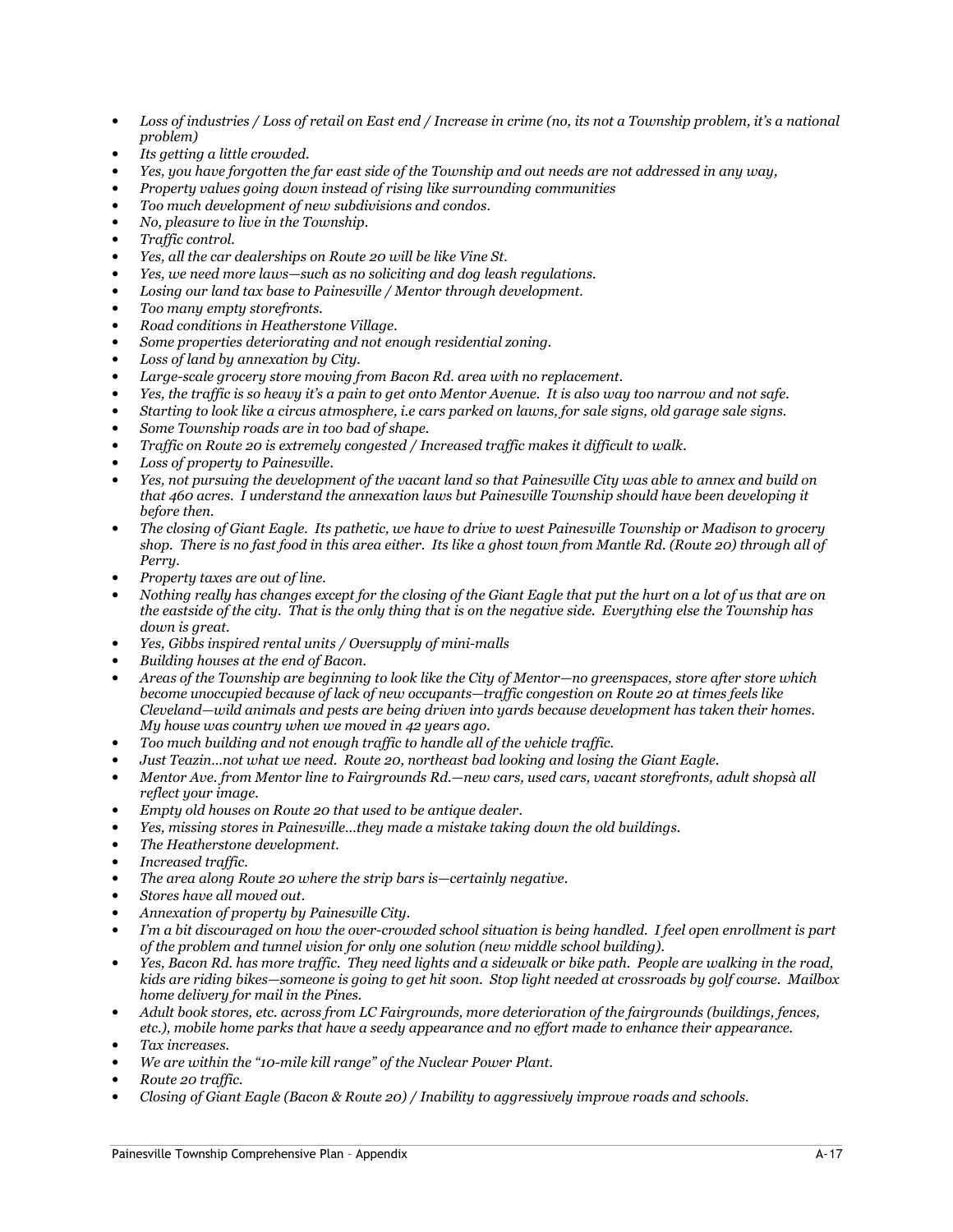- Cable service.
- Yes, development of condos at 84 & 86 / Can't pull out of my street on Route 20 during the weekends.
- Yea, houses…houses…houses. How about a major apartment complex kept spotless, but not high priced.
- Loss of greenspace / increased traffic congestion / undesirable businesses / Painesville City taking land from Township.
- Some buildings (Route 20) and residential properties are a disgrace to the community.
- Failure to recognize annexation possibility—lack of benefits other communities have with like taxes per \$1000 such as yard waste and appliance pick-up / no park system or pool when children are growing up  $\bar{}/$  Cable company with inferior programming
- Loss of retail businesses and too many government offices.
- Traffic objectionable (at times).
- Too much new building leaving empty buildings.
- With the west nile virus, I feel there should be more rules or enforced stronger for "junk" residential/commercial yards.
- All the usable space is being built out and they decimate every tree when they decide to build and the animals don't have anywhere to go but invade other gardens.
- The Township allowed the Giant Eagle to move from Bacon Rd. and Route 20 and there are no close shopping areas in the area now.
- Yes, relocation of gentlemans club to my neighborhood and closing of Giant Eagle.
- Too much traffic and retail.
- It seems they are starting to put developments in everywhere and there's not enough schools and services to provide for all that's here. I enjoy the quietness and more country-like atmosphere. Not 100 houses with no yards slammed into a development.
- Unqualified personnel.
- Painesville lacks the authority or ability to control business and make them live up to maintain their property.
- Yes, the Giant Eagle grocery store at the corner of Bacon and Route 20 moved out and we have no place close to shop. We need a grocery store.
- Yes, developers building more homes and no improvements on roads or schools.
- More traffic / We need more restaurants in the area.
- Ramps for the handicap.
- Inability of the schools to quickly devise a plan for the benefit of all the children due to the Hispanic influence. English class, assimilation class and parental educational classes …many Hispanics feel school is to teach children English without being aware of the negative impacts on the entire class, that is slowed down or held behind standard levels.
- Increased crime.
- Loss of jobs…Diamond Shamrock and Uniroyal.
- Mail boxes being knocked down by snow plows.
- Loss of business in eastern Painesville Township (Giant Eagle on Bacon Rd.)
- Failure of school levy.
- Selling used cars on tree lawns / ATV's and snowmobiles on Madison Ave.
- Open enrollment in the schools to cause overcrowding.
- New construction allowed without regard to maintaining our natural resources. Construction is forcing numbers of animals out of the area.
- The eastern Township drastically needs restaurants and other businesses. A grocery store is very important. The east side has nothing to be vastly proud of.
- Added auto traffic.
- Lots of traffic...railroad grade separations would help.
- There needs to be more regulation regarding homeowners keeping up their property. There are far too many homes with junked cars, equipment, etc. and garbage left in yards and homes in need of paint and repair.
- Grocery store left…too far to drive to next grocery store.
- Growth of traffic on Mentor Ave.
- Painesville Twp. schools have lost their 1st place recognition.
- Electric off a lot.
- Painesville City's Greed.
- The superintendent of the schools, 'I want to be a movie star and politician'. Get a real man or woman that will roll up their sleeves and have real conversations instead of superficial ones. Trash is everywhere in our shopping areas: Marc's, radio shack – along Rt. 20.
- Loss of industry, ugly landscape between Calamity Curve and Sammet's Towing.
- Growth~~ It used to be country.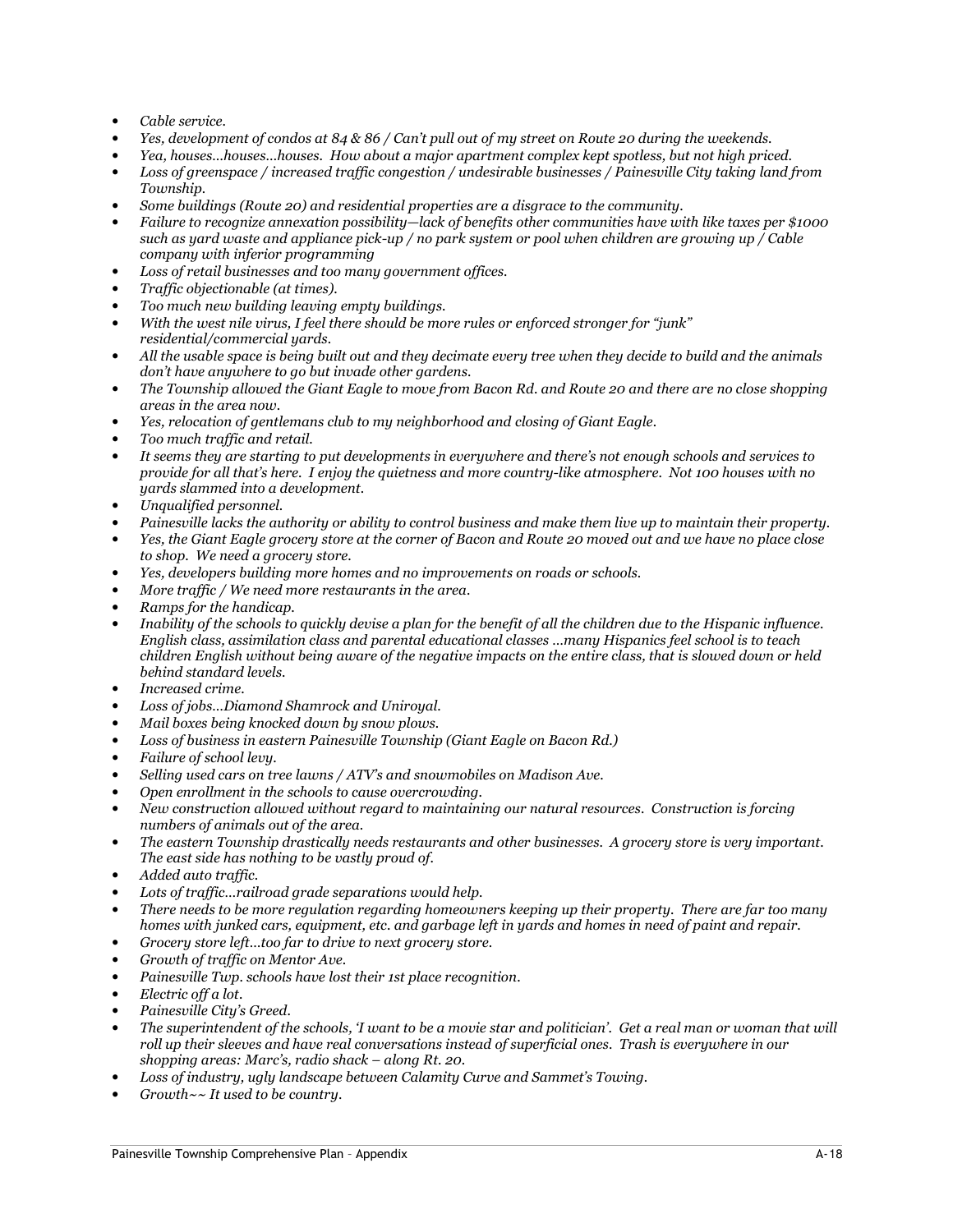- Road improvements have failed because of shoddy workmanship, ex. Coventry-Normandy 2 or 3 years ago. Terrible rip off to tax payers.
- Took away Giant Eagle to Painesville.
- Allowing adult "Book Store" on Route 20 close to Fairgrounds; allowing developers to remove all trees on construction properties.
- None at this time.
- $Ok!$
- Land fill, gravel pits and jail.
- Yes, too many home dwellings and lack of open space.
- Yes, some people or most do not take care of their houses. Some houses on Carson should be condemned.
- Lost jobs, loosing people moving to different areas Mentor, Madison, Perry. I am tired of hearing about these places.
- Open spaces gone and retail establishments built.
- Littered plaza's and shopping areas and took away only grocery store in Bacon Road area.
- None that I can remember. Too much land being annexed to the City!
- More traffic congestion and especially on Rt. 20.
- Graffiti on Rt. 84 by Riverside School (makes it look low class).
- Yes. Giant Eagle on Mentor Ave. & Bacon Rd. Strip mall looks terrible empty businesses.
- Houses being built on tiny single lots!
- Cutting down woods for more housing.
- When Giant Eagle and other stores left Bacon Road area. When learned that Lake East Hospital will be closed. Although not in township, it still meant close immediate care.
- $Rt.$  20 east By  $Rt$  2 area bad image of Painesville Twp. Yardmaster ok.
- City of Painesville annexing township land.
- Keeping some residence responsible for property.
- Yes. Loss of major stores on east side of town. Why are we second-class citizens. No snow removal. No services.
- Need 20 widened. Cross walks there.
- Losing our Lake Erie shoreline.
- Gentlemen's Club in Painesville Township east. Close to residential areas. Landfill. Garbage usually very visible on Rt. 2 from transporting to dump. Not kept cleaned. Embarrassment when visitors in town who see that.
- Too many large homes and not enough smaller homes. Also, the developers are taking all the land.
- Building everywhere nowhere for wildlife to go, no skunk (pest)/raccoon trapping homeowner's responsibility.
- Moving Giant Eagle to Madison and other side of Painesville.
- $\cos$  answered to soon the closing of a major grocery store in a great location.
- Yes. Please have the Health Board or whoever is responsible, upgrade the waste/sewage unit at the corner of Wintergreen Hill and Rt. 84. The odor was noxious last year and I have already noticed the "aroma" returning again. It is almost sickening to sit at light on the hill by Wintergreen Hill, especially during the hot summer months. It makes you sick to your stomach. And it's quite embarrassing when you are inviting guests to visit. They must wonder what kind of communities do we live in. Please, there can be no excuse in this day and age for this kind of problem.
- Yes. Forced annexation by the City.
- North Ridge is a mess. We keep losing good land to Painesville City. All we seem to do is file appeals to keep township property. Just Teezing – Porno shops.
- Too much traffic and not enough main roads.
- Amount of traffic and speed of vehicles on Jackson Street.
- Yes. Too much traffic on Route 20. I understand that's progress as new housing developments mean more people and more people mean more traffic.
- Loss of Giant Eagle grocery store Rt. 20/Bacon Road.
- Junkyards on Rt. 20 east of RR underpass.
- The land grabbing by Painesville City.
- A lot of business in our area has left never to return, both large and small.
- Yes. Letting the City take 480 acres from Township. "Adult" store; traffic jams on Rt. 20.
- I only wish.
- Too much development, too much traffic.
- Development of condo's and new housing has created new traffic issues. Tough to make a left-hand turn!
- None. Too many housing developments.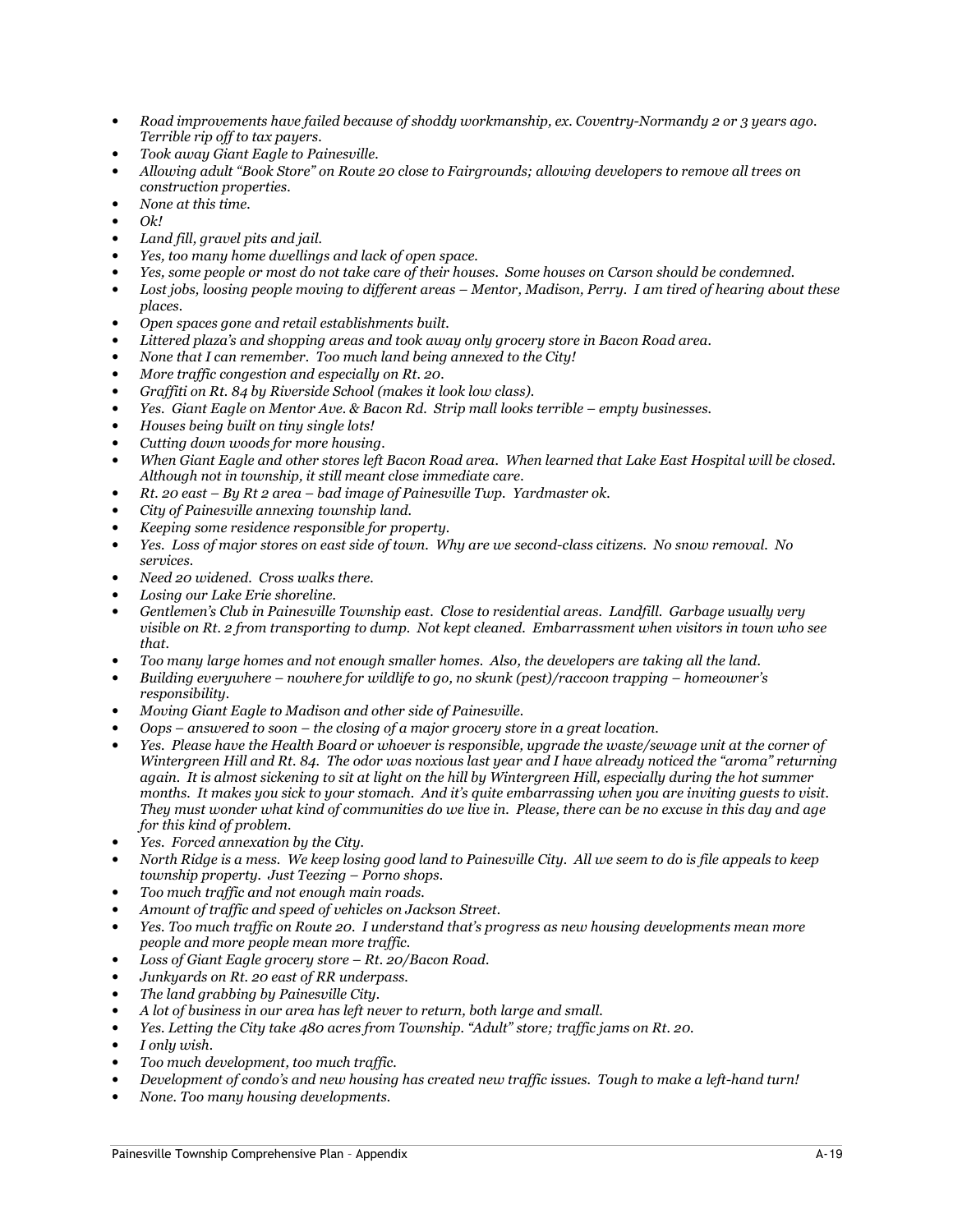- Special favors/treatment for builders turning lots, etc.
- Just Teasin. Sidley selling off land for house development. Development on streams and wetlands.
- Yes. New homeowners are not keeping or maintaining their properties. Area is really regressing.
- Bad roads.
- Heavy traffic, especially on 20. The so-called 2 lanes are narrowly being used as 4 lanes and it's getting very dangerous. Need traffic signed at Fairfield & 20 and the private fence should be removed or moved back. Terrible sight lines.
- Moving one stone to another area and closing the old one. Loss of jobs to surrounding communities.
- Too much pavement.
- All grocery stores have been removed from East Paynesville Township.
- The nasty strip club on Rt. 20. Get rid of it. Curbs and sidewalks. Too many houses being built, not enough green space being set aside.
- Prolonged projects (takes too long to finish them).
- Annexation.
- Rt. 20 by Marc's looks seedy Rt. 20 from Mantle to Bowhall needs improvement Just Teasin is a terrible way to show our area off to those coming from Rt2 to 20 East.
- Cable TV service and selection is not adequate. We should demand more channels and options. No grocery stores in eastern township.
- Yes, it looks like a junkyard along route 20. Closed shopping centers up around the curve going to Painesville looks awful.
- "Just Teasing" gentlemen's club on Rt. 20. Most objectionable.
- Failure of inspectors to keep residence property in a clean appearance.
- Possibly too much growth with houses popping up everywhere. We should limit some growth.
- Roads are getting more crowded.
- Township east seams to have lost small retail. The Giant Eagle Plaza…How about a car parts store, a Wal-Mart somewhere?
- Yes. The adult pornography store on Mentor Ave. and other places in Painesville Twp.
- Annexation of Township land to Painesville City.
- Increased property taxes.
- Increased traffic on same roads. Empty buildings businesses leaving or changing hands continuously. Schools need more room for increased K-6 kids. School Board problems.
- The slow process to provide City water to residences east of Riverside High School that are not in new developments.
- Traffic.
- Intolerable traffic on Rt. 20 It needs to be 4 lanes or 3 at least (real lanes).
- Too much housing in areas where no sewer services are available.
- Roads more congested with traffic they are not equipped to handle.
- Too many small lots in developments matchboxes.
- Loss of business both small and large. There are many shopping centers/strip malls with empty spaces. Also, the residential area in the Twp. Park is not maintained by its residents in a manner that encourages growth.
- More and more trash along roads, tacky buildings, bill boards.
- Three "sex" shops in one township is excessive. It encourages people to think Painesville Twp. doesn't have morals!
- Size of homes and lots in square footage.
- They took our grocery store and it's hard fro seniors to shop.
- Too many strip malls.
- Too much new housing over crowding. Too many kids with nothing to do. Undesirables
- Trying to make the township become like a city. I like the open country life style like it was when I moved here. There are too many restrictions on land use.
- The moving of Giant Eagle and the housing on Lake Road.
- Closing of Giant Eagle.
- Few to none. Maybe Rt. 20 traffic from Mentor line to Fairgrounds Rd. and the tracks.
- Noisy neighbors, abandoned parked cars, grass not mowed. We need caring citizens who want twp. to succeed.
- Allowing trailer parks and modular homes (Blasé Nemeth Rd.). Also, corner of Rt. 20 and Bacon Rd. is terrible. Stores are gone or run down. It is not a pretty sight!! (Billboards)
- No, except rumors of possibly widening Fairfield Drive to accommodate priority connection. What about our sidewalks? Now we have to drive to the next block and our kids to school. Think of future consequences to our society-weight gain in children and promotion of a sedentary lifestyle!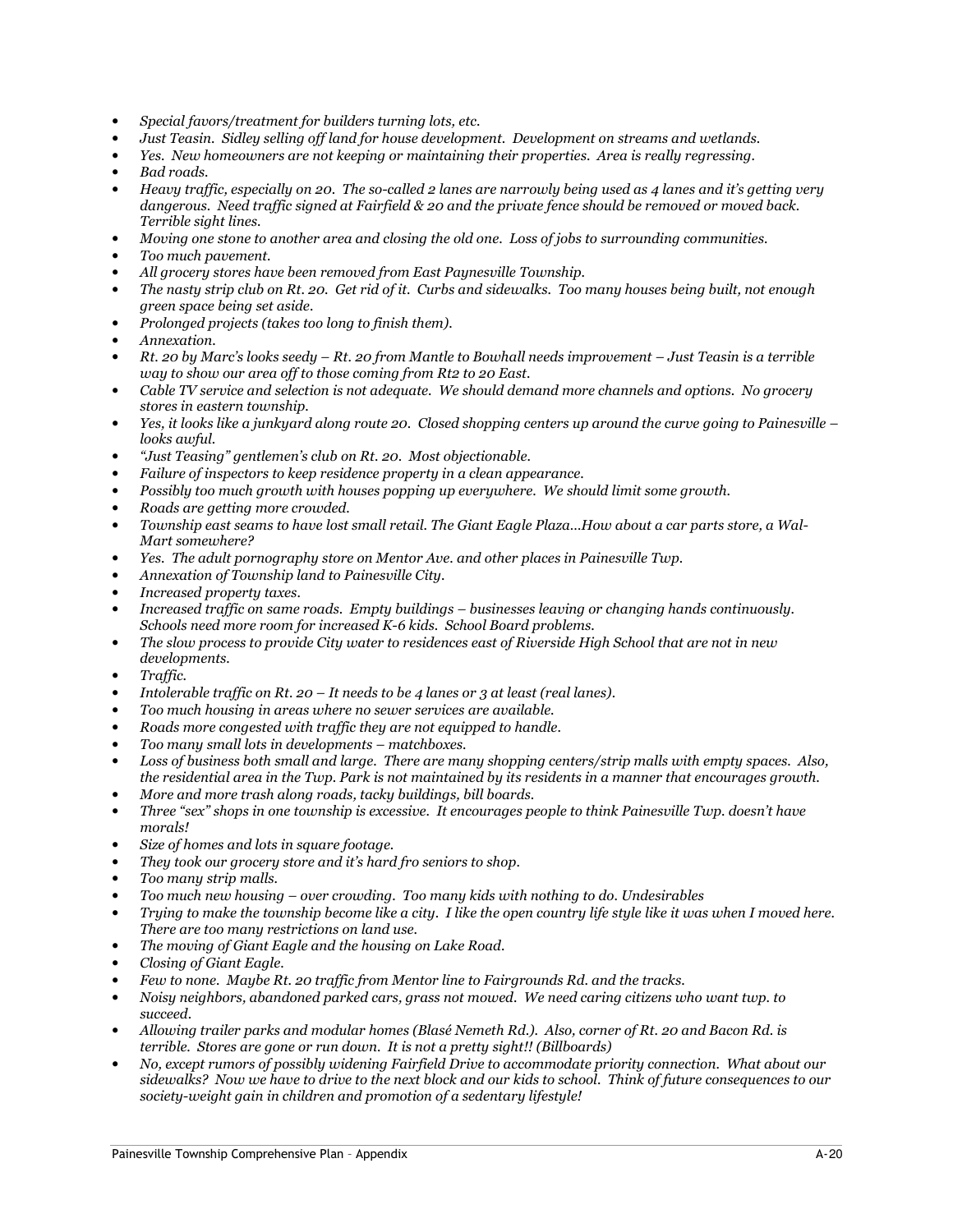- Lost grocery, east side plaza is ugly, Just Teazin why did you ever let it in and let it move across town, calamity curve is a mess to look at.
- Only not the show removal we were used to.
- Yes, grocery stores moving out to the other end of town and nothing moving in the help replace that store. We need a grocery store and a discount store by the Bacon-Bowhall Rd. area.
- Yes, the closing of the school in Grand River years ago. We should use this school and not bus children across toum.
- Not in my area.
- Annexation; nepotism; sale of nurseries to build houses.
- Problems with Painesville City. Inability to widen Rt. 20.
- Yes. Yet another porn shop.
- Phone lines are always under repair.
- Less elbowroom.
- We left Painesville to get away from the growing "Spanish" culture that seemed to be taking over. Now that culture is moving to this area also.
- Too much traffic.
- There's a disgraceful, huge house on W. Jackson St. going east just past Handy Rental on the left. Looks like it's ready to crumble, a disgrace to the community. I have called Trustees, commissioners, zoning, talked to Mrs. Crislip and referred me to the other – bottom line – can't do anything. Someone lives in it! Terrible.
- Due to fences going up in a development with a deed restriction, the atmosphere I moved here for is lost need to uphold deed restrictions when permits are applied for.
- Land being annexed from the township properties along Rt. 20 not kept up lack of yard waste pickup.
- Too much development.
- Traffic.
- Absolutely appalled at having a "Gentleman's" club on one of our main thruofares! Get tough on land! Be more aggressive in the legal battles.
- Over population.
- The Township needs to make water and sewers available tin more areas.
- The loss of Stop & Shop at Bacon & 20. Giant Eagle stinks & was no loss. We need a grocery store that carries everything.
- Don't like the cash advance places, pawnshops, sex toy stores.
- Can't think of anu.
- Loss of Giant Eagle on Ridge.
- No, just that in the Park on Hardy Road still some of the houses need improving. Some people have 4 or 5 dogs in their years and junk stock cars behind fences. People need to take care of their yards, which greatly improves neighborhoods.
- Losing land to Painesville. Dense population in the last few years.
- All of the farmland has been turned into developments.
- Traffic on Jackson Street, Rt. 20 and Rt. 84 has increased to over capacity and nothing has been done to alleviate the traffic backups.
- Not that I am aware of.
- Balance of family to commercialism.
- Taxes rising. Hard on seniors!
- Decline of Lake County Fairgrounds.
- Vacated businesses along Rt. 20 (West) between Giant Eagle and Mentor Line. Deteriorating sidewalks along same area. Deteriorating area around Fairgrounds.
- Yes. Lake Road has been unposted for speed limit for years. Suddenly, since new development "2" signs post 25 mph. That road is over a mile long and Bacon Road is 40mph & has 8 signs posted and more side streets. I believe that Lake Road needs to be 40mph as well. Sheriffs are unfairly targeting that Road for speeders.
- Township Road needs to be much improved. I live on Bowhall Road, needs repair badly, needs to 3nforce open burning laws. My neighbor does what he wants. Open burns, leaves fire unattended. Fire Dept. Does nothing to stop people like him and other like him from open burning.
- Determination of areas around Fairgrounds.
- Yes, Traffic tie-ups especially near the Painesville Shopping Center and Fairgrounds Road.
- The removal of our grocery store at Bacon and 20. I was really unhappy to see that go.
- Porn stores, strip bars, low morals. More riffraff, sexual offender the next street over.
- Some rise in crime. It seems that the Western side of Painesville Twp. is taken better care of as far as roads and other township services.
- Adult bookstores, gentlemen's club, pay check loan centers.
- First apts. On Nye Road low income.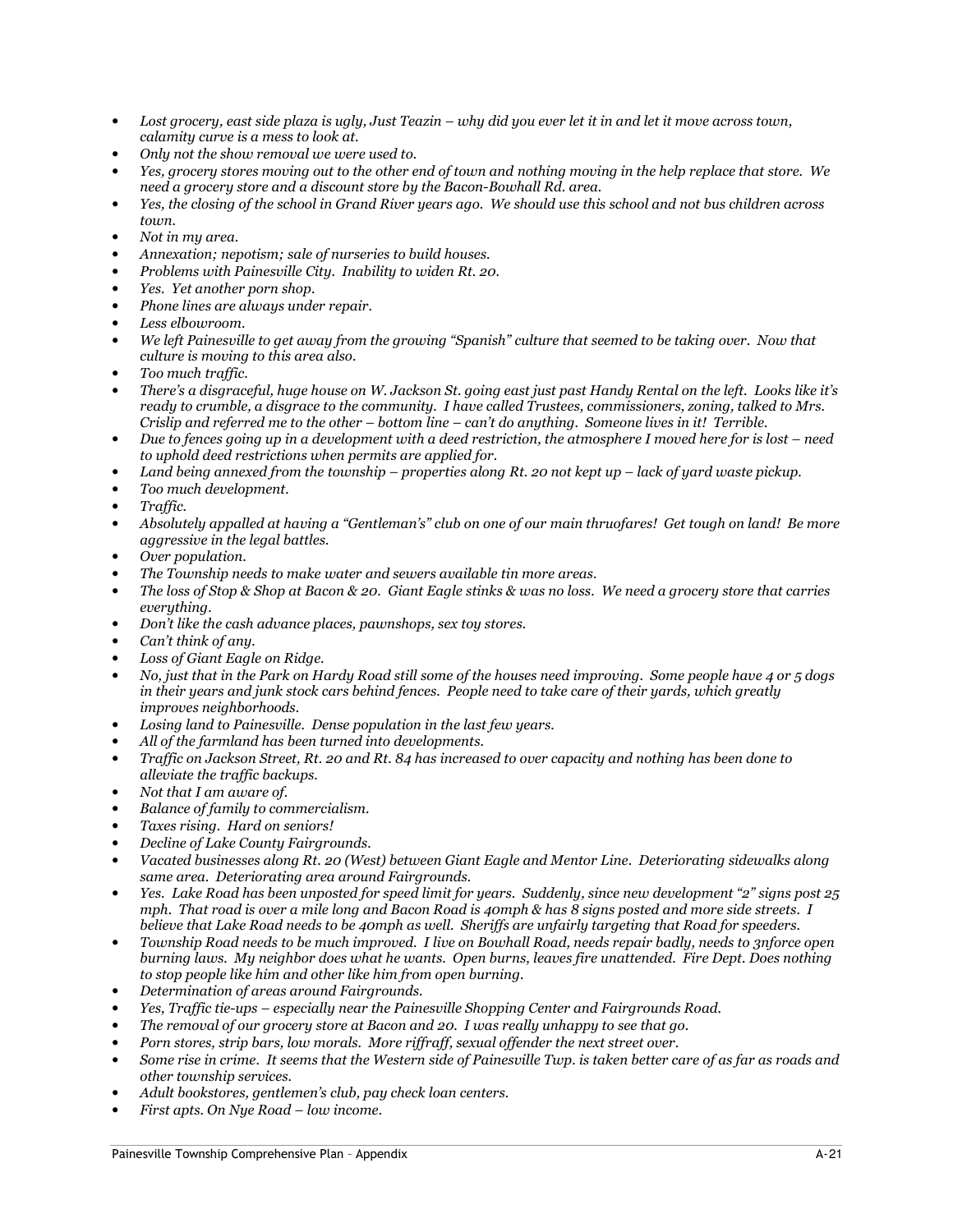- Too much building of shopping plazas. So many available it seems unnecessary to build more when more than half of buildings are unoccupied. Look at Route 20.
- Yes. The ability of a BZA board to allow dangerous and potentially disastrous storage of over 200, 500 gal of propane on property that is close to houses and Laketran headquarters. Where are our Trustees?
- More junky areas and shops such as Adult Videos opening  $Rt$ . 20 is a mess!
- Lack of signal light at Park Road and Hale Road.
- More traffic and more development.
- Yes, concerning the land the city stole. Hate the two adult stores across from Fairgrounds. We don't think it should be allowed. Other cities put up a fight against them. They aren't conducive to family life. Also dislike the motorcycles taking over the area including the Fairgrounds.
- Strip malls, congestion on routes 20 & 84.
- Schools are becoming more crowded. Too many new homes are being built north of Bacon Road. The infrastructure cannot support this growth.
- The annexation of township land by greedy Painesville City.
- Way too much traffic on Rt. 20.
- My husband's car has been broken into twice within the last year in our driveway.

# 23: How do you envision Painesville Township 20 years from today?

- Hopefully, the way it is today. We don't need all those stores and restaurants.
- I like it the way it is.
- Lost community. If we don't act now and put a stop to annexation of any type.
- Route 20 having shopping with out sidewalks/ Bike trail along shoreline/ Boat docking in Twp. Park/ Senior friendly development with community discounts for seniors who shop in the Township/ Discount snow removal and garbage pick-up.
- With proper zoning, building restrictions and cosmetic improvements, it will be an even better place to live.
- Realistically, smaller version of Mentor. I won't live here then.
- No overhead electric or cable lines / More parkland or preserves along the Grand River.
- Improved roads, schools and housing.
- Higher-end houses with large lots.
- Unless something is done to preserve Township it will go to the City.
- I'm hoping that it can become another Mentor.
- It will probably be overcrowded.
- A vital community with enhanced recreational facilities but still a small town feel.
- Ruined because of too much immigration.
- Use of current open land for housing leaving lack of open areas.
- Mostly urban and that is not good.
- Annexed by the City. / 84 bridge over the Grand River / Gibbs property still a mess / Our own police department (more taxes).
- Wow! What a great place to live.
- Developing based on a comprehensive plan / Economically stable, educationally sound and cooperative with surrounding municipalities / Create a strong  $R \& D$  area connected to technology.
- Annexed to Painesville City.
- Hopefully the same as far as no big businesses or factories. There are cosmetic improvements that could be better but no other changes.
- Fragmented growth.
- Another Painesville.
- Keep it more like Auburn Rd.
- Vibrant due to ideal location.
- If they don't incorporate into a City they will continue to be absorbed by surrounding communities. Painesville Township is a township with city concerns and problems,
- Part of Painesville City.
- Overcrowded.
- If we don't get out more of a voice in our future we will be swallowed up by either Painesville or Mentor. We have good hard working people in the Township who care what our children will have when we are gone.
- Hopefully it will continue to grow to be a nice family community.
- I would like to see more upscale housing, light industry and technology jobs.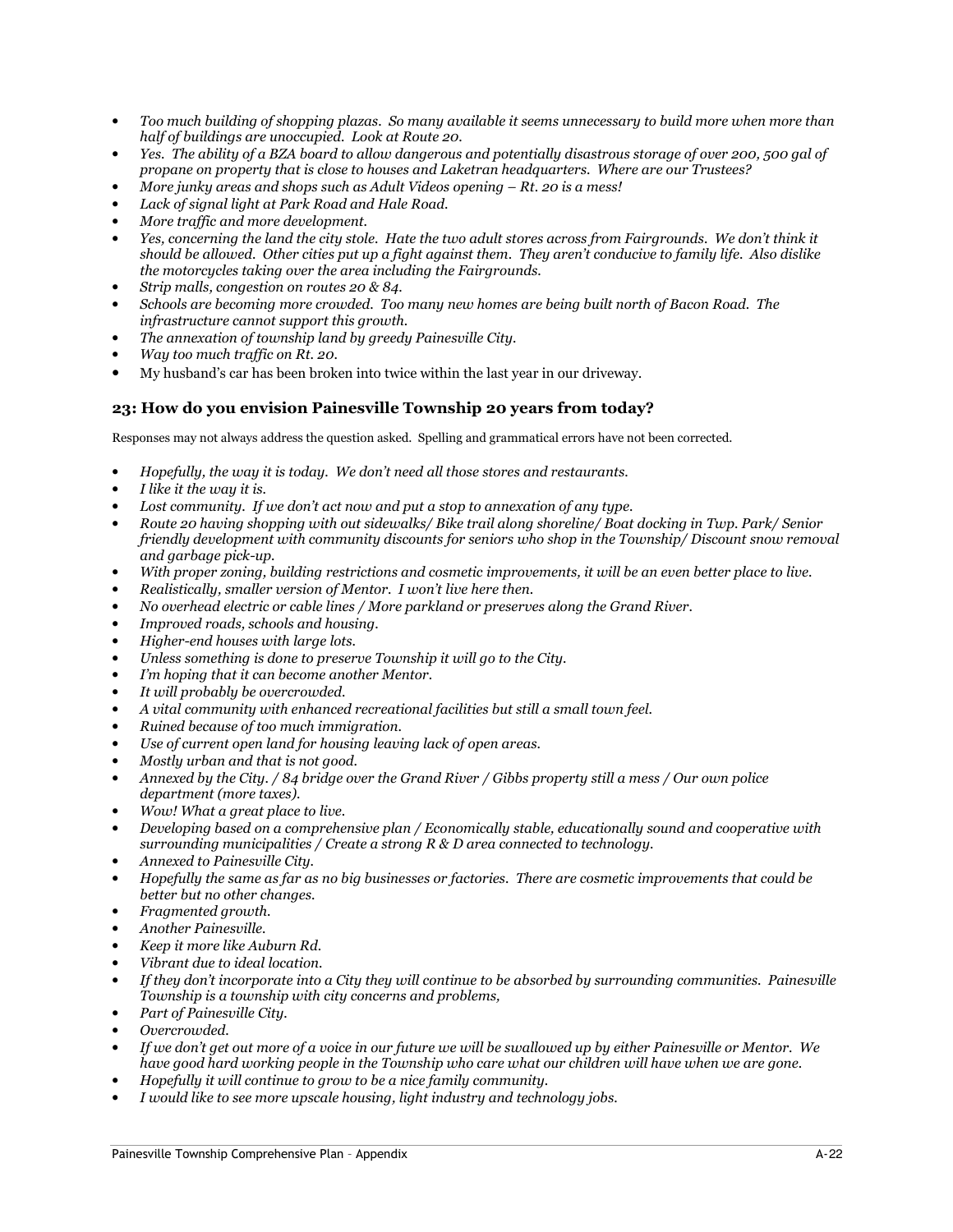- Hopefully better.
- The western portion will either be annexed by Mentor or incorporated into a larger Painesville City. The eastern portion will see mushrooming developments and loss of agricultural/nursery lands, but it will remain a township because no one will want it.
- Relaxed, clean and mature landscaping. Affordable to live in, but not run down. I hope it doesn't become another Mentor—overcrowded and annoying.
- Same.
- Half gone to the City and the far east side still forgotten.
- Hopefully better with a bike path to the Southwest area.
- Same
- Just like Mentor.
- Downtown being preserved for its historical factor—oops, that's Painesville.
- I am afraid all the country charm and beautiful green spaces will be gone.
- New school buildings, more homes and more traffic which may become a problem.
- Even better.
- Hopefully still quiet and residential.
- I big mess.
- Completely built-up.
- Hopefully well kept—no broken down building and empty businesses along Route 20 like Vine St.
- A very desired place to live.
- Slight population density increase, otherwise not much change.
- Since the Lake Hospital System has plans to relocate to Concord Township, and being so close to that area of the Township, I would imagine more housing, recreation and industry. Hopefully, planning will include saving greenspace.
- Better roads. Also, more traffic lights would help people get in and out, but also, they are bad slowing down movement of cars and adding to congestion at the same time.
- I hope that it can have controlled growth so as to maintain its rural feel, but green and open space should be maintained.
- Nursery gone, housing-up-up-up.
- With the leadership we have, I expect it will be an even better place to live.
- Still being a Township and not swallowed up by the City. No annexation.
- I hope a very attractive, safe community. I believe it has a lot of pluses today.
- I would like to see more retail (small), a larger grocery store, better social services for children and seniors and recreational facilities.
- Major big box store and a hotel or two added.
- Better road department services provided. Eliminate ditches in front of homes in Bristol Rd. area.
- I hope not a part of Painesville City. If property is annexed, let it go to Mentor.
- Centerpiece of Lake County.
- A good place to live if not overbuilt.
- Hopefully much the same as it is today with constant improvements being made to existing services as decided by the residence of the Township.
- All housing and no woods for the animals.
- Too many houses will move out.
- I don't believe there will be a Township—parts will be annexed by the City. Route 20, especially from Fairgrounds to Nye Rd. shows the urban sprawl. And the City has already annexed valuable acreage through questionable means. I feel the City has the funds and attorneys to gain access to any land desired.
- Overcrowded infrastructure not able to keep up with population growth.
- Too crowded, if building continues.
- Little change, it will go as Painesville goes.
- Lack of greenspace and natural character and development isn't monitored.
- East side to Perry west to Mentor and south to Concord.
- Overcrowded.
- Retaining its semi-rural charm. Limit so called development and pass a niose ordinance.
- A village.
- Hopefully it will retain its quiet community identity.
- As being a part of Concord, Mentor, Perry or Painesville.
- More residential development and a population increase / More land annexed to City and a combination of the schools.
- Unfortunately, it will be like Mentor or Willoughby…too crowded and busy.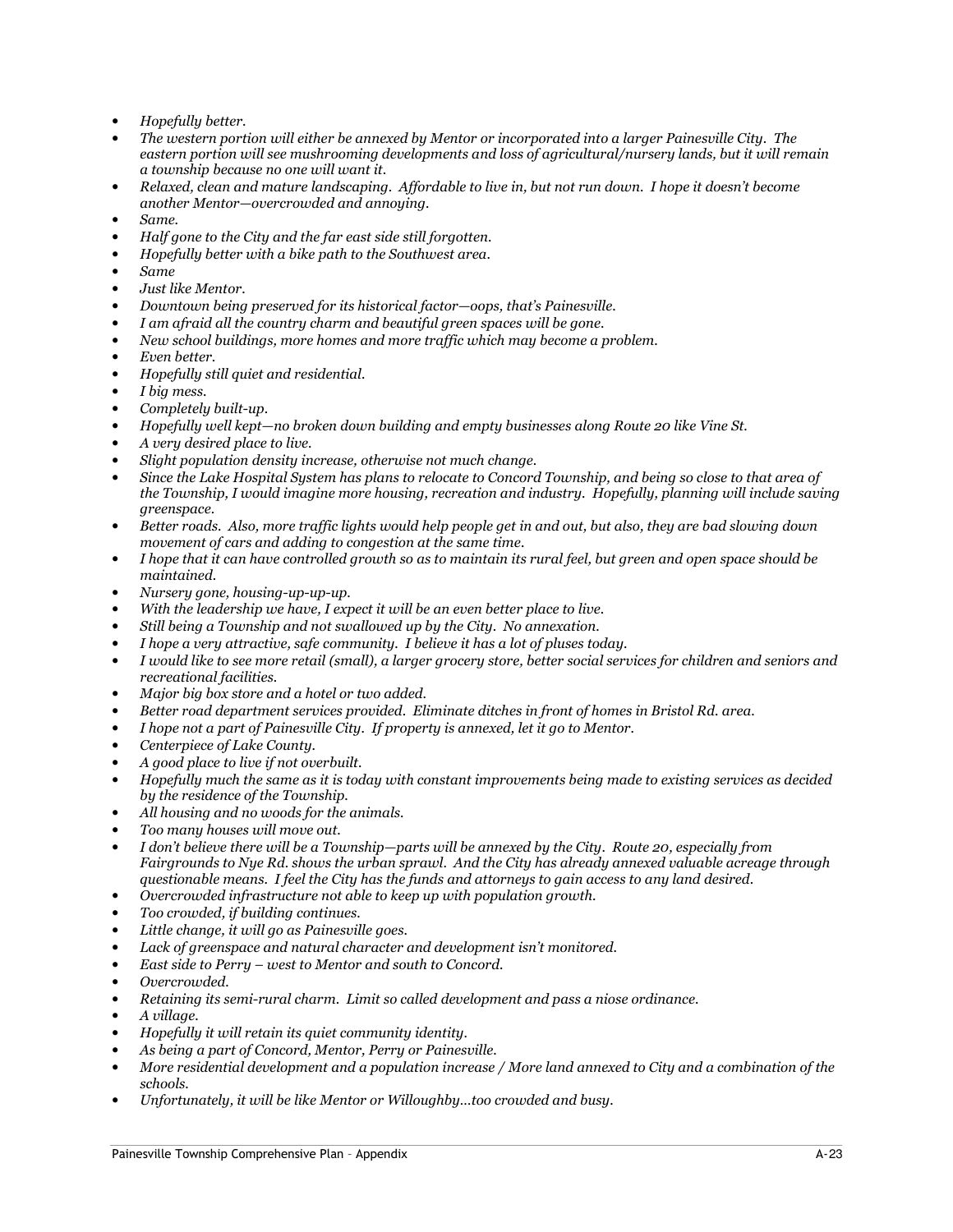- More family homes, better sidewalks, low crime and low taxes.
- Not much different unless some aggressive, positive enforcement is started now.
- Pretty much the same.
- Probably solid city…I sincerely hop not.
- Improved.
- Mainly a residential community / Wider and updated roads / Improve schools (new & modernized)
- Too much business and condo growth. I remember P'ville Township 20 years ago and I think that is what people enjoyed. I think 20 years from now I will be living in a town like Painesville Township was 20 years ago.
- Hopefully not overrun with industry—need amusement for kids and family. Need a small town feeling and friendly.
- Dead head like its city.
- Large residential base / more park systems / strong schools
- A wonderful area with access to the Lake joined together with Painesville City.
- Maintaining the excellent standards and influencing other communities.
- More positive mobility.
- $\Omega$
- A fine outstanding patriotic community free of drugs, free of crime. I would like to leave my doors unlocked at night and not be afraid. Looking to God and church and scriptures and good neighbors.
- Hopefully the same as it is now with more shopping areas.
- I am very disappointed with the way voting is set up for our area. We vote at Painesville Twp. Park and our area has 2 voting boxes—usually I end up waiting 30-60 minutes to vote—this is very discouraging. While the people on the other end of the park walk right in. Could use more voting machines on our side. Our time is important and so is voting. If this continues you will see a lot of people stop voting.
- If all things go well, Painesville Twp. will be another Mentor. If not, it will just be another sprawling community of houses with no character.
- Too much growth.
- I hope it stays a township, not the next Mentor. I hope it feels like a small community where you know your neighbors, hardware owner, etc. and can enjoy all the close by parks and wildlife.
- Lack of identity.
- I would like to see more parks in NE Painesville Township. I would like to see a large grocery store in the same area. Also, sidewalks or walking/biking trails.
- In poor shape…moving toward low-income on east side.
- Probably car to car--crowded.
- Increased and building more homes.
- Extremely diversified, well rounded and bilingual…a great example for Amercans everywhere.
- Probably more housing developments and more congestion.
- Part of the City.
- No trees left and too many people.
- Hopefully country because the city is encroaching.
- Excellent school system, nice area to live, not too populated like Mentor, still very safe and quiet.
- I would like to see more services, especially brush pick-up and recreation facilities. More retail on east end (Route 20) without losing rural atmosphere.
- Completely built out.
- Less new home development and more centers for kids.
- An open, "country community" with a balanced mix of residential, agricultural and business.
- More houses, retail and improved roads.
- Incorporated.
- More congested.
- Hopefully the older homes will be maintained and there will be ample green space and bike trails.
- Not overcrowded and still having a quaint, peaceful atmosphere with all the amenities.
- As a prosperous suburban community with great schools, plenty of convenient shopping and a safe environment.
- More crowded.
- Great place to work and live with an excellent school system.
- Much smaller in land area.
- Have no envisions at all.
- Overpopulated.
- We may take over city or we may be broken up and added to surrounding communities.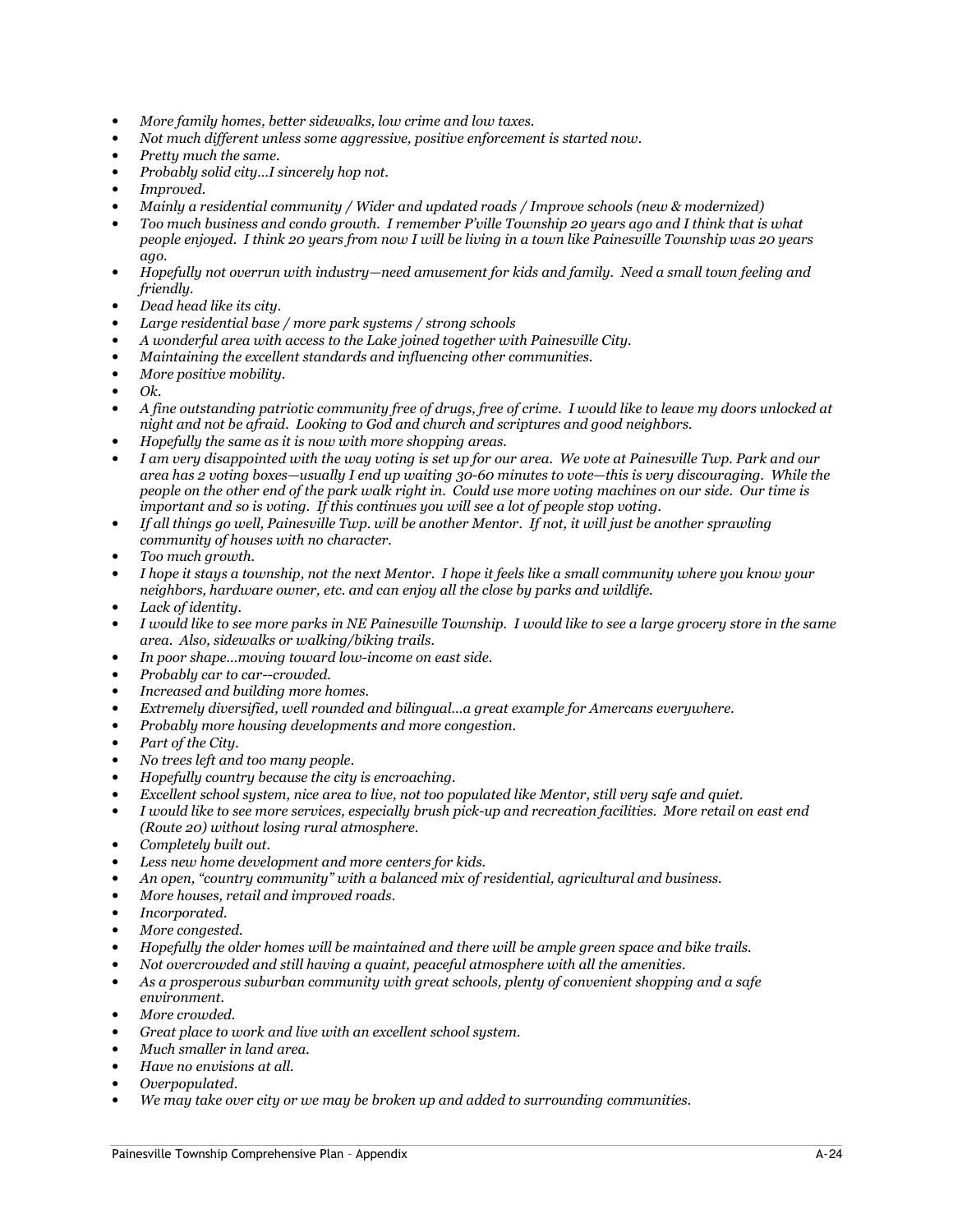- Crowded.
- Very little change unless change in governmental structure. We could use more recreational areas and a golf course for the public.
- Remain somewhat rural.
- Lots of potential here. I'll be 103, so don't think Ill speculate.
- Hopefully, our elected and appointed officials will keep our standards high.
- Crowded. No building lots available.
- Slightly overdeveloped and crowded. I do feel the parks and protected territories will have grown in size. I also think the schooling system will progressively improve.
- Over crowded.
- Busier.
- I hope it doesn't change much.
- Fully developed.
- Too crowded.
- I hope improved.
- Hopefully a lot better. Need more jobs in industry, supermarkets. Promote the area.
- Crowded.
- Growing.
- I'll be looking down on it! I hope!!
- No changes.
- Almost the same as it is now!
- Gone!
- I hope better than it is now.
- Largely residential some small business. A great place to live. Please don't become like Mentor!!
- "Slightly" closer to Mentor with regard to restaurants and entertainment.
- Hopefully, prettier land and bigger homes on nice sized lots.
- Like Mentor, not enough open space, too much traffic.
- I can only speculate improvements to happen.
- More houses, more traffic, a bigger school system.
- A well-diversified community consisting of a good mix of older and newer homes, shops and keeping a semirural atmosphere. To become less dependent on Painesville City and Mentor services.
- Hopefully, it will remain the way it is plus not becoming a commercial plaza like Mentor.
- More population.
- Hopefully no shore erosion.
- About the same with more houses.
- Would like to see the east side have a grocery store again and some retail shops.
- Same as todau.
- If it doesn't start keeping up with the times, it's going to be another hick town that dies and means nothing like Painesville City.
- Hopefully, better. I'm thinking of moving to Willoughby (Nice downtown).
- In the Lake.
- Not a lot of improvement traffic on Rt. 20 Painesville Township to Perry is currently very heavy and will continue to get more congested.
- We need more restaurants and a big grocery store such as Super K or a super Walmart.
- The highways being very congested and traffic problems.
- Improved. New schools due to population increase. More expensive area to live.
- Over populated, over developed, more beautiful wooded areas being stripped away.
- Hopefully, much the same but with more job opportunities.
- Being ate up by Rita and Painesville City.
- Better with Trustees.
- Painesville City.
- As I am 82 years old, I would love to see the township in any light.
- Crowded.
- Painesville is the county seat. I would like to see all our agencies in a ten to twelve story building instead of scattered all over. Buildings vacated should have restaurants and comedy clubs put in them.
- Annexed with Painesville City both would benefit, it seems to me.
- Overcrowded.
- Gridlock, high taxes, big government.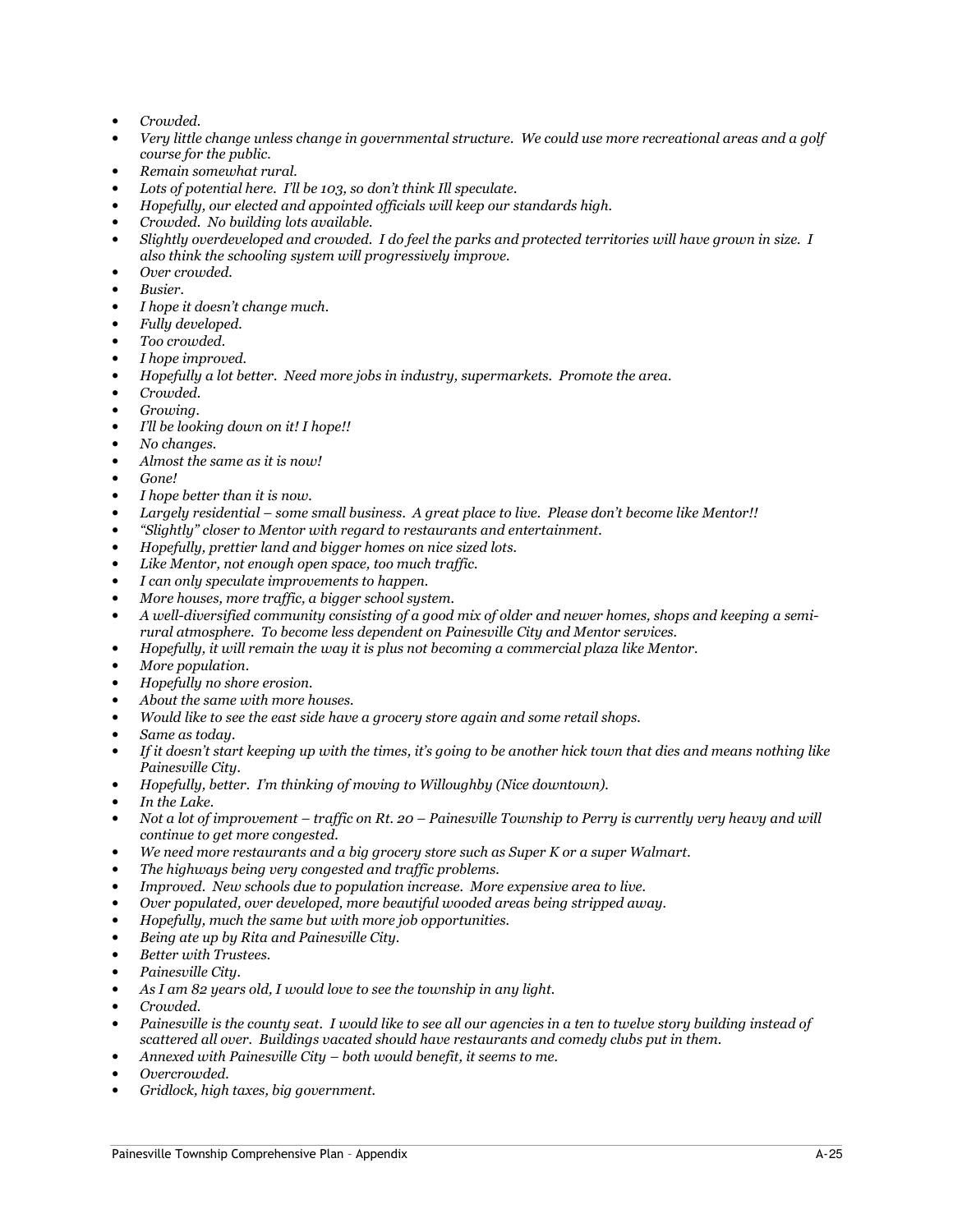- The Township will always be desirable to live in. Taxes on property are a little high, but a nice place to live. We will be fine as long as Painesville City keep their hands on us.
- If you can leave it alone, it will be great.
- Hope it grows.
- Could be center of Painesville.
- All paved over and no trees or wildlife.
- Over populated.
- I'll be 98.
- Good.
- Probably overcrowded and congested with no open space.
- Better than Painesville City.
- Thriving community with mixed economy, stable housing, with a busing commercial and community center. Developer should be paying impact fees.
- Same.
- More housing and people hopefully still rural.
- Booming industrial business and entertainment.
- More industry, more local shopping centers.
- Worse. We re losing too many businesses, grocery and gas stations on the east side.
- Just like Painesville City.
- We need to be very careful that we don't overbuild low cost condos and housing. Twenty years from now they could be the "slums" we all want to avoid.
- Part and parcel with much of it swallowed up by the City.
- House upon house.
- More farming and open space.
- More crowded.
- Diverse, prosperous, a quality place to live.
- I would like to see more updated retail development on Rt. 20. Get rid of the Adult stores near Marcs. Clean up that area.
- We need sewer service without annexation or industry and retail will never locate in eastern township.
- More schools.
- Less nursery land, more single-family homes, new middle school, elementary schools and high school.
- No trees, no fields, just factory that move out after they use the tax up. The wilderness will be gone. Any factory that builds here should have to replant trees and make the land back to nature as possible. It's their duty to our children.
- Continue to grow.
- Over-crowded.
- If we are not careful, we will lose our "country charm" to the big city life, something we all left to get away from.
- No.
- Middle class and above households.
- Lots of homes and apartments.
- Too many people.
- With a high school campus that will dwarf what we have now.
- Must keep land. Do not let Painesville keep taking our property.
- Same semi-rural character. Route 20 west/east vastly improved. A "community area" for people of all ages to get together for different types of activities.
- Over-developed and too high taxes.
- More retail but small. Lower income/senior residents.
- Better.
- Not much of a change without downtown Painesville revitalization.
- 50% Mentor and 50% Painesville after the development of Rt. 2/Jackson St/Heisley/Rt. 44 property. The need for a Twp. will be gone due to zoning necessity.
- I'll probably be dead.
- Bedroom community that is fully developed and getting older.
- Just about the same.
- Better and better every year.
- Too many homes.
- Hopefully, with more retail and large business attractions for easier access from eastern Painesville Twp.
- See #18 work to same green space to become an oasis surrounded by unchecked development.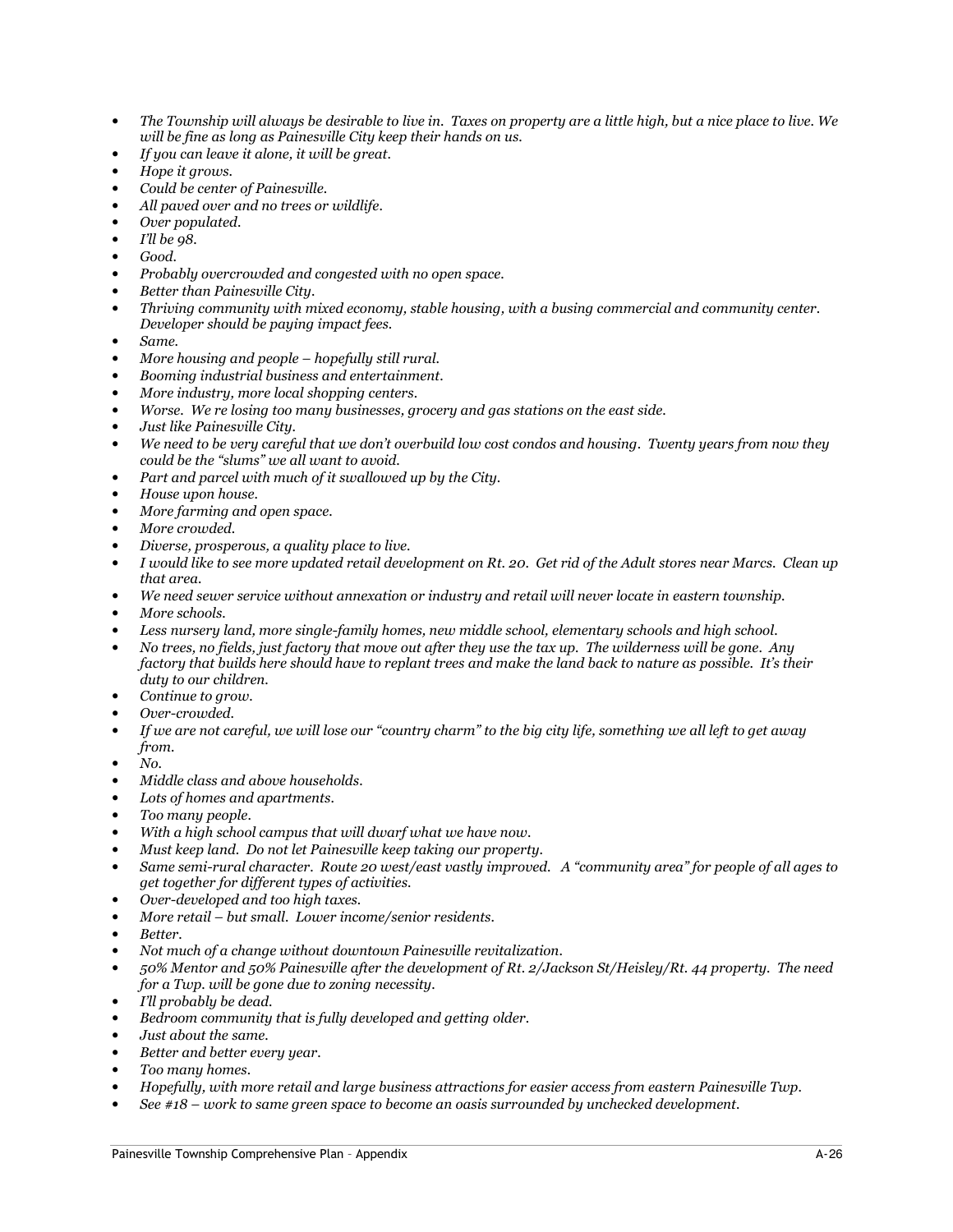- Can't say.
- Yes, a place for City of Painesville to steal and drop off their dirt, rubbish and trash.
- I won't be alive then  $(79)$
- Swallowed up by Mentor and Painesville.
- It needs a lot of sprucing up so people want to live here. A new school would bring families here.
- Not sure.
- Slightly modernized. Over crowded.
- Has a big city (I will not like it.)
- Over crowded with overflow from Painesville City.
- Annexed.
- Filled up.
- About the same as today  $-$  without more industry.
- Like Mentor.
- We need stores, restaurants and businesses here! I am tired of driving to Mentor for everything.
- Better community but heavier traffic is no good.
- More new construction, but preservation of marsh areas.
- Revitalized (along with Painesville City) and a booming lakefront like Chicago's! People from all over Ohio will want to visit Lake County's lakefront!
- Annex by the city will gobble us up.
- More small retail. Should have better zoning requirements. Square footage of housing units larger. Larger lots required
- I probably won't be able to see by then  $-$  ha ha.
- I hope basically the same not like Mentor!
- Okay.
- Much cleaner. Due to improvements.
- I would like to see Rt. 20 cleaned up. It is a mess.
- Giving away land to Painesville.
- Smaller; more traffic, crowded.
- Hopefully still somewhat rural, but with services.
- Middle class suburb, inferior to Concord, and Mentor. Better then Painesville City.
- Congested.
- Over populated.
- I think the township will continue to prosper over the next 20 years. Constant changes to stay up with the times are also needed.
- Lots of population.
- At the rate new houses are being built, I look for the township to loose its appeal as being a location between the country and the city.
- Would like to se the Township maintain its country or pastoral like atmosphere going way only to light industry in well-defined areas.
- Over crowded.
- A viable community.
- Improved lakeshore. Aggressively maintaining public/private open space. Expanded public transportation.
- Hodge Podge!! Time to step into the 21st century.
- One large mega polis with Cleveland.
- Better.
- The Township will continue to be an active, attractive community with an excellent school system and public services.
- Probably engulfed by Painesville City or another twp. or City depending on which end you are talking about. • Hopefully, a more attractive location for business and residence. Route 20 does need improvement. It just
- looks dirty when driving through that section.
- Less ugly along Ridge and Fairport Nursery. We need some major stores.
- I would hope there would be stores and more new houses and get rid of some these little tiny 100 year old houses. It would be nice if we could keep the quiet little neighborhood, but still have stores close by.
- More business for better taxes.
- More light industry. Fewer subdivisions.
- Hopefully, still a small town.
- If we stay a Township, the growth will be less organized and planned.
- If nothing is done about the flow of traffic, one big parking lot.
- A good, safe place to live. Well-kept buildings.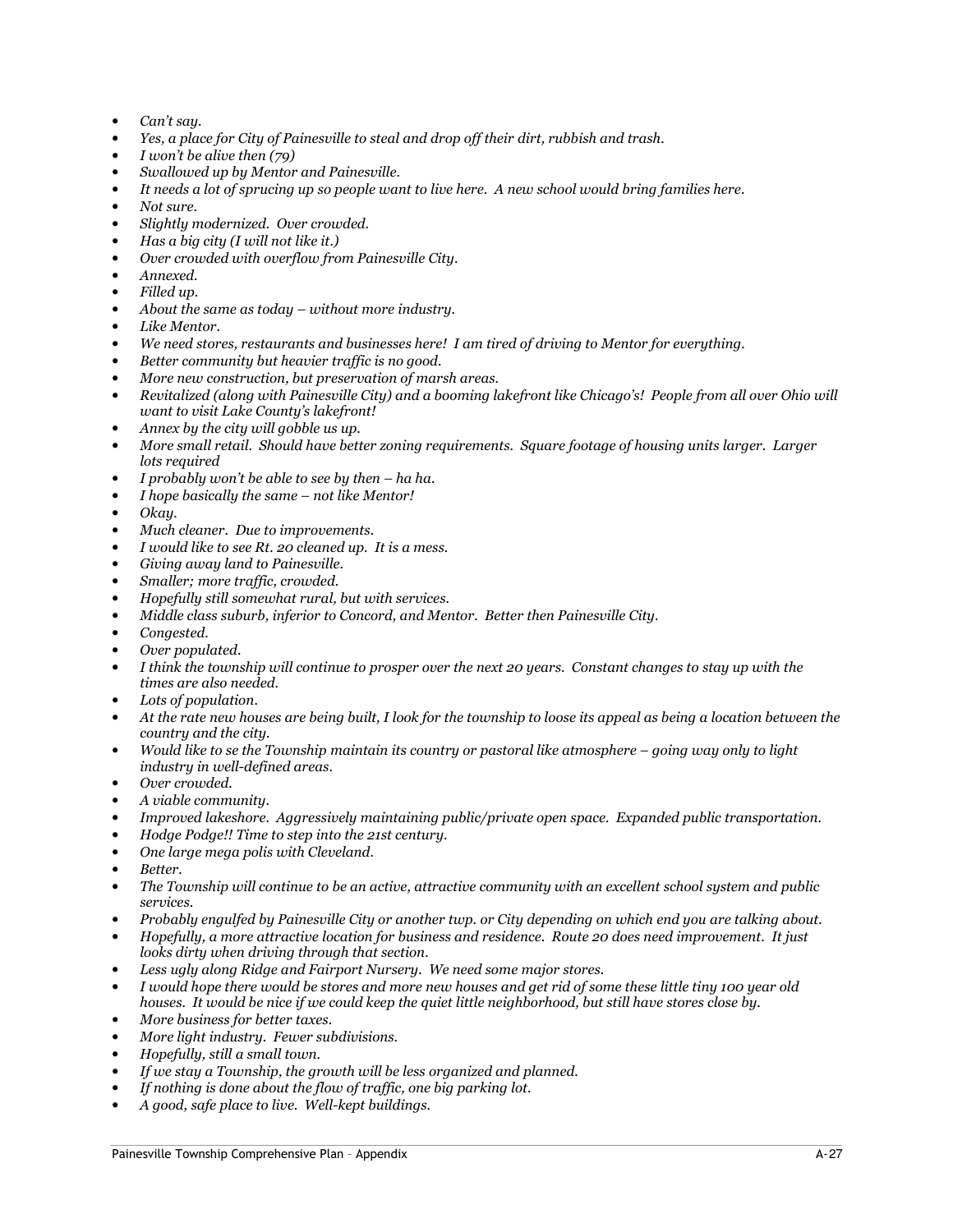- Pretty much the same in a good way. I look forward to having a family here.
- Me in a southern state.
- From heaven, I hope!
- Smaller version of Mentor. Need better zoning restrictions if community is to grow/prosper.
- The same.
- Don't really want to think about it that far ahead.
- Growing, but we do need a large grocery chain in the east end. Try to make it happen!
- Hopefully, much as it is today. I enjoy the "country" atmosphere while still being close to many conveniences.
- I envision Painesville Twp. similar to Newbury Twp. Willoughby Hills or Twinsburg in 20 years.
- I would like to see the eastern end of Painesville Township cleaned up. Get rid of "Just Teasin" and make zoning stricter as to what type of businesses can move in!
- Improvements to Mentor Ave. Increase business/traffic on Mentor Ave. Improvements in buildings and grounds for the school.
- About the same as now.
- Stuffed along Rt. 20. road congestion. Traffic jams like at GLM. Johnnycake is packed at night. Lights at Fairgrounds and Prouty have created awful traffic jams during rush hours.
- More housing and shopping areas.
- Crowded.
- I don't. I do not plan on being part of the township by then. If there's a township left after Painesville City is through with its annexing.
- I would hope that it would become prettier and that some far-seeing official would see the advantages of joining with Painesville City.
- Same.
- Some growing pains, but till a wonderful place to live!
- An up and coming community. We like it a lot.
- A family member said "I won't be here!" Route 20 tree-lined, new high schools and all schools are conditional, antique shops or other businesses like bed & breakfast and specialty stores to art galleries to draw visitors to the area. Collaborations, cooperation with Painesville City to benefit both communities.
- I'd like to see it remain the same small rural community that it is today.
- Rt. 20 at 6 Lanes.
- I see Painesville Twp. being economically depressed, like Ashtabula. I hope to not live here in 20 years.

#### 24: Please comment on any additional concerns, ideas or opinions affecting you, your family or business as a citizen and member of the community.

- I love it being rural. I would rather drive to Mentor to do my shopping and keep the traffic out of the Township. Also, I like being out of the way, but still close to major roads.
- Get our Township in order. We need a stronger organization…hold onto what we have now.
- It's a proud place to call home. I always put Painesville Twp. on everything that requires an address.
- Be the leader and legalize gambling. All our money goes across state lines. Bring in entertainment and put money in traffic improvements and garbage pick-up.
- To be successful, this Twp. Must support business to compete with similar businesses outside of the Twp. It easier to support existing than get new. The nursery, Fason, Lubrizol and Lake Hospital are good places to start.
- When a levy is place don the ballot and it is voted down, it should not be allowed to be put back on the ballot for 3-5 years. Overtime pay for the fireman, sheriff's deputies and road department employees should be limited so that the annual budget is kept in place and not in the red. Two fire stations in the Township is adequate.
- Keep working cooperatively with surrounding boundaries regarding development or preservation with City and County / Can we have a grocery store in PV or east of it.
- The appearance of the Route 20 corridor from Painesville City to Perry. I feel that it looks very trashy and could be improved.
- Like to see improved drainage system and controls / Do away with adult bookstores on Route 20…Move them to less traffic areas. Not a good impression as you enter the Twp.
- As we age, becoming more difficult to pay property taxes. / Transportation is good / Grocery would be helpful on eastside / Property loss on lakefront.\
- We need street lights / Better roads with sidewalks like other places (Mentor) / Better garbage and yard waste pick-up like Painesville City / Get more people to clean-up areas in the Township-if you have rental property you should have to keep the property clean and keep the place livable, old cars out if not licensed.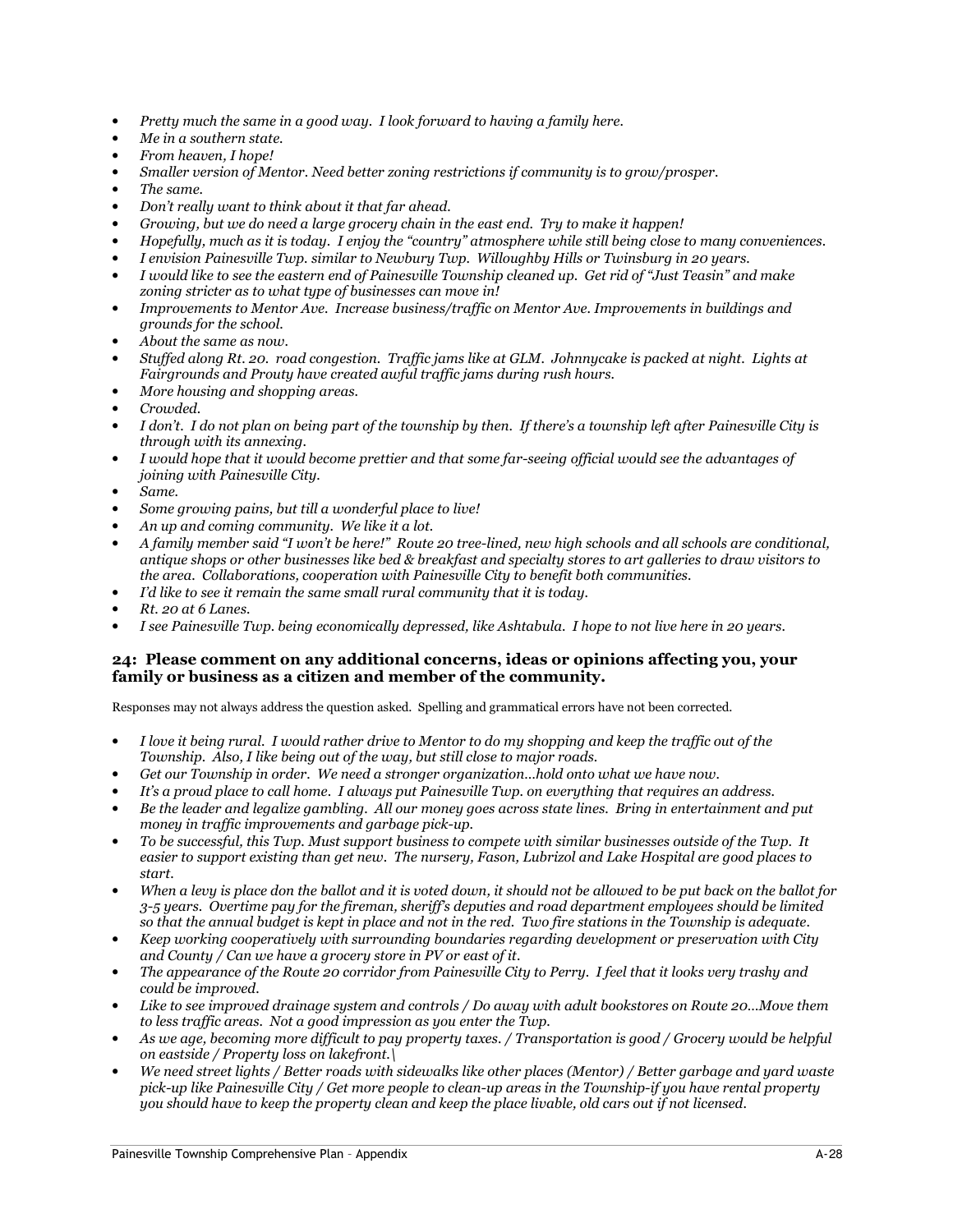- Too much housing that's not affordable.
- Speed on Nye Rd. not enforced.
- Remove pornography store on Route 20.
- I think careful planning has to be considered when bringing in new housing, industry and retail. Do not allow retail to come in without study and end up with empty buildings like Mentor. Consider traffic patterns when developing housing.
- Pville Township School Levy- I voted against it and will vote against it again until the politicians get it stuck in their heads that they have to make the immigrants pay federal taxes.
- Regular public transportation is needed on Route 84 and Route 20 east of Painesville City.
- Need at least one large (big box) retail location—Bowhall and Route 20.
- Need a better cable company. The cable gets worse instead of better. The trustees need to lock in shorter contracts with cable companies. Why cant we have the same cable as Mentor.
- Would support a levy for a new high school but not a junior high. / Underpass for Route 20 railroad crossing / New sewer system / Need to hire more firefighters / Cops need to slow down on Madison Ave. / Underground propane storage needs to be resolved.
- I hope we never lose our fire and police protection and road department.
- I really enjoyed living in Painesville Township. My children received an excellent education in Painesville Township schools.
- Encourage growth in areas that are not found in other areas / Lets find a strength and build on it…work with Painesville City and Concord…be bold visionary and realistic.
- Stop the City from land grabbing before there's nothing left.
- We value the brush pick-up service.
- The Perry nuke plant is a concern to many.
- We should have a street light at the Fairport-Nursery exit off Route 2. Its an accident waiting to happen.
- Concerned about greenspace.
- Maintain controlled growth / Fight for state and federal transportation funds to improve roads and highways.
- Every city and Township has an annual community festival except Painesville Township. Why?
- We should talk to other Townships and find out how they handle growth problems with the limited laws that we have to work with. You cant sit in the way of life's progress but you don't stand by and let things happen that will hurt you in the end.
- Adelphia cable is the worst / School system is great / Morley Library has been great.
- I think western Painesville Township should combine with Concord Township and incorporate before more of each Township is annexed by Painesville or Mentor.
- Why has the resident on the corner of Barrington and Normandy been allowed to plant and place boulder in the setback (right-of-way)? This is an accident waiting to happen.
- I would hate to see the Fairport-Nursery Rd. lakefront property be filled with over-priced poorly built homes for snobs who will complain about the nearby industries that were there before they were. The whole are should be a huge park for everyone to enjoy—walking, biking, skateboarding, cross-country skiing and a large wetland area where the soup ponds were to filter all the toxins in the area. All paid for by the very people and corporations that left it the way it is.
- Route 20 needs more lanes.
- Need to promote economic development and listen to us and help us with our concerns.
- Reduce the speed limit on Blasé-Nemeth Rd. to 35 mph. Make Blasé-Nemeth Rd. "No Truck Traffic" through Fairport Nursery Rd…make trucks use Route 20à Blasé-Nemeth and then to the dump.
- No further need for another fire levy.
- There are no laws as in Mentor for property upkeep…people park all over their lawns and their lawns look terrible. Garbage pick-up not required so unless rats show up nothing can be done.
- I wish the Township was more cohesive. We have to drive a lot to do anything like shop and attend rec. programs and then have to pay extra for out of town residency.
- I'm concerned about my family's safety on Bowhall Rd. Cars speed and drive recklessly. We run across the street for out mail at the risk of our lives. We cant walk down the road since we don't have sidewalks.
- All of these ideas are fine, but they cost money, that means more taxes. Most retirees are on fixed incomes and cant afford all this stuff.
- No parking vehicles on lawns and need trash, garbage and yard waste pick-up like Mentor.
- We need another grocery store—a perfect area would be the Bacon Rd. area. More sidewalks would be great and would promote friendlier neighbors.
- Get Ohio DOT to provide turning lane @ Riverside Drive and East Walnut St. (east bound traffic). County and/or Township to provide co-op program for cost advantage for homeowners in purchase of natural gas for residential heating.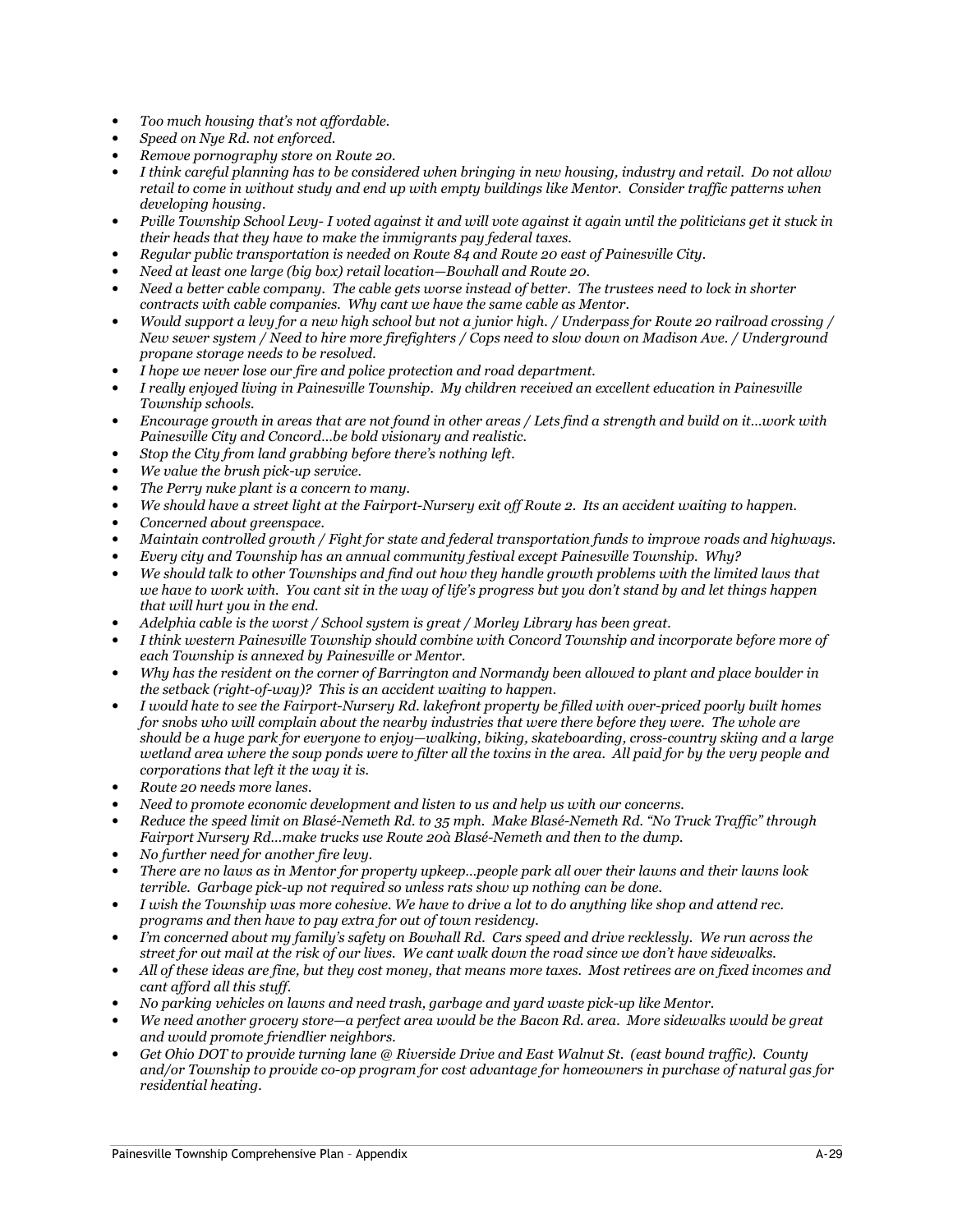- We definitely need more retail/grocery and restaurant businesses in the area. People will continue to drive elsewhere for these services.
- I'm concerned about the strip malls that are built, destroying trees and etc. and in just a few years they close most of the shops. Hopefully, when the plans for the housing and retail development for Route 2  $\&$  44 that they will be more successful. I enjoy living in Painesville Township.
- Most of the things in the earlier questions you asked if we wont, of course—but at what price? We cant afford the costs. I would like a Cadillac too, but cant afford it. So please, don't raise my taxes—I have to pay the heat bill!
- More attention to east end. Need mid-sized retail center on east end.
- I cannot criticize at length the overall picture of what we know have.
- Laketran bus line is robbing the taxpayer blind. It is an empty bus line. The drivers have 2 jobs and that's all. The supervisors make money and do nothing…get ride of Laketran.
- Staying the same independent Township, own schools, governing and no annexation.
- Low income housing / Outside appearance.
- I would like to see improvement in the safety of roads and intersections. There are a lot of dangerous intersections in the area, particularly on Route 20. Also, cracking down on speeders on Route 20 with a more public presence.
- Route 2, east of Mentor is a "lost" freeway. Poor snow removal, grass and road maintenance is appalling.
- I would like to see bike or walking paths on Madison Avenue and Park Rd. to connect. This would service new home developments in the area.
- My answers, especially those where I do business are slanted toward Mentor. That is because my back lot line is the Mentor-Painesville Township line.
- Roads in Kingsborough development and surrounding streets have not held upà the "patching" pf cracks looks haphazard and unappealing / Are housing code violations enforced? I don't want to become another Painesville City (older housing stock with poor upkeep and a bad reputation).
- I'm very excited about Lakeview Bluffs.
- Painesville Township should fight for Lake Hospital to be in the Township. The proposed site in Concord Township is not a good place. It is too congested now.
- The fast traffic on Fairgrounds Rd. Everyone thinks it is Painesville Speedway. There are children living on this road and the speeding is too much.
- Better community communication to allow people to know all businesses and other important items.
- Lack of noise ordinance.
- My biggest fear is to have the Township gobbled up by the communities surrounding us. This must not happen.
- Keep up the good work and we will all stand behind everything we can.
- Sidewalk or bikepath down Bacon Rd.
- The congestion on Route 20 around the Painesville Shopping Center is a concern driving the overflow traffic to Jackson St. Due to this problem, the intersection of Jackson and Palmer, at times, impassable—especially when a train has held up traffic. I would like to see a red light there someday. Granted, there are times when traffic is fine. But, just try to pull out of a driveway when someone comes over the railroad tracks over the speed limit. A red light would make safety sense for our neighborhood and you could possibly switch to a caution light for after hours, say 7pm-7am.
- I think the Township faces a major battle of keeping the small town environment with so many people moving in. It seems wherever there is open space, one year later it is replaced by housing or retail establishments. When is enough?
- Concerns about traffic accidents at the intersection of Madison Ave. and Bowhall.
- I will not vote for any levy—as a condo owner I get nothing from the Township. I will make 2 exceptions, fire and sheriff—I will always support them unless they prove otherwise. Our taxes for schools are far too high.
- Sometimes I feel the concerns of the Twp. Are slanted to the more affluent sectors rather than all sectors.
- Noise in the area…any noise that is not necessary should be eliminated or regulated such as schools or churches. I realize fire trucks and trains are needed.
- The cost of building the new schools is not in balance with the need. I'm against the new taxes on property to build them. Bacon Rd. needs lights and sidewalks or paths. Will get a petition going if nothing is done soon. I get an excuse every time I call my trustee about this.
- It is difficult to know where you call to when needed non-emergency help or just with Township concerns such as the noise ordinance or for another example—a car parked in front of a fire hydrant that has been there a few days and you don't know where to call to locate the owner…who do you call?
- Improve roads, sewer and water system to remote new residential developments / Establish a trash removal service / Grocery store needed on east side of Township limits.
- Grade separation would be nice at railroad tracks on Bowhall Rd. / Put in real sidewalks along Madison Ave. / Would be nice to have a Wal-Mart type store and restaurants especially on the east side of the Township (Route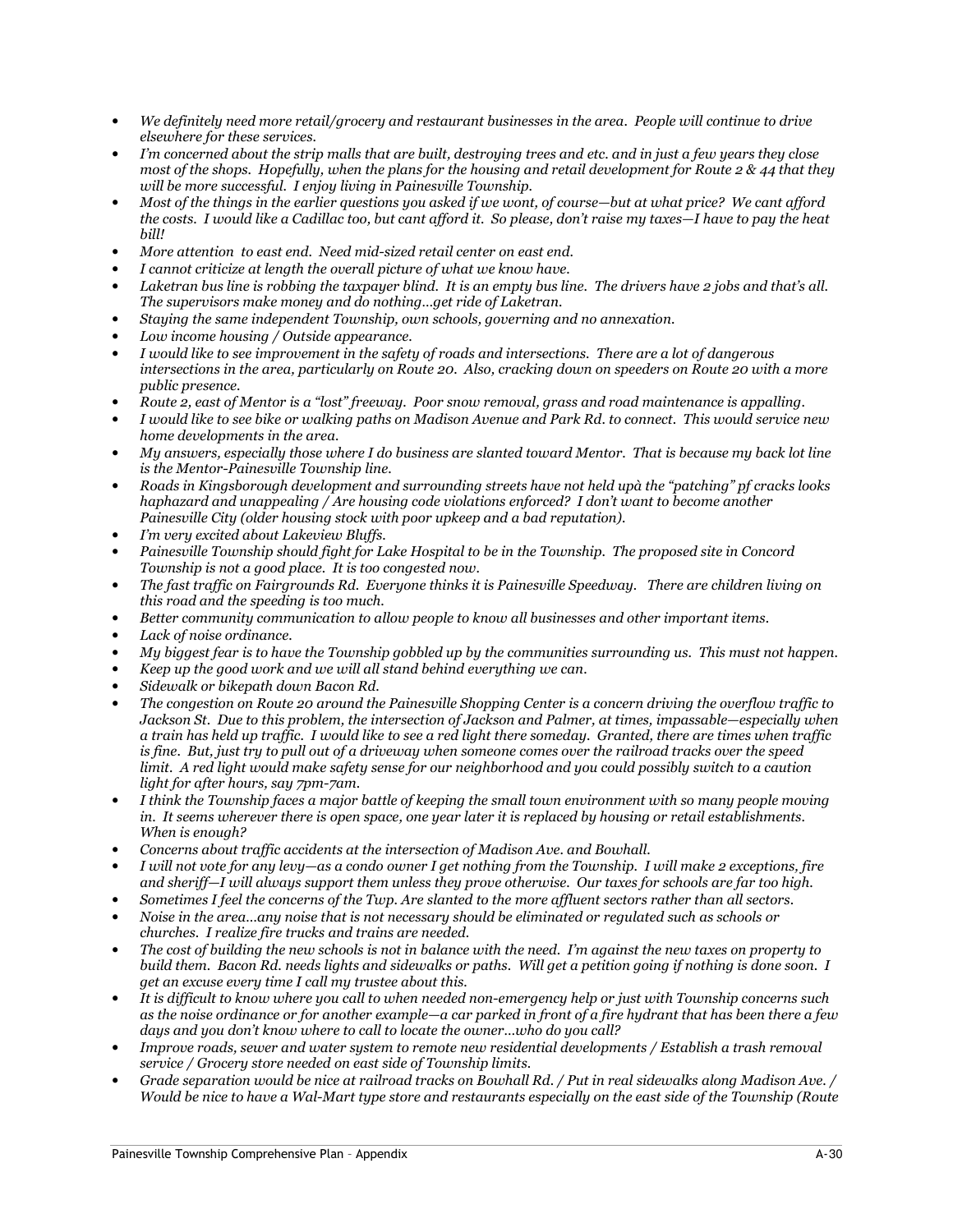20 & Bacon) / I don't like having to go cross town to grocery shop, it takes a long time especially if there is a train.

- The trains that run on the tracks which crosses Jackson and Route 20. I don't have AC and I like to try to sleep at night with my windows open…I cannot, not to horns awaking me throughout the night and early morning. I think the railroad has a high disregard for anyone. This branch of rails should have been done away with years ago. A year after I moved here, I noted the signs at Route 20 and Fairgrounds Rd. "Notice increased train traffic." Nice Warning! I have contacted officials up to the state rep and senators…its goes in one ear and out the other. Money talks and bull walks.
- Brighten up existing businesses along Route 20 west. A new school would be nice but at no cost to residents.
- Don't want to get built-up Mentor.
- Kinkades—eye sore / Improve and implement property upkeep requirements.
- Please don't ever invoke income taxes. We hate the CCA.
- There is a need for a left turning lane at Route 84 and Prouty.
- I like the Township, but I feel the laws need to be enforced regarding residential upkeep of houses and yards.
- Too many rental properties.
- I believe we need to put the bible back in the schools. Have respect for one another and help and serve one another.
- The annexation problem with Painesville acquiring the land near Route 44 lead me to be concerned that there is no direction on planning for development in Painesville Township.
- Zoning Inspector very good—zoning board terrible, opinions and decisions are subjective and irrational.
- I love the Township's more "country-like" feeling. I like that most houses aren't all alike and aren't so close together. I hope the community turn into an Eastlake or Willowick putting houses wherever they will fit. I enjoy all the small family owned businesses and hope they aren't forced out by the big superstores. I would like more structured places for kids to go and play ball, skate, swim and stay out of trouble.
- I would like to see the Township pass a noise ordinance that prohibits people from making excessive noise. For instance, there is a man who lives at 1709 Sheffield and when he revs his car in his garage the noise is level is incredible, it is so loud you cannot hear anything else. The police have been called numerous times by several neighbors but they do absolutely nothing. Please pass a noise prohibiting race car noise in a residential area.
- No shopping—Giant Eagle closed on Bacon and Route 20. There is no shopping or restaurants. Route 20 from Mantle to Lane is an eye sore and an embarrassment. The east side of the Township seems to have been neglected.
- Facilities and easy access to them for the elderly.
- Industrial/commercial growth is a major concern because I value the tranquility of the Township and its small time appeal with close proximity to a larger city like Mentor.
- Cedar Glen…I believe there should be only one side of the street for parking. Recently, I came home and in the afternoon cars were parked on both sides . I barely could get through the parked cars. Would the fire truck be able to get through? I don't know.
- Bring back our grocery in the east Township.
- Too many power outages.
- I would like to have street lights on Kingsborough Dr…safer feeling.
- Having the ability to hook into sanitary sewers along Madison Ave.
- Lack of activity for kids. I grew up we had several community pools, ice skating, tennis courts and parks.
- Noisy parties after 10:30. Cars with loud stereos. Maybe a noise ordinance or if there is one, enforce it.
- Major shopping is done in Mentor…Painesville east needs something.
- Open lands disappearing and development of nursery and farmland.
- Need for yard waste disposal, grass clipping, etc..
- Please enforce homeowners responsibility to maintain property to an acceptable aesthetic level. Please maintain green space, forest land, farmland and wetlands.
- We need some type of recycling for grass, cans, etc.
- More siren installation for nuclear plant disaster alert.
- I think solving the traffic problems so as to keep our neighborhoods safe.
- Would like another grocery store where the old Giant Eagle was on Route 20 and Bacon Rd.
- The concrete road in front of my house is so broken up that it is in bad need of repair. Every spring the Twp. comes and tries to patch it with asphalt, but every year the snow plow tears up the patch. Also, tired of the huge pond that forms at the end of my drive every time it rains.
- One of a very few communities without a community pool.
- Become a city.
- Us new residents do not like Rt. 20. It's used as a 4- lane highway; but is it? Where are the legal and proper markings? It is wrong to have that kind of get up for new residents: visitors, tourists, etc. Rt. 20 does not comply with the driving codes. Widen it or take the responsibility to mark it for newcomers.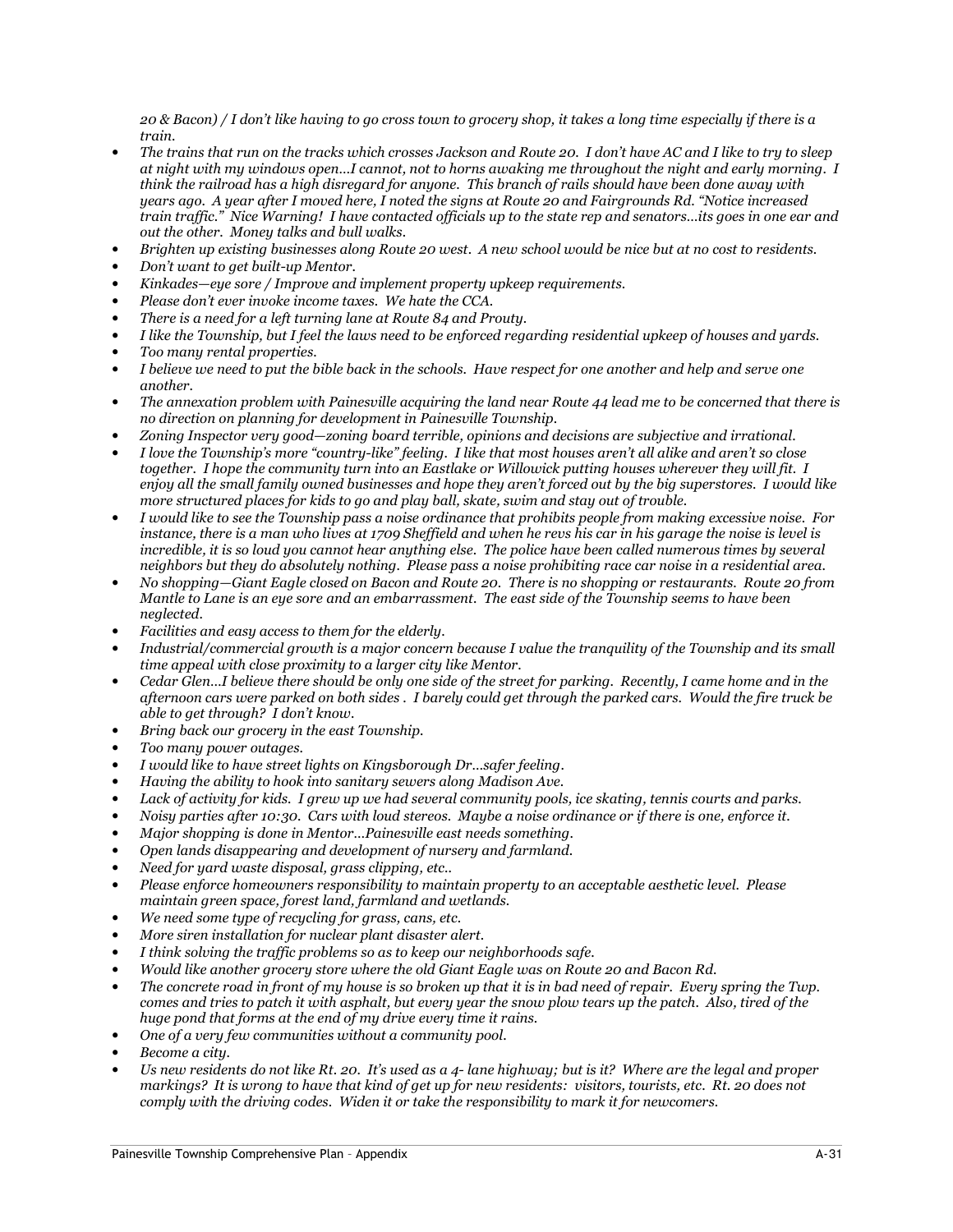- Mosquitoes!
- Why don't the Trustees look for government (fed) or (state) dollars for recreation sites; ex. Swimming pool, community center at Fairgrounds?
- Major need here: 1) Major supermarket for eastern half of township; 2) Better quality family restaurant. Too many fast food types – also for eastern half of township.
- Yard waste should be picked up several times during the year.
- Support local tourism and community businesses through advertising. Offer more community functions, socially and through free educational sessions about fire safety, crime, benefits of recreation, etc. Aggressively work on recycling and clean-up programs for new and current residents.
- Widen some streets.
- Need to keep it a Township.
- When are the sanitary sewers comina?
- There should be a law that you must keep your house and property looking good at all times. I see more junk in driveways and backyards. Grand River is down the street, it's bad over there also. You can also do something about Marc's. It's beginning to look really bad in and out.
- Why can't we get food stores, department stores, restaurants, fast food stores, and doughnuts? We need to promote area to get industry and businesses to locate here. More people in area and stores mean more dollars and tax money for Painesville Township. More money means more benefits for entire area. Thank you so much.
- Very poor response from township trustees and the clerk with an attitude. No availability of township road department supervisors.
- Do you really expect people to be able to read the map on this page??
- I think fireman overtime is too much; and they should take or upkeep the outside of the station better.
- We would like to see sewer systems to get rid of septic and possibly leaf pick up.
- Wish my area near Hardy would be snow plowed earlier, instead of dead last. Streetlights. Better sized lots for building. Road improvement.
- You have to drive to Mentor or Madison for large discount center and for clothing and shoes or gifts. Also we have a lot of pet owners. I think a large discount pet shop would do well here.
- Traffic light at Fairground needs to be retimed. There are huge traffic buildups between 3 and 5:30 every day! Mentor Avenue needs to be repaved a.s.a.p. Mentor Ave. needs to be restriped – 4 lanes from the Mentor line to the Painesville shopping district.
- I think the township does an excellent job of taking care of Riverside Cemetery. It sounds funny to be praising a cemetery, but it is really a beautifully maintained place.
- I would like to move my business to the township, but because of the "east side/west side" issues, I feel it is difficult to go to just one side. I would like to see the township develop a cemetery so residents would not have to pay non-residence rates with other communities. Dorchester Road is in great need of road attention. It receives patchwork instead of new surface being done. Please consider for future care. Dislike living next to some homes that have no respect for their property unseen from the road. Some are junkyards with need of care.
- Would like to see Rt. 20 east cleaned up. Outsiders may get initial bad reaction to our twp. if they come through there.
- Excessive speed on Oakwood Blvd. We would like to have high-speed internet access.
- That business is leaving so if I have to go the west side of Painesville Twp., I may as well go to Mentor. Being on the east side feels like the City of Painesville with little retail to offer. That we become over developed like Mentor – that there will be building with no plan for schools, police protection, fire and services.
- Hopefully, things will get better for the Township.
- Would like to see more bike lanes (Routes) along major highways ex: Rt. 20, Rt. 84, Madison Avenue, Fairport Nursery Rd. and Hale Road.
- Yard waste pick-p service, school updates pre-kindergarten for all township students as well as preschool.
- I jog and ride my bike regularly and it would be nice to have sidewalks there are too few- and the ones in existence are in bad shape, especially the one on Madison Avenue between Bowhall and Casement.
- Since Paynesville Township is a quality and expensive community, I believe now more than ever it is important to restrict semi-tractor trailers and other commercial vehicles from being allowed to park in a residential community. They pollute the air, are very noisy, unsafe in areas where children live and play and are generally a very undesirable "eyesore" to our developing community. It's time Painesville Twp. takes the next step in evolving into a Class A community.
- We were all upset when you let Giant Eagle close up our grocery store on Bacon Rd. Now we have a long trip to the grocery store. We need stores of all kinds in eastern Painesville Twp. (next to Perry). I am tired of spending my money in Mentor.
- City annexation really bothers me. I feel they will try to overpower us one bite at a time. If I wanted to live in "Shitty city" I would have moved there, not in the Township.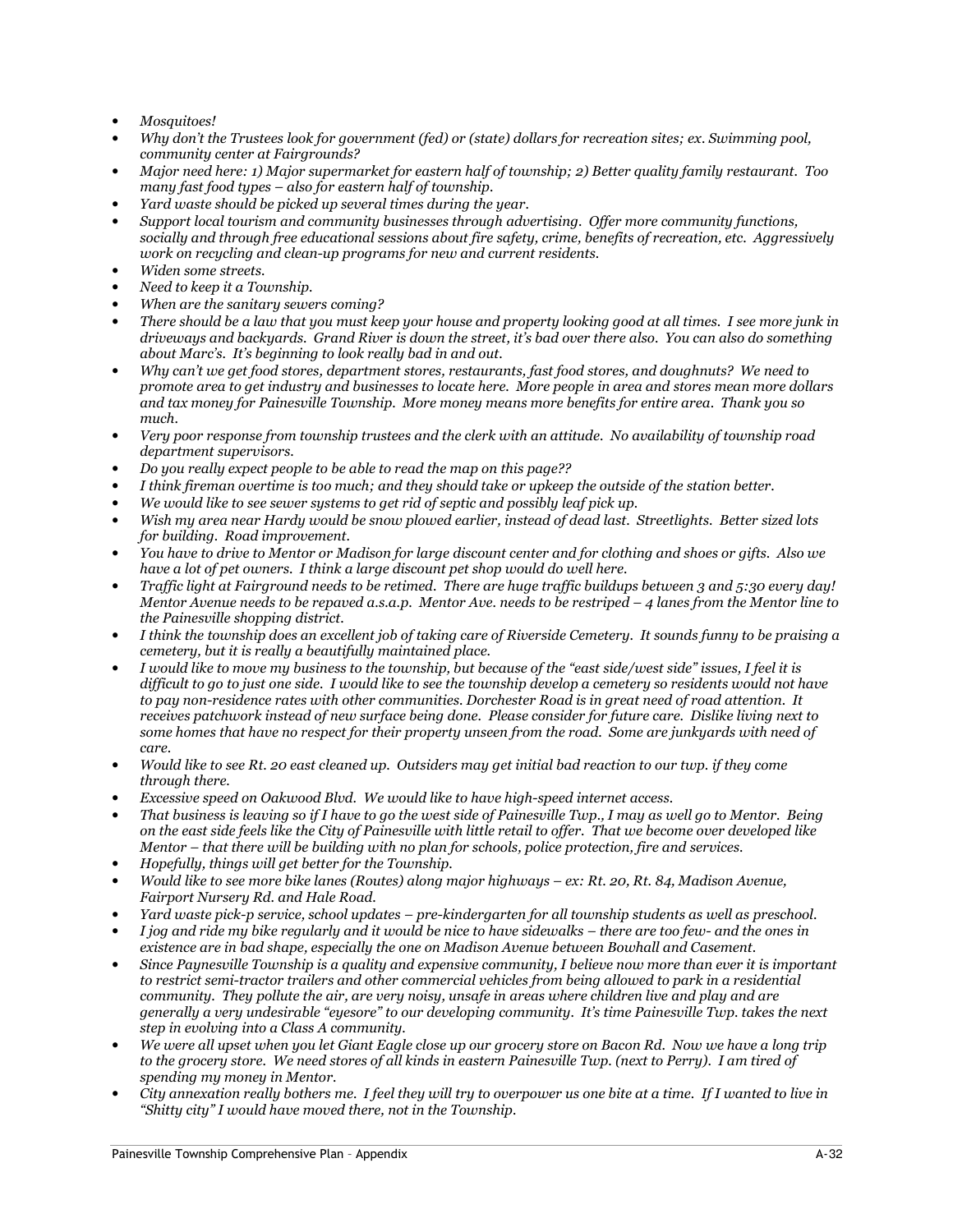- Would like to see a better service for yard waste. All in all, Trustee's doing a good job, although it is time for Crislip to leave.
- No yard waste pick-up, one pass not good enough and restrictions of branches being bundled. Road conditions. Railroad crossing deplorable condition.
- Need traffic light at Fairfield and Rt. 20 or car activated light at New Haven.
- I can only say, Coventry Drive is like country living in the middle of busy city atmosphere.
- The land development behind Tuckmere Drive will be stripped of the woods. I wish the bikeway would have left the Fay Road bridge up. Most of us older folks cannot go up and down that big hill.
- It is my opinion that people who are in jail should be taking care of our highways while people watching them should only have to push a button which will give them a shot from an ankle bracelet which will render them unconscious.
- Please stop Painesville City from taking more land.
- Concern for the increased traffic stopped by many trains and mostly for delays for emergency vehicles on Rt. 20.
- I believe we will turn into another Mentor with all the development and rezoning residential property for yet another drug store.
- Rt. 20 between Mentor line and Nye Road is awful to drive; is this one or two lanes? And turning off Fairfield onto Rt. 20 or 84 is almost impossible. We should also have access to the garage to drop leaves off. Saturdays only is not convenient for everyone.
- I wish you would make it a rule so people cannot plant thorn bushes near a walk way so kids walking from school don't have to walk in the street.
- Improve what you already have started. Quit trying to add to the list.
- Letting business deteriorate; not helping business.
- I'm glad I won't see 20 years from now.
- You need to send out your mailings a bit sooner. This is dated May, received this June 12th, with dates to remember starting June 9th – a bit late.
- We need a grocery store in Township Park area had one, but they relocated.
- No opinion.
- People answering the phone at the Township office could be a bit more pleasant. Township should advertise meetings with Trustees, zoning, etc., on Channel 15, more prominently in the Newsletter and web page. Property behind Madison Avenue School and Foxfire would be great for a community center, pool and senior center.
- The Riverside High School field house is not really accessible to the township residents. I have tried to get access to the outside track for walking and no one knows how to get on it. Hours for the residents to use it are extremely limited and more so in the summer. It should be open for the residents to use like they promised when they wanted money to build it.
- We desperately need more frequent brush and yard waste pickups. Many neighbors are cutting down trees because they have no convenient way of disposing of their leaves. That's terrible for the environment (carbon dioxide).
- Painesville Township "Trustees" have been entrusted with the Township property; manage it and hold it. Enforce the codes. Try to get the new Lake East Hospital.
- We need more industry and grocery stores on the east end.
- The day this community decides to become a city is the day I put my house up for sale.
- There are too many men working on small road projects, four or five guys standing around and two or three trucks sitting in the road. Save the Twp. some money and have less workers. I see them in my area driving around and doing nothing. This is my pet peeve, too many workers.
- I am pleased we have recycling. A contracted trash person would cut down on costs and keep trash collections to 1 day. We have trash trucks on our street 3-4 days a week now. I liked the Twp. celebration 2 years ago for the 200-year celebration. I think we should have that every year.
- Newsletter could be larger and more informative. Meetings should be on cable channel 15. Cable TV should be used for township information/announcements.
- It has been a great place to raise children.
- Replant trees in to give it a more natural look. Have at least two pick ups for yard junk a summer. We love it here, but help us keep our homes neat. Give us a place to get rid of it.
- Rt. 20 from Painesville City line to Fairport Nursery Road is a disaster. It's a mess that nobody seems to care about. Clean it up!!!!!!
- I love living in Painesville Township as most of us do, but let's not let those outside of here change us. Yes, we can upgrade and modernize, but do not squeeze out everything that keep the "country charm" in Painesville Township.
- In our development, the roads are very bad and need to be resurfaced. We live in Heather Stone Village.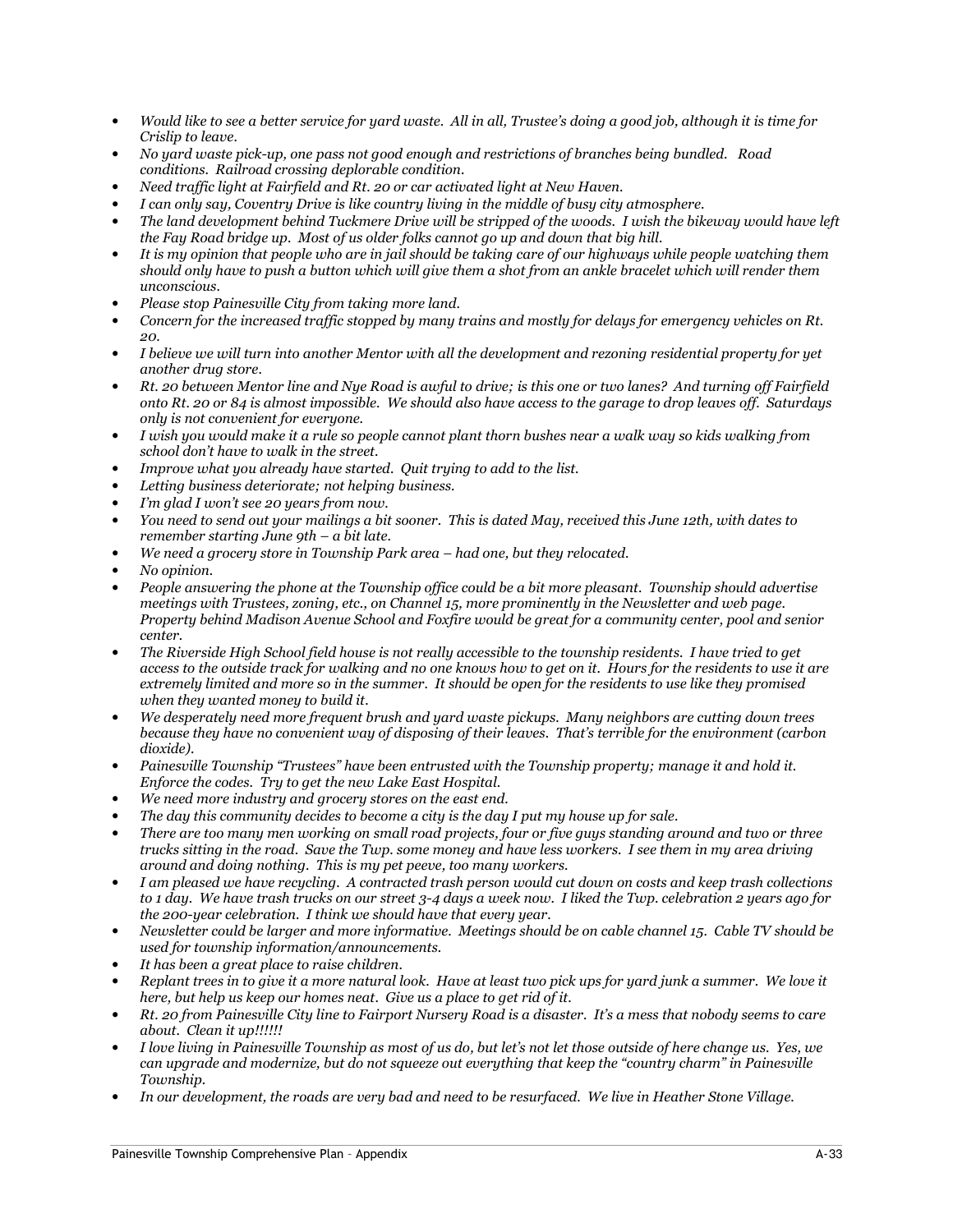- There seems to be a double standard with the zoning and building codes. People who are trying to do the right thing are getting hassled and some people do nothing about their property and the Township doesn't care.
- Barking dogs noisy and noisy cars.
- Good place to bring up children and to retire in.
- Definitely desire the township/one contractor trash pickup. Most other communities provide this.
- The feasibility of closing open ditches.
- They say it is impossible. Anything is possible. Let's install more traffic lights on Mentor Avenue. More difficult to enter Mentor Avenue because more retail establishments added yearly.
- Poor upkeep of certain areas of apt./retail areas. No enough recreation for kids living close to Plaza/Rt. 20. Everything on outskirts.
- Residences not sited for undesirable property, place notice outside. Hire part-time to site and follow up with properties that require attention: There are two on Park Road Ext. and 1 on Madison Ave. across from the Lawyer's office "Mr. Black".
- NA
- Trash pickup snow plowing should be services provided to condo developments. The taxes paid are at the same rate as single homes, so services should be equal.
- Please get rid of the port shops! They're an embarrassment to the Township.
- No choice for a cable co. Adelphia not good.
- Need to add more officers to Sheriff Dept. so they can patrol more often in Twp. Park.
- Most of my concerns relate to the destruction of our beautiful wooded areas, shorelines and wetlands and farmlands.
- Put all local numbers (some designer) on each location with Pvl. Twp. name on it also.
- So much on this survey does not concern me that I honestly am not giving my input.
- None.
- Too many regulations concerning what I could do with "my" property.
- The strip place by our True Value is degrading for our community. Get rid of it.
- More and more housing is being put in this area  $-$  in the case of emergency evacuation, we only have to insufficient exits. Newsletter from Township Trustees is not sent out in a timely manner – Some of the dates to remember only give us one day's notice of the event.
- We were a rural community that's the way I liked it. There is no reason this township needs to become a city.
- I don't like the way people can get away without taking care of their yard and allow their dogs to run free.
- Continued growth will be the death of the township.
- Please do something with Rt. 20 and Bacon Rd. Also, the strip club "Just Teasin" is not appropriate. It is an eyesore. Please remove billboards on Rt. 2 and also paint the freeway bridges on Rt. 2.
- Clean up pallets at Calamity Curve. Close Just Teasin.
- Curfews enforced Noise restrictions enforced.
- The numerous RR crossings divide the townships and disrupt traffic flow.
- There needs to be a streetlight on Blaise-Nemeth and North Creek Drive. All other side streets on Blaise Nemeth have one.
- I appreciate the trustee newsletters. I wish I got them in time to know about leaf pickups, etc.!
- Smaller.
- Merge with Fairport, Grand River, Concord, Painesville City and Leroy to reduce costs.
- When a small bridge needs repair or replacement it seems the work takes forever. Small contractors can't move fast enough – makes for longer periods of inconvenience for residents. Require contractor to work 24 hours when possible. More sheriff patrol cars needed. Some kind of senior center on the east side of Painesville. There are plenty of vacant retail spaces available.
- We need to bring major grocery stores back to northeast and southeast areas of township. Maybe even need fast food establishments here also. This could attract Perry traffic also.
- Higher taxes in the future is a concern.
- I would like to see sewers put in a long Bowhall Road. The properties are not large enough for septic systems. Sidewalks would be nice for the children.
- High taxes, high teachers salaries & increases. Pro-teachers in Council Teacher's Union dues paid direct to union (10 yrs. over \$5,000 per teacher). No competition in education dollars. Union dictates. No public output. No public use of auditorium or sports field. No progress of video or computer schooling at home. (Let parents have education \$ money \$6,000-\$7,000 a year and mom can stay at home. Parents decide books and everything else.)
- Large truck traffic should not be allowed on Blasé-Nemeth between Bacon and Fairport Nursery Road. We need a family restaurant between Fairport and Perry on Route 20 and grocery store.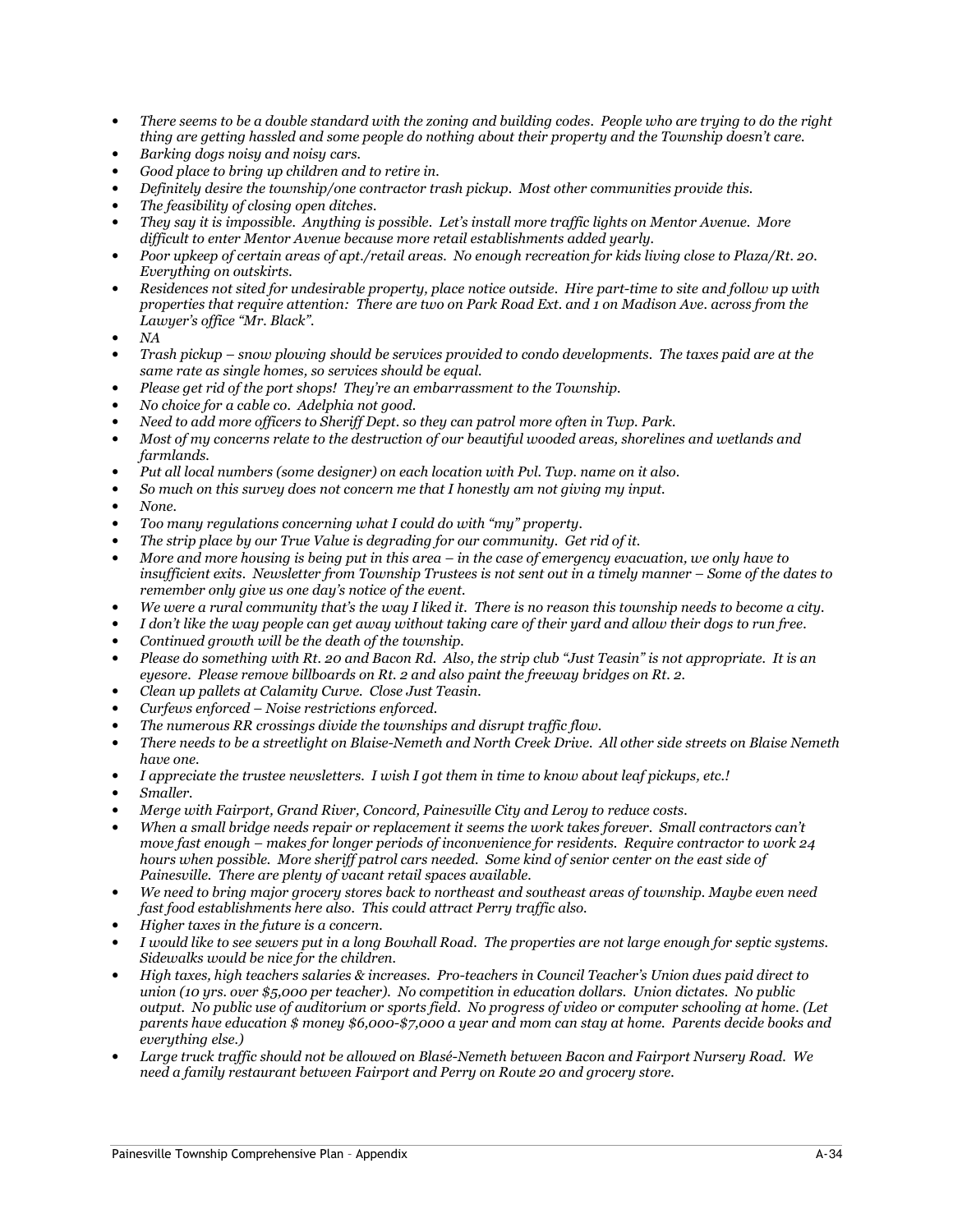- I am concerned about the "adult" bookstore, etc. along Rt. 20. This route is main corridor and should present a positive, attractive view of Painesville Township. It is ugly and not inviting and part of the reason I shop in Mentor and feel safer there.
- Thanks to our township trustees for a fine community.
- Our concern is that the eastern end no longer has a large grocery store. Also, that the Strip Shopping area at the corner of 20 & Bacon is virtually empty.
- I live in Painesville Township right by Grant River. There are no streetlights and it is very dark if people do not leave house lights on (exterior). The developer did not have to put curbs with sewers in the new street for our development and we have very large puddles on the road and sometimes cannot get to our mailbox when it rains a lot. I will have a child entering school in 2 years and am concerned about how well the school district is.
- I would hate for us to become part of Painesville.
- Junk stock cars old tires in yards dogs. My neighbor has 3 dogs in his back yard, no grass, straw, tires stacked up on pile of leaves. It's disgusting. Some of us try hard to keep things looking nice, planting flowers and other people like my neighbor doesn't care.
- There is a need for lawn care pickup (leaves and grass clippings).
- We would hope that the trustees would follow Chardon's plan of industrial areas for manufacturing, but keep the Township rural (that old country atmosphere).
- Keep it simple; we don't need one-way streets. More shopping and restaurants and some farmland instead of being developed. Should be turned into a park. Once it's gone, it's gone forever.
- Leaf removal at curbs by leaf vacuum trucks. New middle school at LaMuth. More streetlights to light residential areas for safety and recreation at night.
- Would like to see people in condos pay less property tax. You've called for a great deal of tax on a small piece of property. We don't get the services – no snow – no garbage – no large item pickup – no brush and most don't use the schools.
- None. I have lived in small communities. None of them did as much as you people do in trying to help their community. I wish I could have been more help to you.
- Be careful. Good planning. Take good care of what we have.
- Please continue curbside recycling program.
- We would like to see improvements from Twp. line (SW) to Painesville line as follows: 1) New sidewalks; 2) Resurfaced Rt. 20 with 4 lanes; 3) Traffic light at Fairfield and Rt. 20; 4) Improved landscaping/lighting; and 5) Seedy businesses eliminated.
- As a homeowner in the Township, I feel that those who are being allowed to rent out their property area not having to follow stringent enough guidelines. These homes are being rented under Section 8 and the dredges of society are moving in and out on a regular basis…
- The northeast corner is the worst. We are backed up against the garbage dump, nuclear power plant, a chemical wasteland and did I mention a minimum security prison? There's how Painesville Township viewed their natural resources years ago. Good luck Trustees! P. S. Your survey letter only came this week (to northeastern sector). I hope you revive my reply in time.
- Zoning laws need to be flexible, when it comes to out buildings. Again your burning law needs to be enforced. I have 2 neighbors who do as they damn well please. Fire Dept. does nothing when I report them.
- The biggest thing is grocery shopping at the east end. We have nothing but convenient stores since Giant Eagle moved away from the corner of  $Rt$ . 20 and Bacon Road – Much needed!!!!
- Please build a public swimming facility as well as extend public sewer capabilities to those of us who are dealing with 70-year-old septic systems.
- I am pleased you pick down tree limbs, etc. However, I have been collecting all spring waiting for notice of pickup. It was June 9. I received notice in mail on June 12 so all these branches are still in my yard until next year.
- Get rid of the porn shops and the strip bar! Repave or re-cement streets where needed, add sidewalks for our kids to walk on so they don't have to walk int eh street. Get a grocery store or a Super Walmart. I would like to see more speed limit signs posted on Oakwood Blvd. In Painesville Twp. Park.
- It is a great place to live, raise a family, operate a business.
- There should be a community contract for garbage pickup. There should be a minimum amount of land left "green" for each building spot.
- Put in a turning section of so many feet at the lights on Johnnycake at Fairgrounds and Prouty to eliminate the traffic congestion. Sometimes only one car goes through in a cycle. Tempers flare. Try and keep the township with a semi-rural to rural life away from the western communities conjunction. Make this area a home of a less stressful life as in the City with traffic and commercial problems. I realize the community needs money (revenues) to operate effectively.
- None.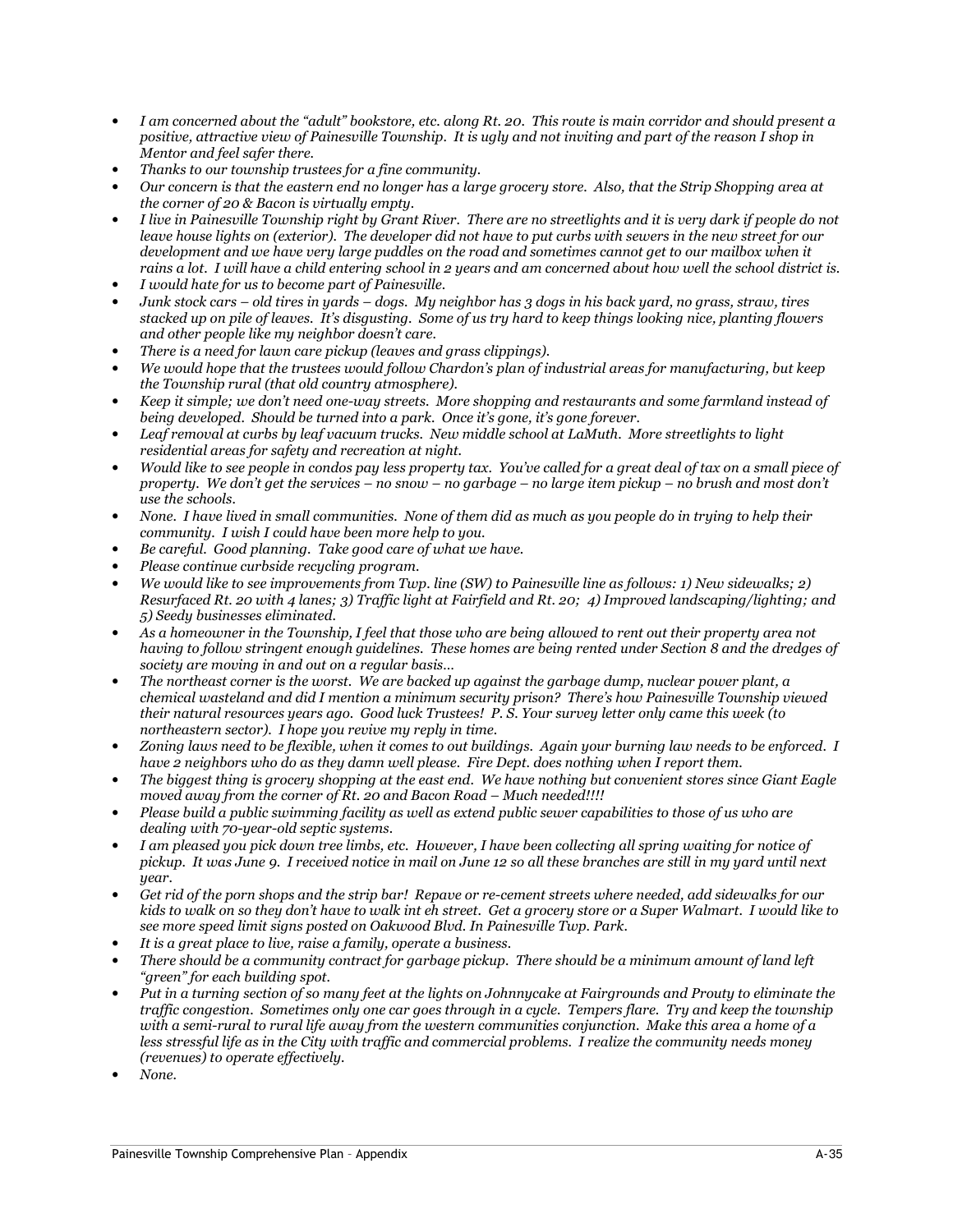- I believe the township needs some leadership that actually cares about the people who live here. The concern with all of them is always the almighty dollar, whether it is on the table or under it, which happens an awful lot and it's just too bad for the people of the community.
- Keep up the good work!
- Thank you for letting us express our opinions. Just glad we don't have to figure it all out. We appreciate you.
- Learn from Willoughby and how they created a positive area to shop, eat and participate in regular community art shows, corn festival, etc., or create a large Farmer's Market. Get grant money and other monies for trees on residential areas without trees.
- Not enough done to condemn very run down houses. The house at (No #) Doan Ave. South is a disgrace. Dead trees between S. Doan and condos - when they fall, will fall on houses.
- Crime!!!
- To spend money on yellow recycling bins so the blind idiot driving the 10-ton trash truck can see the target three miles away. Does not make sense to me. If you can't remind yourself the order of the day is to stop and pick up green bins. Maybe he better go back to Marc's and make the streets safe again. Color code is a monkey test.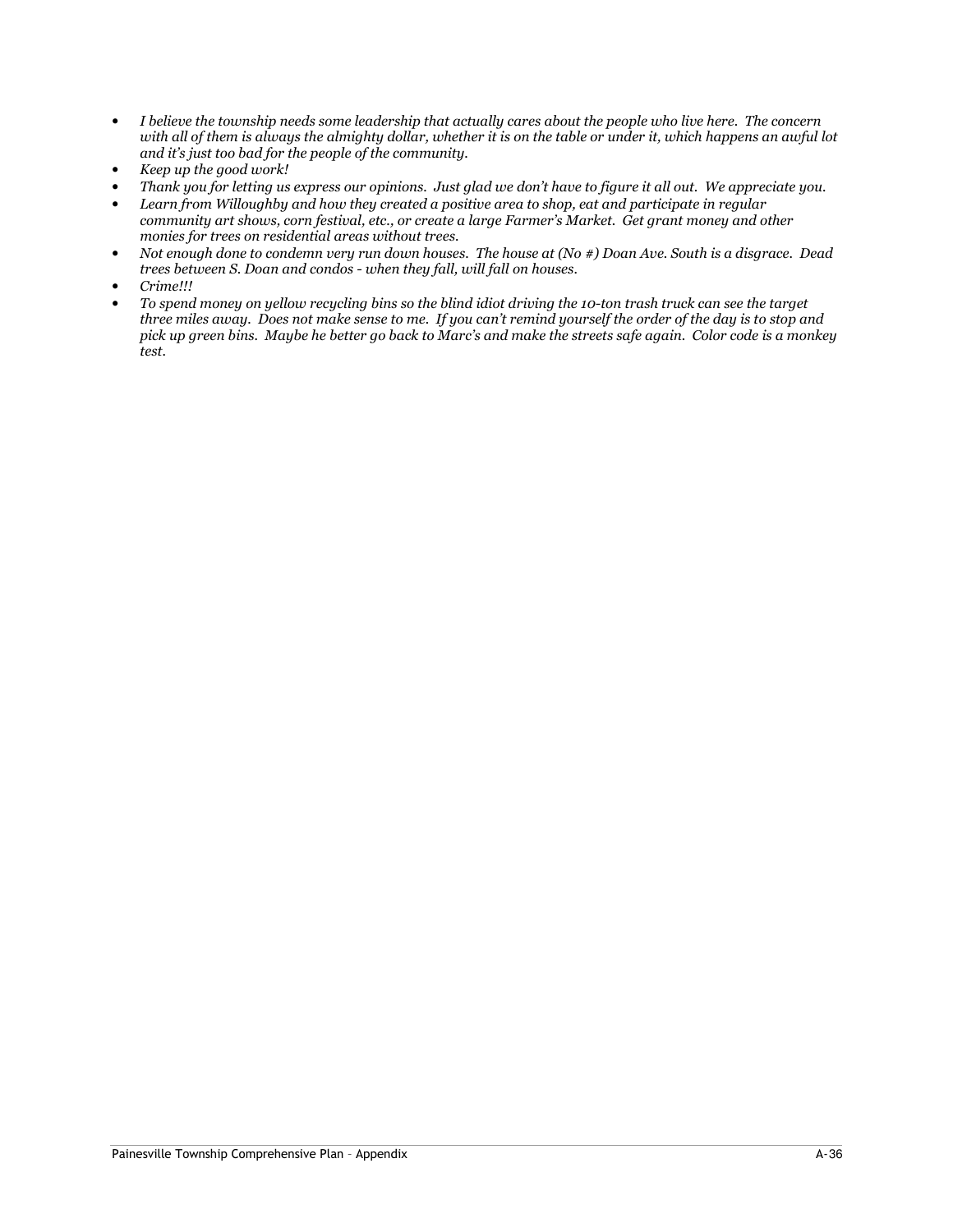# A.3 The case for access management

John L. Heilman, P.E. Technical Services Manager Ohio-Kentucky-Indiana Regional Council of Governments

Back in the early 1980's, Doug Porter, of the Urban Land Institute, was quoted as saying: "I have seen the future, and it doesn't work!" Well, we are now more than 10 years into that future, and I would submit that, as regards our attempts to preserve a functioning arterial street system, the future hasn't gotten a lot brighter!

I HAVE ONE CENTRAL THEME: In dealing with the problem of eliminating, or more importantly, preventing traffic congestion, access management must be a major part of the solution. In terms of the provision of access between private property and the public roadway system, we have several decades of convincing first-hand evidence that, with very few exceptions, "business as usual" hasn't worked in the past, it isn't working now, and it won't work in the future.

NOW FOR A DEFINITION: Access management is a formal, structured program to coordinate and maintain the safe and efficient use of the arterial street system, while providing necessary vehicular access to adjacent lands. I am talking about access to major public streets, from intersecting streets, and, equally importantly, from private driveways. This includes:

- \* frequency, spacing, and design of private driveways serving all types of land uses
- \* left and right turn lanes and acceleration lanes
- \* frequency and location of cross streets
- \* frequency and location of traffic signals
- \* possible use of median barriers to control left turns
- \* safety issues stopping sight distances and corner clearances

Access management differs from past practices primarily in that it looks at land access and development from a planned, long range, system-wide approach, rather than in a case-by-case, piecemeal fashion. It recognizes that narrowly focused, parcel-by-parcel access decisions made in the early stages of corridor development can and will make it difficult or impossible to preserve roadway capacity and functional integrity as the corridor becomes fully developed.

Every urban area has examples of failed or non-existent access management. In the Cincinnati area, I only have to mention Beechmont Avenue, or Colerain Avenue, and people immediately know what I'm talking about. [Or US 23 North in Columbus, or the Airport Highway in Toledo, or North Dixie in Dayton.] If it's an arterial street, and you're spending a lot more time on it than you should at 5:00 every afternoon, that is a result of a lack of access management.

Now, I believe that two failures over the years have lead us to the mess we're in:

First, land use and transportation planning linkages are missing. Local governments make decisions regarding land use, zoning, and density issues without adequate regard for the ability of the roadway to accommodate these uses. Simultaneously, highway agencies (because they don't want to appear obstructionist or anti-growth) frequently grant driveway permits without adequate concern for the impact on the capacity or safety of the roadway, or for the total volume of traffic that the road will eventually be expected to carry.

The second failure is that a hierarchy of roadway functions involving mobility and access has not been preserved. Below freeways and expressways, in far too many cases, every road is called upon to serve every purpose -- THIS WILL NOT WORK! Arterial streets must primarily move traffic, with land access provided primarily from collectors and local streets. We already recognize the importance of access management, by prohibiting private access to freeways -- absolutely none! But then we fail to follow through to other levels in the roadway hierarchy (that is, arterials and collectors).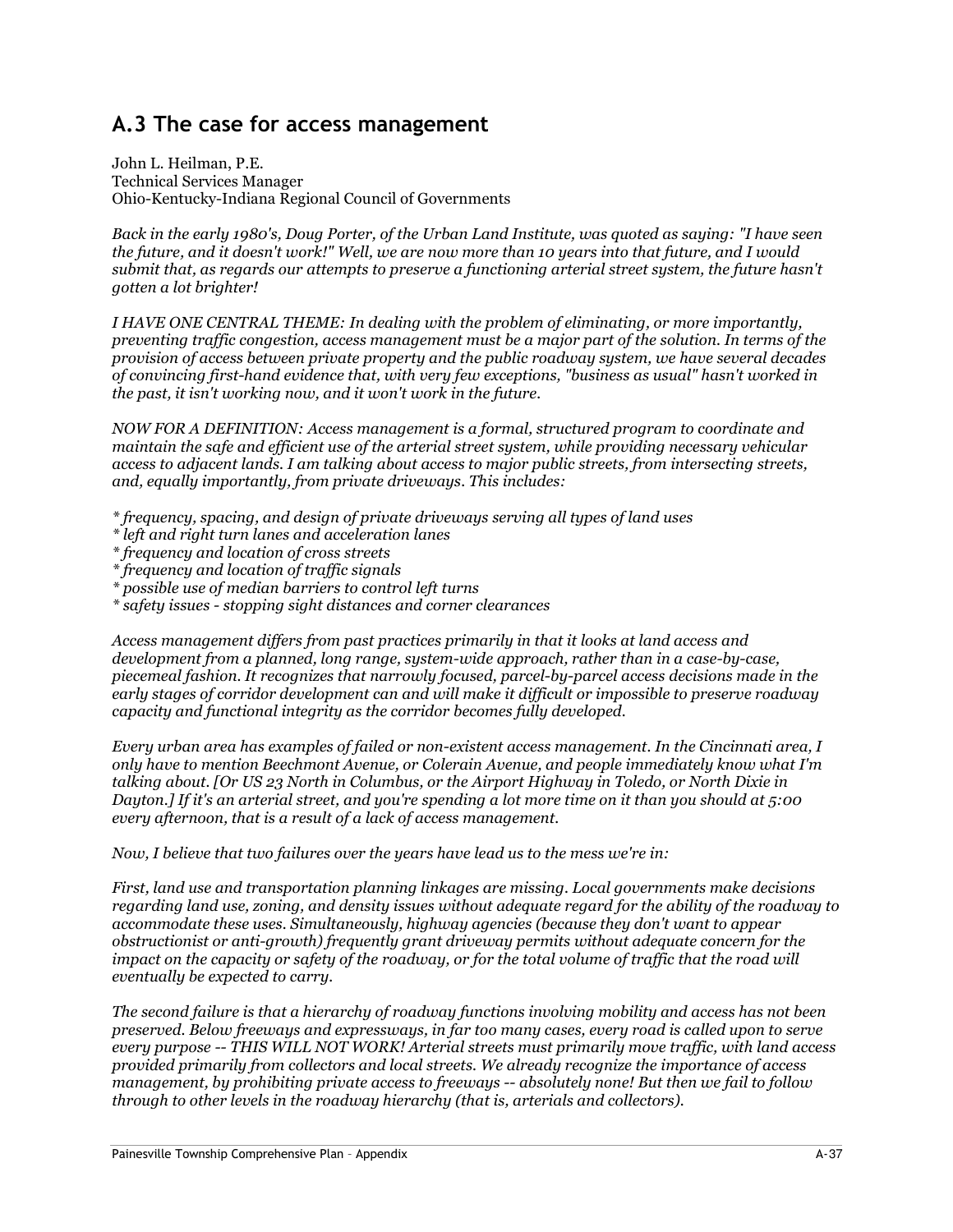Intuitively, the failure of our present system should be evident to anyone who has driven on a busy street lined with commercial strip development and uncontrolled driveway access. We have all found ourselves stopped behind a left turning vehicle which is waiting for a gap in opposing traffic, or slowing down to avoid a car turning in front of us from a driveway, or getting the green light at one intersection, only to see the next signal go to yellow just as we get up to speed. All of these are reflections of poor access management, and while each one only delays us a few seconds or a minute, the collective delay for all motorists and all intersections can be incredible. Time spent idling at red lights, or in stopand-go traffic, also causes unnecessary air pollution and fuel consumption. One national study concluded that, in street networks with poorly timed and poorly spaced signals, 40% of all fuel consumption was attributable to vehicles stopped and idling at traffic signals!).

Frequent and poorly spaced traffic signals can reduce roadway capacity by over 50 percent! On a major surface street with good access management and infrequent signalized intersections, a 12-foot lane of pavement can carry something on the order of 1000 vehicles per hour. But that same 12 feet of pavement, on a busy arterial street with too many signals and access points, and no signal progression, may only accommodate 500 vehicles per hour, or even less!

Access management is also a safety issue -- 50-60% of accidents are access related. These include all left turn and right angle accidents, and most rear end accidents. In Colorado, this translates to some 45,000 accidents per year, involving 22,000 injuries and nearly 200 fatalities. Albuquerque, New Mexico had 22,000 traffic accidents per year during the late 1980's. Over 60% of these occurred at intersections, or were intersection-related. A 1992 study by the Insurance Institute for Highway Safety found that 58% of urban area accidents occurred at or near intersections.

Governments at all levels have a right and, more importantly, an obligation to preserve and protect the functional integrity of the roadway system. All too often in the past, and still today, governments have attempted to be accommodating to private development by granting access almost without question. This is short-sighted and, in the long run, harmful not only to the general public, but also to the very private development interests we thought we were supporting. Governments at all levels must be convinced that there is a legitimate way to preserve capacity of streets and highways, without harming private development, and that those units of government are responsible for implementing and enforcing it.

It is right for governments to try to be responsive to their constituents. But in the case of managing our roadway system, we must remember that, along our major arterial streets, motorists, not adjacent landowners, are the principal "constituents" of that public roadway system. It is not a goal of access management to place unreasonable demands on developers and property owners. It is, rather, to ensure that the provision of vehicular access to private property does not unduly interfere with the safety and welfare of those using the public roadways.

Now, admittedly, the impact of a small number of individual access points, especially residential driveways in semi-rural areas, with low present traffic volumes, is minimal. But, at some point, a permit request will be for a commercial use, not a residential use. And the very fact that access permits are being requested is a potential warning sign that the corridor may not remain semi-rural forever, and traffic volumes may not remain low forever. Just about every major urban arterial in the Greater Cincinnati area was once a two-lane rural highway passing through agricultural areas and small crossroads towns. Think about this for a minute. Long before we had suburbs and urbanized townships as we know them today, we had two-lane state and federal highways passing through open countryside. And now that those highways are busy urban streets, the access points permitted long ago remain to haunt us as we try to solve today's congestion problems.

Every access point contributes to the deterioration of the system, and these impacts increase geometrically over time, as both traffic volumes and number of access points increase. And after the problem is evident, it is too late to try to fix it!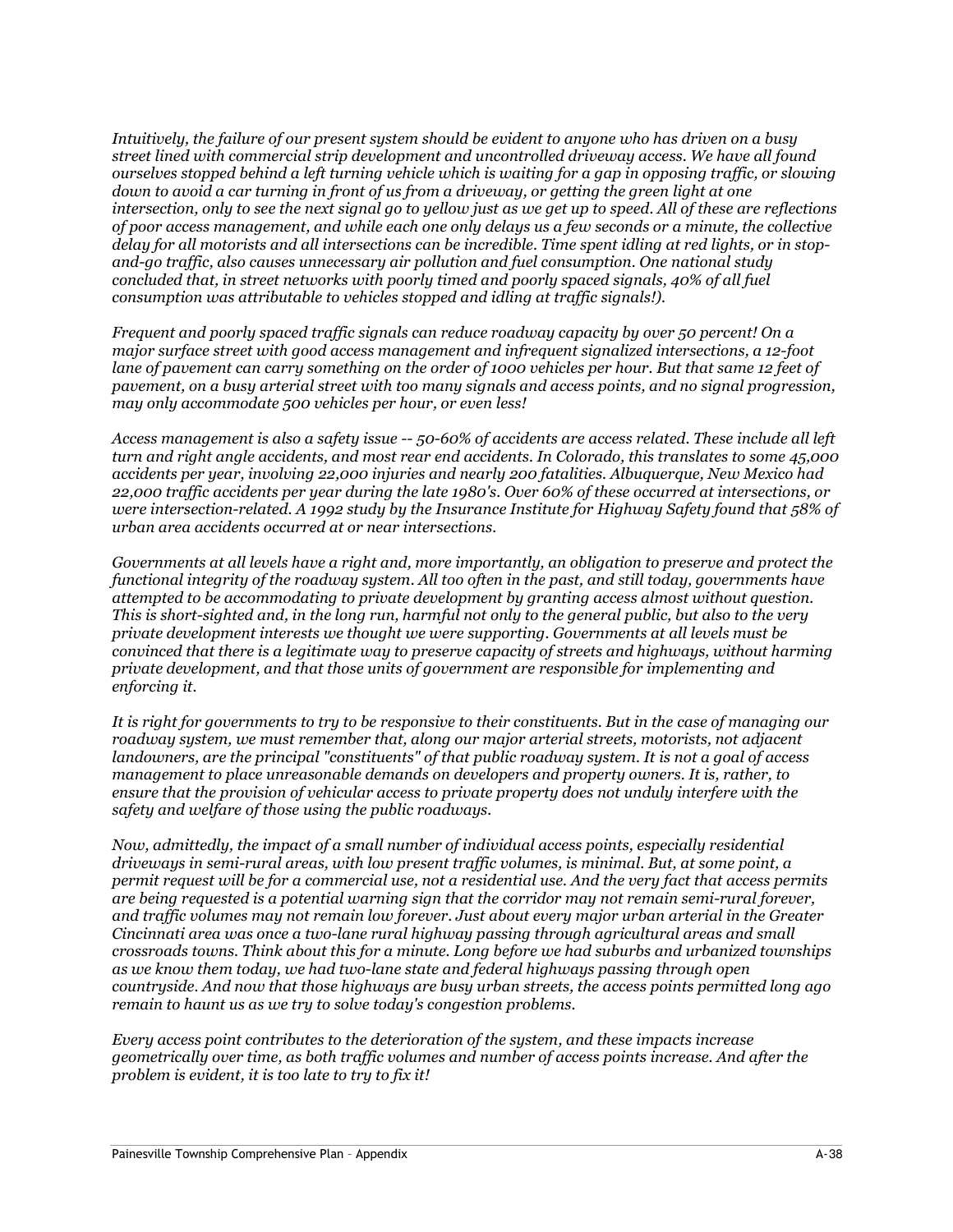Access management must, therefore, be anticipatory of new growth, not reactive to it. It is far better to overzealously apply its principles to two or three "growth" corridors, which, as it turns out, do not grow, than to refrain from applying them to one supposedly "forever rural" corridor, which turns out to be the next "development hot spot" in the region.

Access management is not anti-growth. On the contrary, by maintaining higher travel speeds on arterial streets, access management supports more vital commercial development, rather than impedes it, because market areas will be larger. Consider this example: If average travel speed in a street network is 21 miles per hour, anyone within a 7-mile radius will be within 20 minutes of any given destination (say, for example, a restaurant). If, because of aggressive access management, average speeds are 30 miles per hour, the same 20 minute travel time captures an area of 10 miles radius, fully twice as large! At worst, motorists must endure a bit more circuity of travel in the vicinity of an origin or destination (that is, by using a frontage road or a side street), but this will be more than offset by reduced travel time throughout the remainder of the trip.

Also, the notion of the job-creating value of new growth, at least retail growth, is, in my view, considerably exaggerated. Building a new grocery store will not increase the total areawide demand for bread by a single loaf -- it will simply change the place where the bread is bought. Jobs created at the new store are offset by jobs lost at other stores, which lose business to the new one. [Home Quarters moves in - Central Hardware moves out; Auto Zone opens up - Auto Source closes down - think of your own examples]

Now, regarding implementation of access management by units of government, current language in the Ohio Revised Code allows too much room for lax enforcement at the State level, and many local officials feel they are inadequately empowered at the county, township, and municipal levels. None-the-less, there are ways to implement access management principles and regulations in Ohio, even under current state laws.

Implementation options include the following:

First, specific and detailed access management requirements can be integrated into local subdivision regulations. This will address all developments covered by the sub regs, but not other developments, including minor lot splits and development of large individual parcels.

Second, general authority to administer access management regulations can be vested in an official within the jurisdiction (for example, the county engineer, or city public works director). This would be done under the general authority of police powers, which enable jurisdictions to enact and enforce regulations for the health, safety, and welfare of the general public. Traffic control regulations and devices are clearly accepted as a valid exercise of the police power, and access management is nothing more or less than another tool to manage traffic for the safety and well being of the general public.

Third, corridor-specific access management plans, specifically identifying individual land parcels and locating, either generally or specifically, acceptable locations for future access points, can be a very effective way to implement access management.

And finally, even if these formal mechanisms are not available, direct negotiation with owners and developers on a case by case basis can be quite effective, if the merits and long term benefits of the program (to the developer and his clients/customers, as well as to the general public) are presented convincingly, and if the program is applied uniformly and consistently to other similar developments.

Now, a couple of notes before I close:

First, any access management program must include a provision that any substantial change of land use (either type or intensity) will render existing access permits null and void. New access will need to be established in accordance with the access management program requirements.